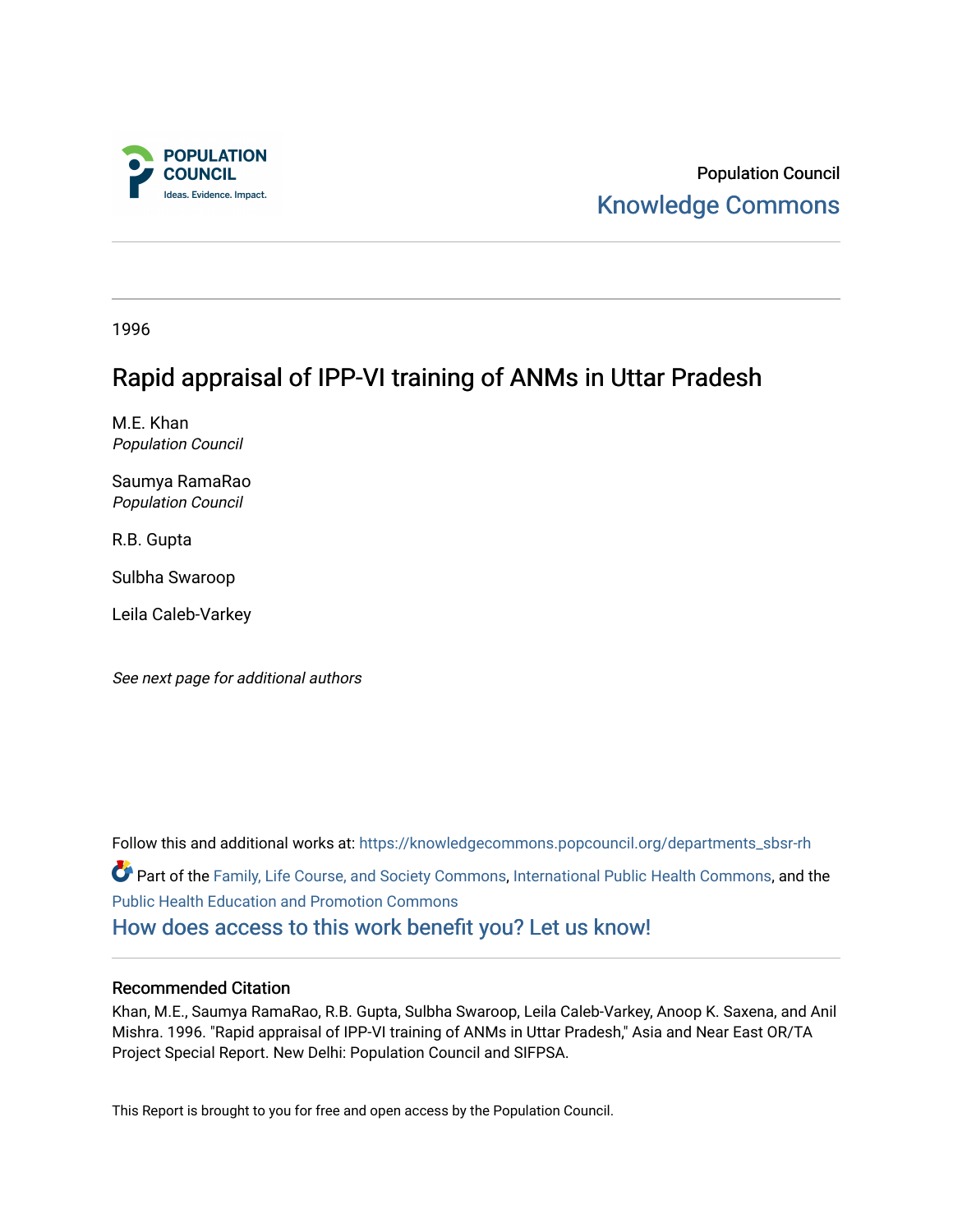#### Authors

M.E. Khan, Saumya RamaRao, R.B. Gupta, Sulbha Swaroop, Leila Caleb-Varkey, Anoop K. Saxena, and Anil Mishra

This report is available at Knowledge Commons: [https://knowledgecommons.popcouncil.org/departments\\_sbsr-rh/](https://knowledgecommons.popcouncil.org/departments_sbsr-rh/2017) [2017](https://knowledgecommons.popcouncil.org/departments_sbsr-rh/2017)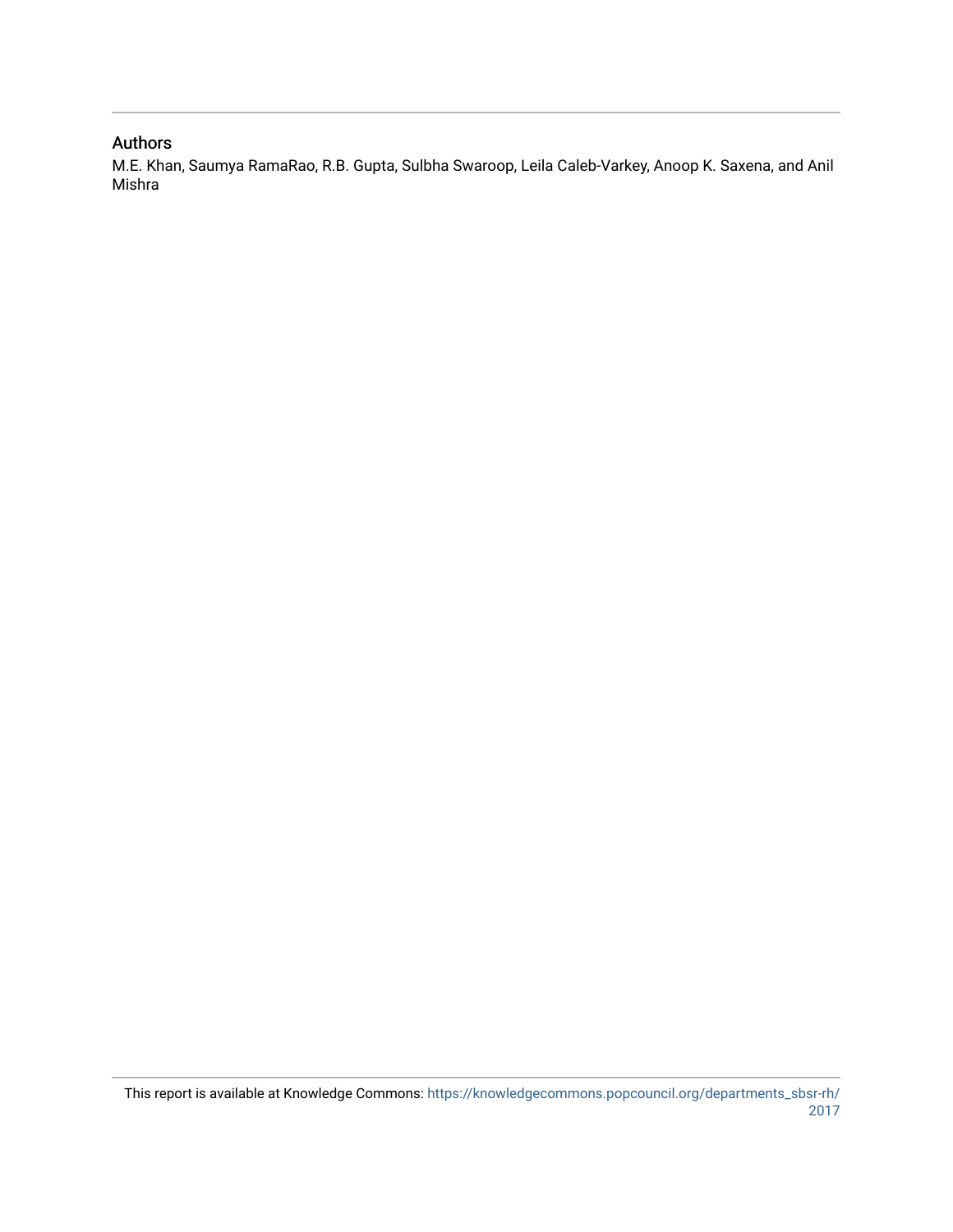# **RAPID APPRAISAL OF IPP-VI TRAINING OF ANMS IN UTTAR PRADESH**

M.E. Khan Saumya RamaRao R.B. Gupta Sulbha Swaroop Leila Caleb Anoop K. Saxena Anil Mishra

**The Population Council, India SIFPSA, Lucknow, India**

**August 1996**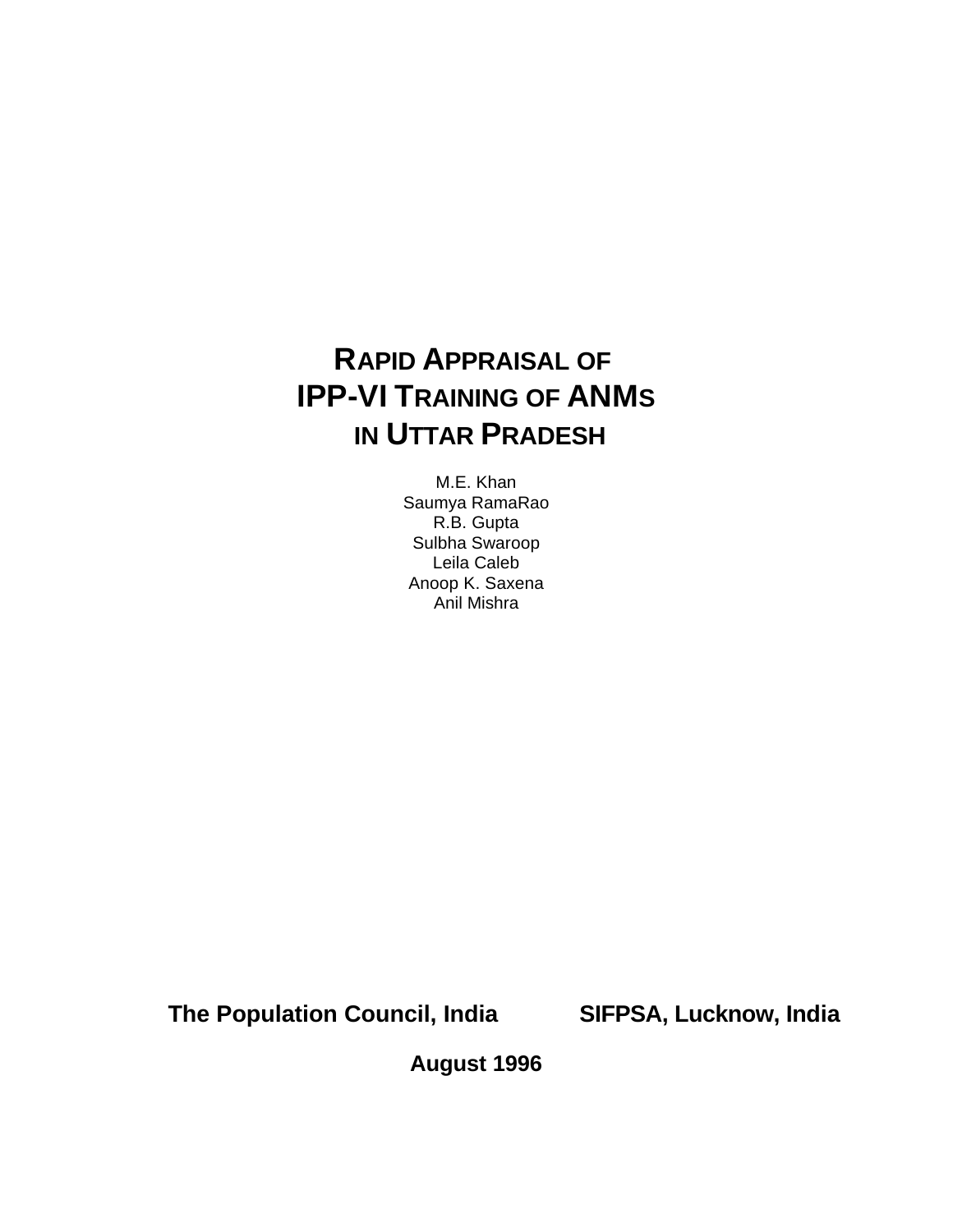# **CONTENTS**

| <b>EXECUTIVE SUMMARY</b>       | ν              |
|--------------------------------|----------------|
| <b>CHAPTER I: INTRODUCTION</b> |                |
| Introduction                   | 1              |
| Objectives of the study        | $\overline{2}$ |
| Methodology                    | 3              |
| <b>Study Sites</b>             | 3              |
| Sampling                       | $\overline{4}$ |
| Research team                  | $\overline{4}$ |
| Presentation of the report     | 5              |
|                                |                |

# **CHAPTER II: ORGANIZATIONAL ASPECTS OF IPP-VI TRAINING**

6

| Overview                             | 6               |
|--------------------------------------|-----------------|
| Preparatory work                     | 7               |
| Selection procedure of trainees      | 9               |
| Briefing on purpose of training      | 10 <sup>°</sup> |
| <b>Batch size</b>                    | 11              |
| Facilities for stay                  | 11              |
| <b>Training Procedure</b>            | 12              |
| <b>Grouping of ANMs</b>              | 14              |
| <b>Behaviour of trainers</b>         | 14              |
| Training content                     | 15              |
| Topics learnt the most               | 18              |
| Opportunities for practical training | 19              |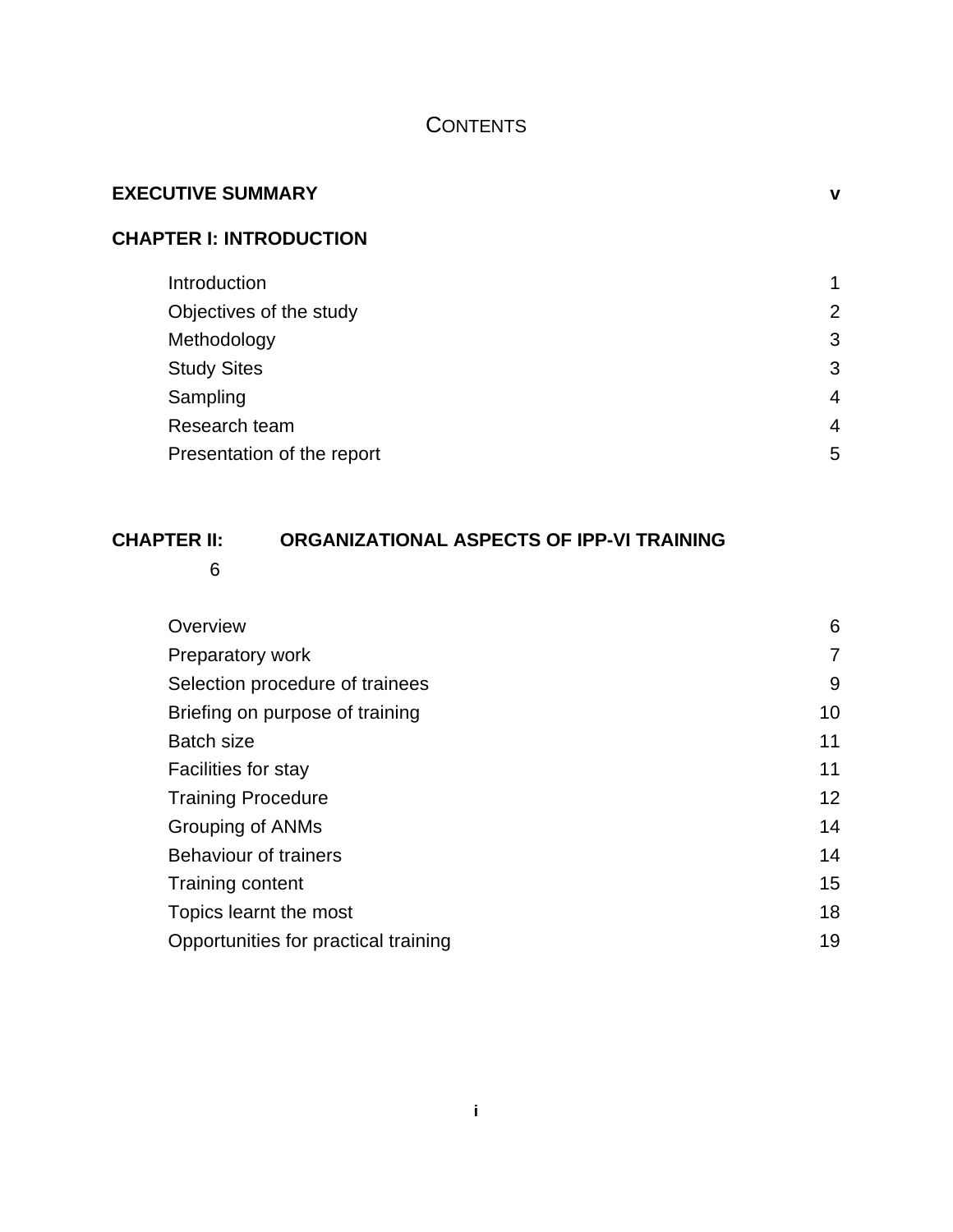# **CHAPTER III: IMPACT OF TRAINING ON TECHNICAL SKILL AND COMPETENCE OF TRAINED ANMS**

| Ante-natal care                                          | 21 |
|----------------------------------------------------------|----|
| Problems during pregnancy                                | 21 |
| Management of labour and delivery at home                | 23 |
| Problems during labour and delivery                      | 23 |
| Management of complications                              | 23 |
| Severity of complications                                | 25 |
| Facilities required at First Referral Unit (FRU)         | 25 |
| Puerperal pyrexia                                        | 26 |
| Child care                                               | 27 |
| Treatment of blue babies                                 | 27 |
| Complications of the new born                            | 27 |
| <b>Breastfeeding practices</b>                           | 28 |
| Immunization of children                                 | 28 |
| Maintenance of cold chain                                | 29 |
| Acute respiratory infection (ARI)                        | 30 |
| Diet for children with diarrhoea                         | 31 |
| Family planning                                          | 31 |
| Information for IUD clients                              | 31 |
| Medical and reproductive history taking of IUD clients   | 32 |
| Assessment of Pelvic Infection and IUD contraindications | 32 |
| Post-insertion instructions                              | 34 |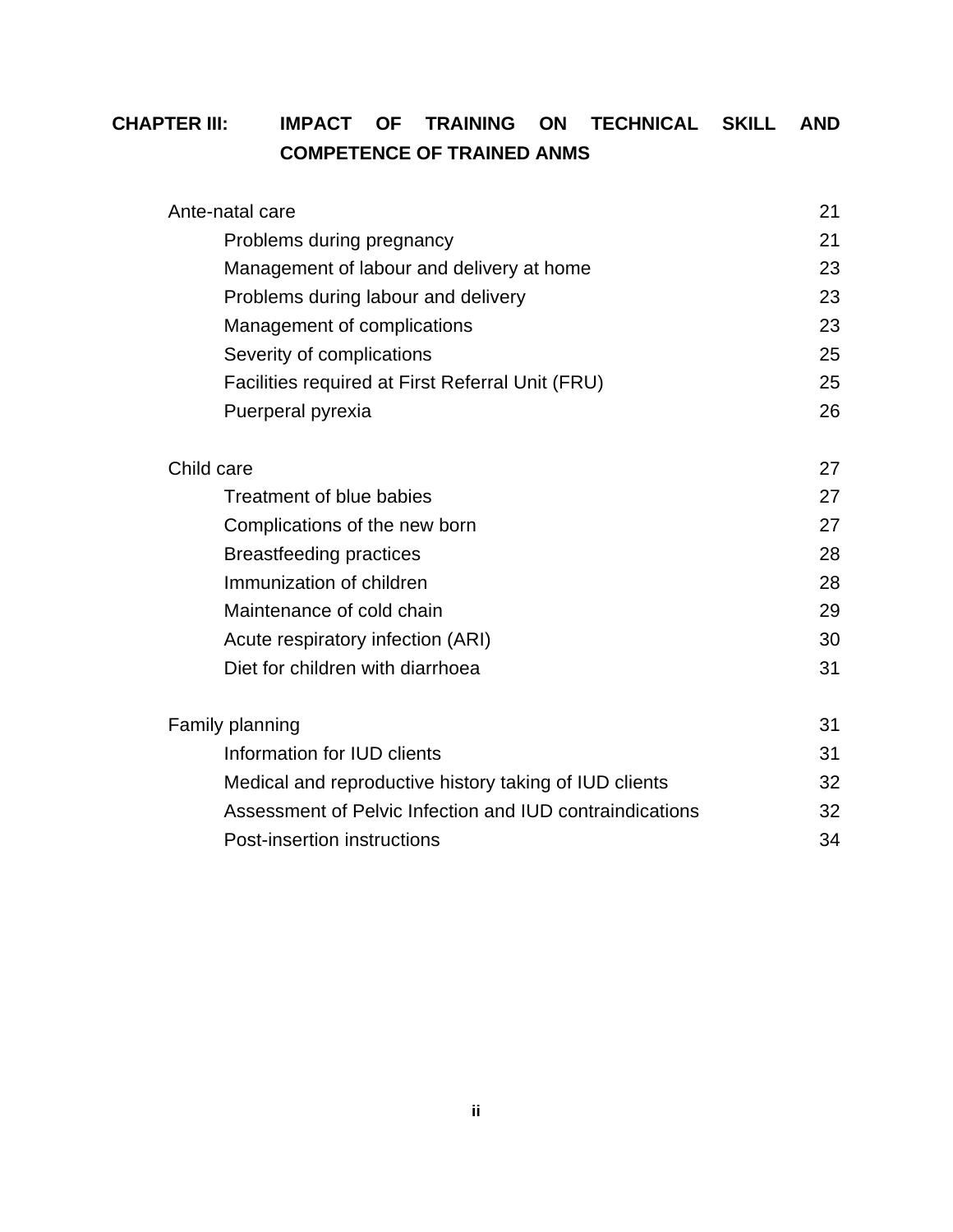# **LIST OF TABLES**

| 2.1 | Coverage of topics/subjects during training                         |    | 16 |
|-----|---------------------------------------------------------------------|----|----|
| 3.1 | Knowledge about ante-natal care                                     |    | 22 |
| 3.2 | Knowledge of management of high risk cases                          |    |    |
|     | before and after delivery                                           |    | 24 |
| 3.3 | Knowledge about required facilities at a First Referral Units (FRU) |    | 26 |
| 3.4 | Knowledge of identification of high risk new borns                  |    | 28 |
| 3.5 | Knowledge about vaccine dosage and administration                   |    | 29 |
| 3.6 | Knowledge about the medical and reproductive history of clients     |    |    |
|     | for <b>IUD</b> insertion                                            |    | 32 |
| 3.7 | Knowledge about contra-indications for IUD insertion                |    | 33 |
| 3.8 | Knowledge of complications requiring return to clinic               | 34 |    |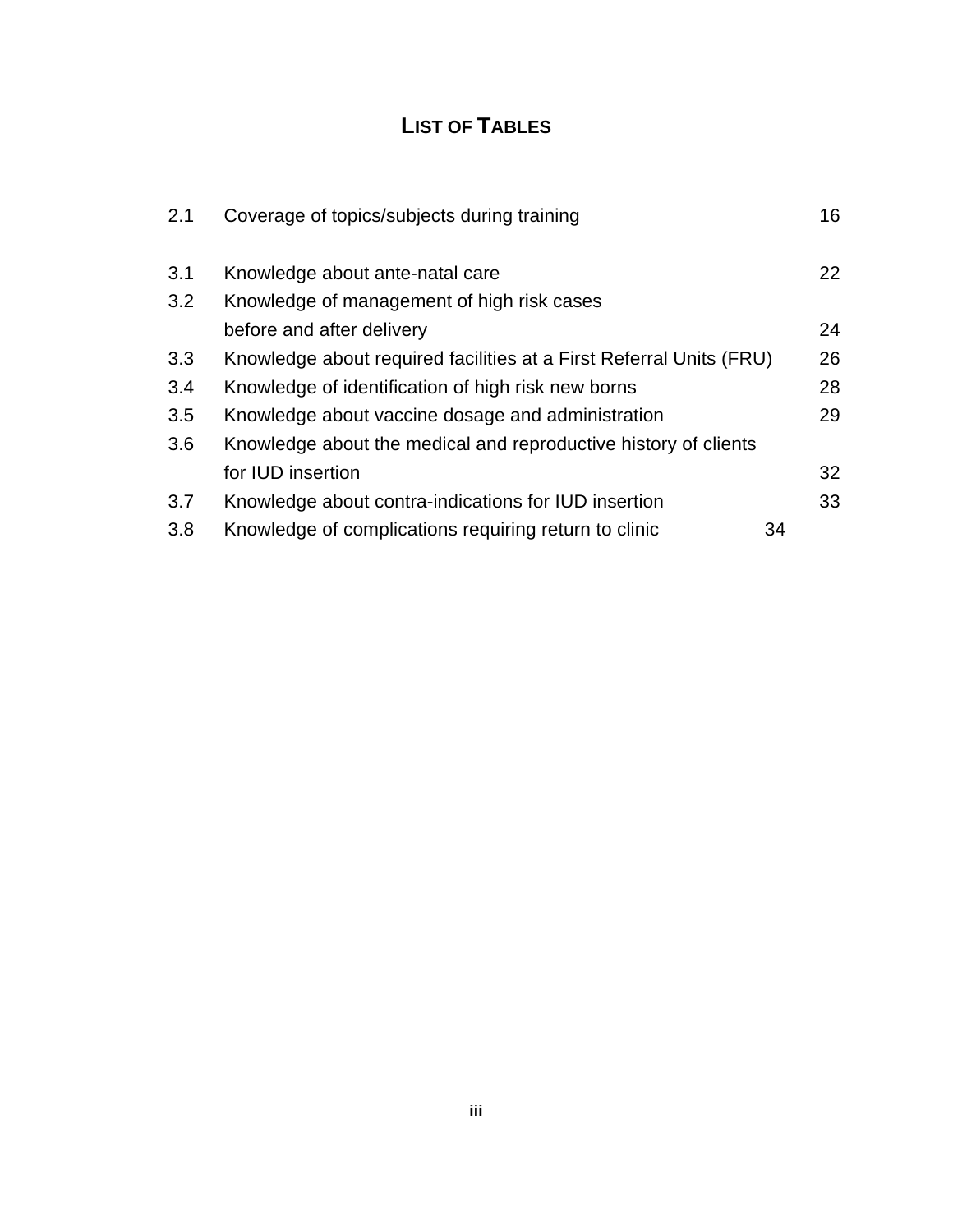# **LIST OF FIGURES**

| 2.1 | <b>Training procedures</b>                                                               | 12 |
|-----|------------------------------------------------------------------------------------------|----|
| 2.2 | Grouping of ANMs during training                                                         | 14 |
| 2.3 | Opinion on training procedure                                                            | 14 |
| 2.4 | Topics learnt the most                                                                   | 18 |
| 2.5 | Topics covered by practical training                                                     | 19 |
| 3.1 | Correct knowledge of the time from onset to<br>death in different maternal complications | 24 |
| 3.2 | Reported reasons for puerperal pyrexia                                                   | 26 |
| 3.3 | Reported treatment of blue baby                                                          | 27 |
| 3.4 | Percentage reporting correct symptoms of pneumonia                                       | 30 |
| 3.5 | Percentage reporting correct action to be taken for child with ARI                       | 30 |
| 3.6 | Correct food administration to child with diarrhoea                                      | 31 |
| 3.7 | Knowledge about information to be provided to the IUD client                             | 31 |
| 3.8 | Assessment of pelvic infection                                                           | 33 |
| 3.9 | Post-acceptance instruction to IUD users                                                 | 34 |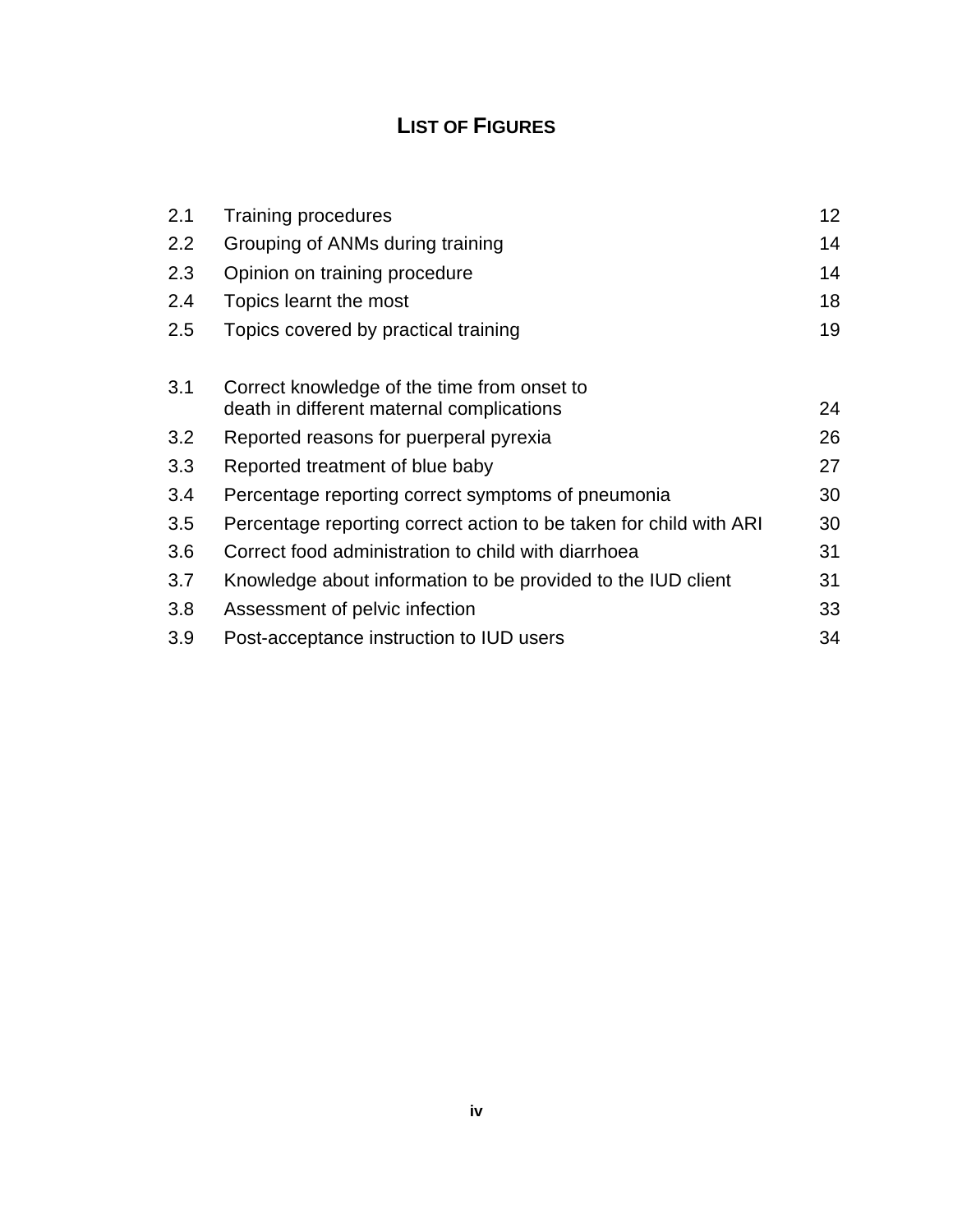# **EXECUTIVE SUMMARY**

The present report provides findings of a rapid appraisal of the ANM training programme in Uttar Pradesh, organized under the IPP-VI project of the GOI and the World Bank. This was undertaken jointly by the Population Council and the State Innovations in Family Planning Agency (SIFPSA). As SIFPSA is in the process of planning a training programme to strengthen the technical skills and competence of ANMs and update their contraceptive knowledge, it was felt that a rapid appraisal of the IPP-VI training programme would help in understanding the strengths and weaknesses of previous training efforts. The ANM training initiatives of SIFPSA would then build upon the experiences gained from earlier training programmes and the existing training needs of ANMs.

According to the IPP-VI training programme, the emphasis of the training was on improving ANMs' technical and counselling skills by providing on-the-job practical training. The programme was a three week skill-based training of ANMs, during which they were attached to a CHC/PPC or a district hospital. This was followed by one-week of training at an ANM Training Centre (ANMTC) in IEC and counselling.

The objective of the present appraisal is to objectively review how the training programme was organized and how it helped to improve the technical skills and competence of ANMs.

The study was conducted in three districts of Uttar Pradesh namely: Agra, Sitapur and Jhansi, and covered 9 PHCs. Both qualitative and quantitative approaches were used to collect relevant information. To assess ANMs' perceptions about the training - the way the training programme was organized and structured, topics covered and usefulness and limitations of the training - seven focus group discussions (FGDs) with ANMs were organized in these districts. Apart from FGDs, informal discussions with trainers and other selected State officials were also conducted. To obtain quantitative data, 48 ANMs trained under IPP-VI and 45 ANMs who did not receive training from the programme were interviewed using a structured questionnaire, specially developed for this study.

The appraisal concentrated on two main aspects:

- ! The organizational and operational details of programme implementation.
- ! Impact of the training on ANMs' technical knowledge

The appraisal found major gaps in planning and implementation of the training programme. The study reveals that: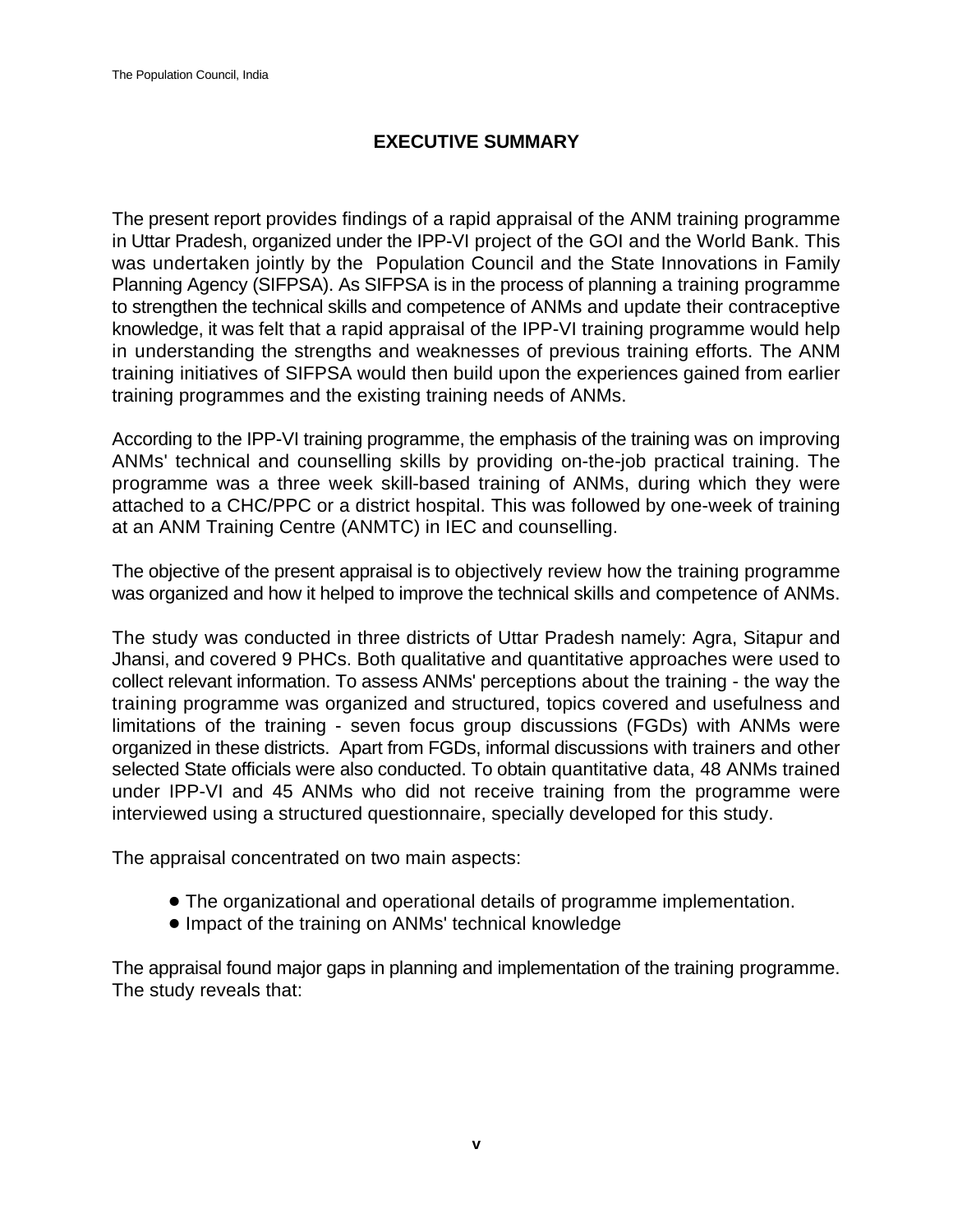- 1. Although a training manual was prepared and sent to the Districts, it was not provided to trainers. As a result the trainers did not have standard instructions as how to organise the training and what they should aim to achieve.
- 2. Although in the programme a training of master trainers as well as training of trainers (TOT) was planned, it was never carried out. This also contributed to the lack of standardization of the training programme. Many trainers felt unsure of the tasks the ANMs should complete for the scheduled 21 day training.
- 3. In the absence of proper communication and lack of planning of operational details, the quality of training provided varied widely from good to extremely poor. The quality of training depended largely on the initiative taken by individual trainers, rather than on an institutionalized process, as planned or envisaged by the programme.
- 4. No monitoring was done to ensure adherence to training standards.
- 5. Generally ANMs received very short notice, often only 12 hours, to attend the training. Such last moment instruction to go for training was quite disruptive for their family life and many ANMs demanded that advance information should have been given so that alternate arrangements for child care and domestic assistance could be made.
- 6. Lack of adequate accommodation at the training site was mentioned by many ANMs and is identified as a major problem for the trainees. Many ANMs commuted daily from their residence, sometimes as far as 25 kms., this costed them Rs. 10-40 per day. As their travel allowance did not cover daily commuting, they had to spend this money themselves. They felt that this was a disincentive for attending training.

Even though the programme had a provision of Rs. 40 per day per ANM for food during their training period and Rs. 35 per ANM for stationery, neither food nor stationery was generally provided. One exceptional ANMTC, however, was found, where ANMs were provided with both lodging and food. Most of the ANMs requested that in future training programmes, accommodation must be ensured.

7. The structure, content and opportunities for practical training for ANMs varied considerably, depending on the interest of the individual trainer and location of training. Training at smaller institutions like CHCs and PPCs seemed to be better than at larger facilities like district hospitals. In district hospitals, with a heavier workload, the trainers could not give enough attention to the training programme. Despite the better opportunity for practical training in such institutions, because of the lack of interest among trainers, the trainees did not generally receive the required practical training.

The social distance between trainers and trainees was wider in district hospitals than in CHCs/PPCs. As a result, ANMs posted at district hospitals often felt that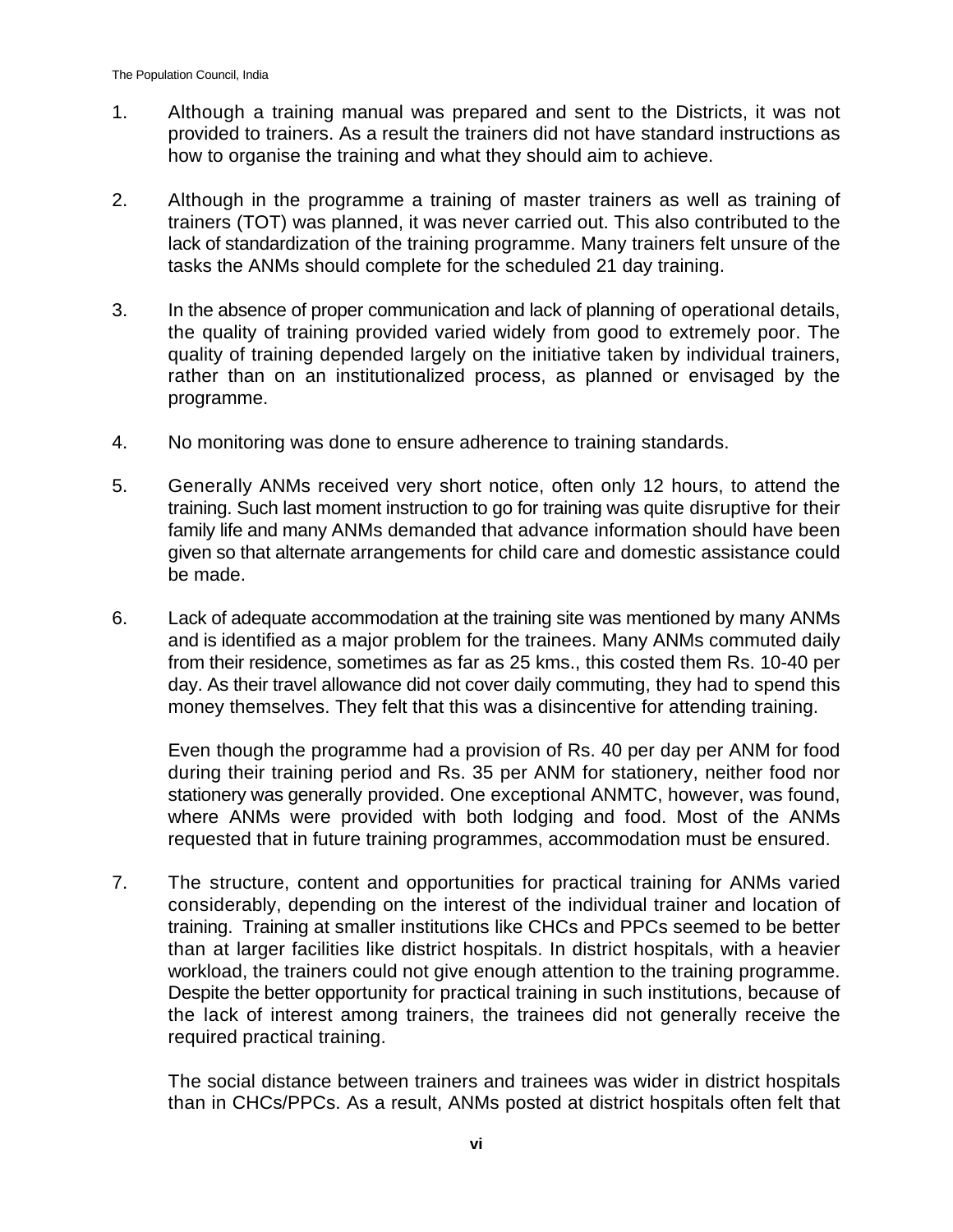they were not treated properly. All this suggests that, in future, the ANM training should be preferably organized at PPC/CHC and not at the district hospitals. During training of trainers (TOT) an orientation on interpersonal interaction and small group dynamics would create a more encouraging environment for better quality interactive training.

A study of the technical competence of both trained and untrained ANMs repeatedly underlined the following points:

- 1. Overall the technical knowledge of the ANMs, irrespective of their training status, is poor. This is true in all the areas covered by the training curriculum -pre and post natal care, care of new born and children, as well as family planning.
- 2. While ANMs were able to recognize the symptoms of complications, they failed to acquire the knowledge needed for their management. For instance less than 50 percent agreed that ergometrine injection had to be administered to control postpartum haemorrhage. Very few had correct knowledge of the time from onset to death under different maternal complications.

Similar observations were made in the case of treatment of a blue baby, or the administration of vaccines in the case of children suffering from mild fever or diarrhoea. While a majority of the ANMs knew that woman suffering from PID should not be provided with an IUD, a majority were unaware of the symptoms of PID or what contraindications they should look for during a pelvic examination before the insertion of an IUD.

- 3. A comparison of the responses of trained and untrained ANMs on several aspects did not show any significant difference, indicating largely no impact of training. Disaggregation of data by training sites indicates that ANMs of training centres where trainers had taken an interest in the programme, encouraged trainees to ask questions and ensured that they had the opportunity for practical training, performed marginally better than others. However, in their case also the pattern was not always constant.
- 4. The data suggests that even a good training programme may not yield the desired impact unless the ANMs have the proper environment and required facilities to use their newly acquired knowledge and skills. Many ANMs said that the equipment and facilities which were available during the training period were just not available at their sub-centre. Under these conditions, following the same service procedures is difficult.

Qualitative analysis also shows that the resistance to change practices often comes from the community. For instance putting a new born on breast milk within two hours of birth is often not accepted by influential elderly women. This indicates the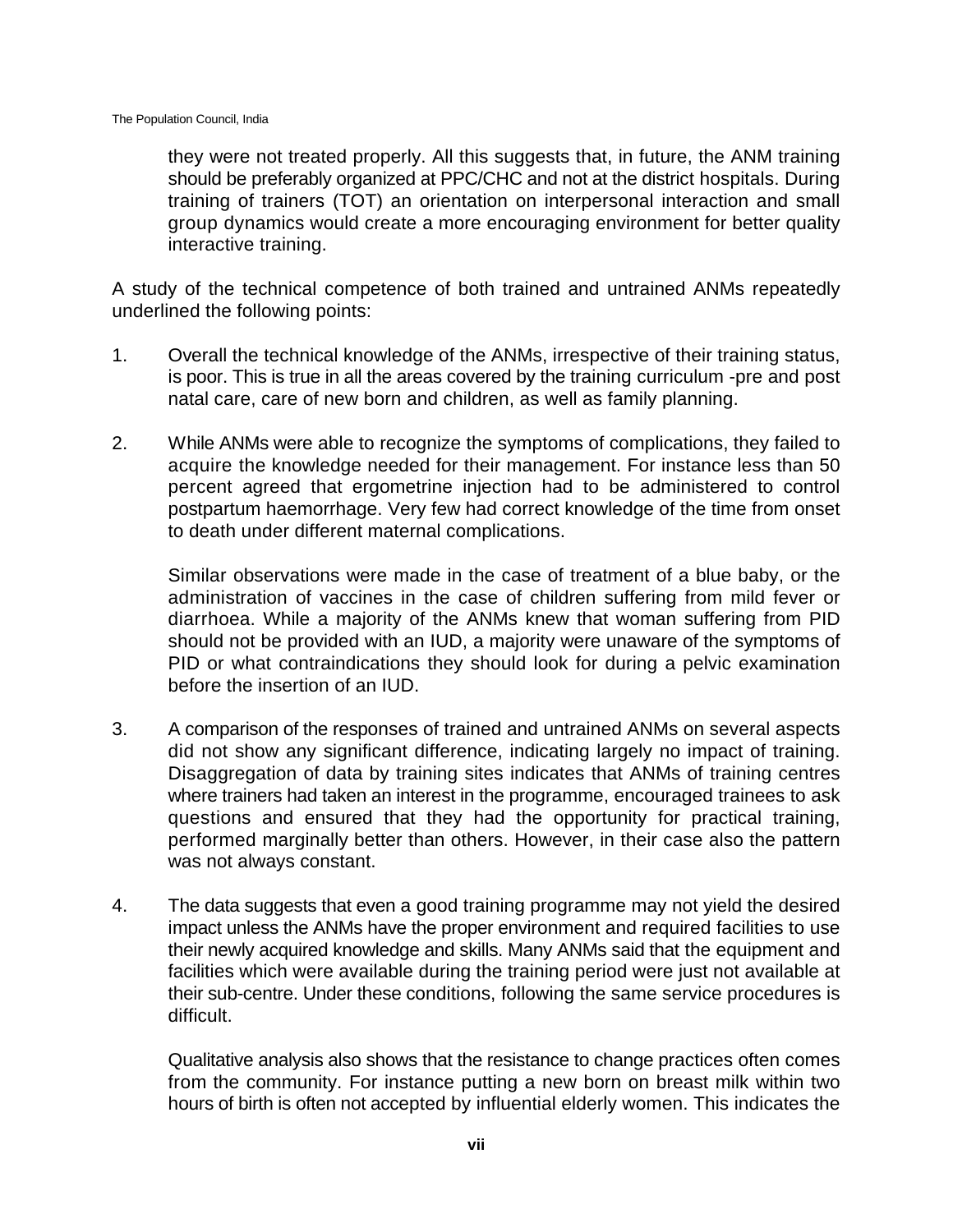need for a sustained educational campaign from different channels to support efforts by ANMs to facilitate changes in practices at the community level.

Finally, there is enough evidence that one-time training may not be very useful unless follow-up training is provided at regular intervals. Retention of knowledge and skills gained, particularly if they are not used and practiced, is difficult. Hence a continuous reorientation training programme in the system would be more effective. One such avenue is the monthly meeting of ANMs at PHC headquarters. Introduction of a two hour training session every month, along with strong supportive supervision by LHVs and the PHC doctor, would contribute substantially in further improving the competence of the ANMs.

The training strategy developed by SIFPSA should acknowledge these problems, identify the processes involved and take the necessary steps to ensure adequate quality for the skill development training of ANMs planned in the future.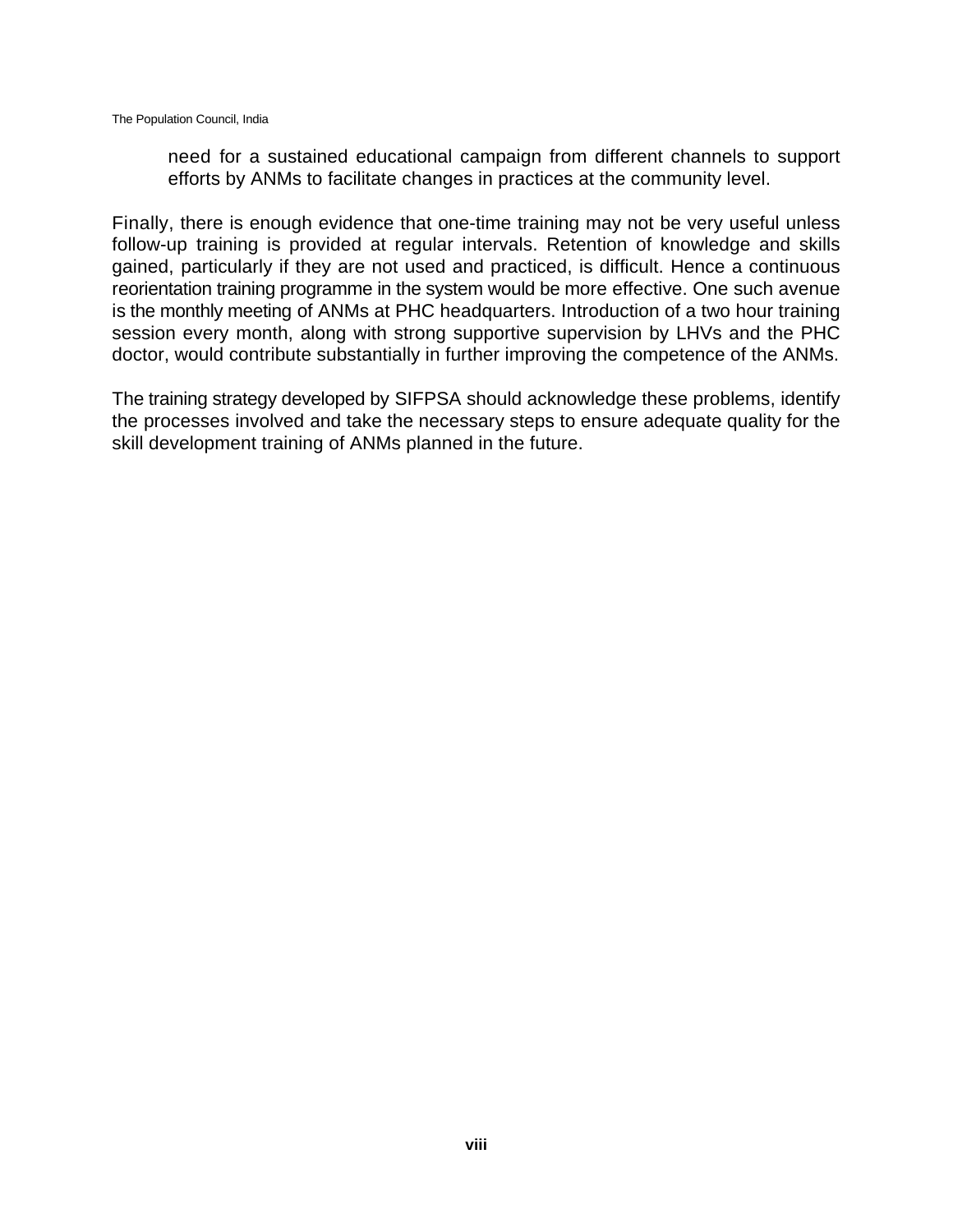# CHAPTER I

# INTRODUCTION

In the Indian Health and Family Welfare Programme, the Auxiliary Nurse Midwife (ANM) is a crucial grass-root level worker for delivering MCH and family planning services in rural areas. An ANM is responsible for a sub-centre which generally covers a population of 5000. Her work responsibilities include provision of primary health care, antenatal care, post-natal care, immunization, care of children, and counselling and promotion of family planning. She is expected to deliver many of these services in villages during her field visit.

Despite the fact that the 18-24 months training for ANMs covers both theoretical and practical aspects of primary health care, MCH and family planning, most training assessments carried out over the last 15 years in the area of health and family planning, repeatedly point out the lack of competence among ANMs to deliver the services efficiently (Population Council, 1995; CORT, 1992). The limitations have been identified both in technical knowledge as well as in counselling and communication skills. The Ministry of Health and Family Welfare (MOH&FW) also recognizes it as one of the main bottlenecks in providing good quality services (ICMR, 1991; AVSC International & JHPIEGO, 1995). To tackle these problems, the MOH&FW has planned and supported several reorientation training programmes of varying durations of ANMs. International agencies, such as the World Bank, UNICEF, UNFPA, USAID, SIDA, DANIDA, ODA and others who are supporting GOI in strengthening its health and family planning facilities, have also encouraged and supported such training initiatives.

The World Bank has actively collaborated with the GOI in its effort to strengthen and expand health and family planning facilities particularly in rural India. Under its IPP-VI project, training of health staff is a major component. According to the project document, emphasis of the training has been on improving skills of all levels of health and family welfare staff — from Medical Officers to ANMs.

The emphasis of the training of ANMs is on improving their technical and counselling skills by providing on-the-job practical training. The programme envisages a three week skill-based training of ANMs during which they are attached to a CHC/PPC or a district hospital. This is followed by a one-week training at the ANM Training Centre (ANMTC) in IEC (IPP-VI, 1987). According to the IPP-VI training curriculum manual, developed by the State Institute for Health and Family Welfare (SIHFW) U.P., the ANMs will improve their expertise through practical training during their stay at selected training institutions (PPC/CHC or district hospital).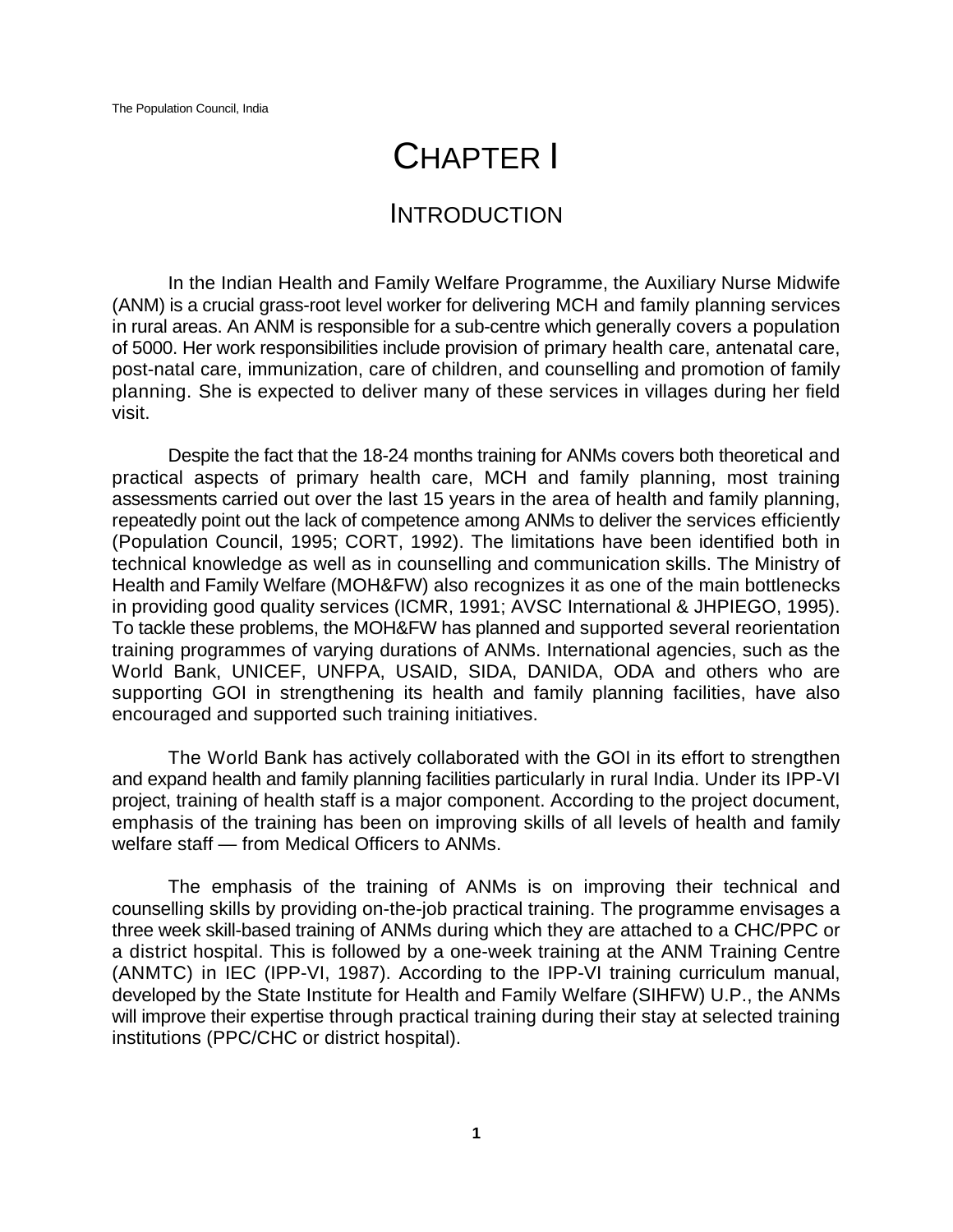The topics which are expected to be covered include:

- Antenatal care and assisting in normal deliveries
- Child care, particularly care of the new born child
- Family planning, mainly IUD insertion

During the IPP-VI period, all ANMs in the selected areas were to be given this onthe-job training. However, how far the objectives of training have been achieved is not known as yet, because no systematic assessment of the training programme has been conducted.

With the changing emphasis of the Family Welfare Programme from a target driven approach to a Reproductive Health and Child Care approach, the role of ANMs and the quality of service provided by them becomes more crucial. The success of the programme will largely depend on accessibility and quality of the services on the one hand, and educational and promotional efforts on the other.

In Uttar Pradesh, USAID under a collaborative agreement with GOI has launched an ambitious programme to strengthen and improve the family welfare programme of the state. State Innovations in Family Planning Service Agency (SIFPSA), the agency responsible for implementing the project, is supporting various innovative programmes which involve NGOs and the private sector to enhance the availability and accessibility of services and strengthen the public sector's capabilities to provide better quality services. In the public sector, one of the important activities of SIFPSA is training of various levels of health and family planning staff to upgrade their technical and counselling skills. Training of ANMs constitutes a major component of this proposed initiative. However, before planning and implementing ANMs' training, it was felt that a quick appraisal of the IPP-VI training programme would help us in understanding the strengths and weaknesses of the previous training programmes. The ANM training initiative of SIFPSA would then be built upon the experience gained from earlier training programmes and existing training needs of the ANMs.

The present rapid appraisal of the IPP-VI training programme of ANMs was conducted with this intention in mind and in no case should it be considered an evaluation of the IPP-VI training programme.

#### **Objectives of the Study**

The specific objectives of this rapid appraisal include:

1. Understanding the organizational aspects of the training - what preparatory work was done or advance planning was made to optimize the benefits of this training.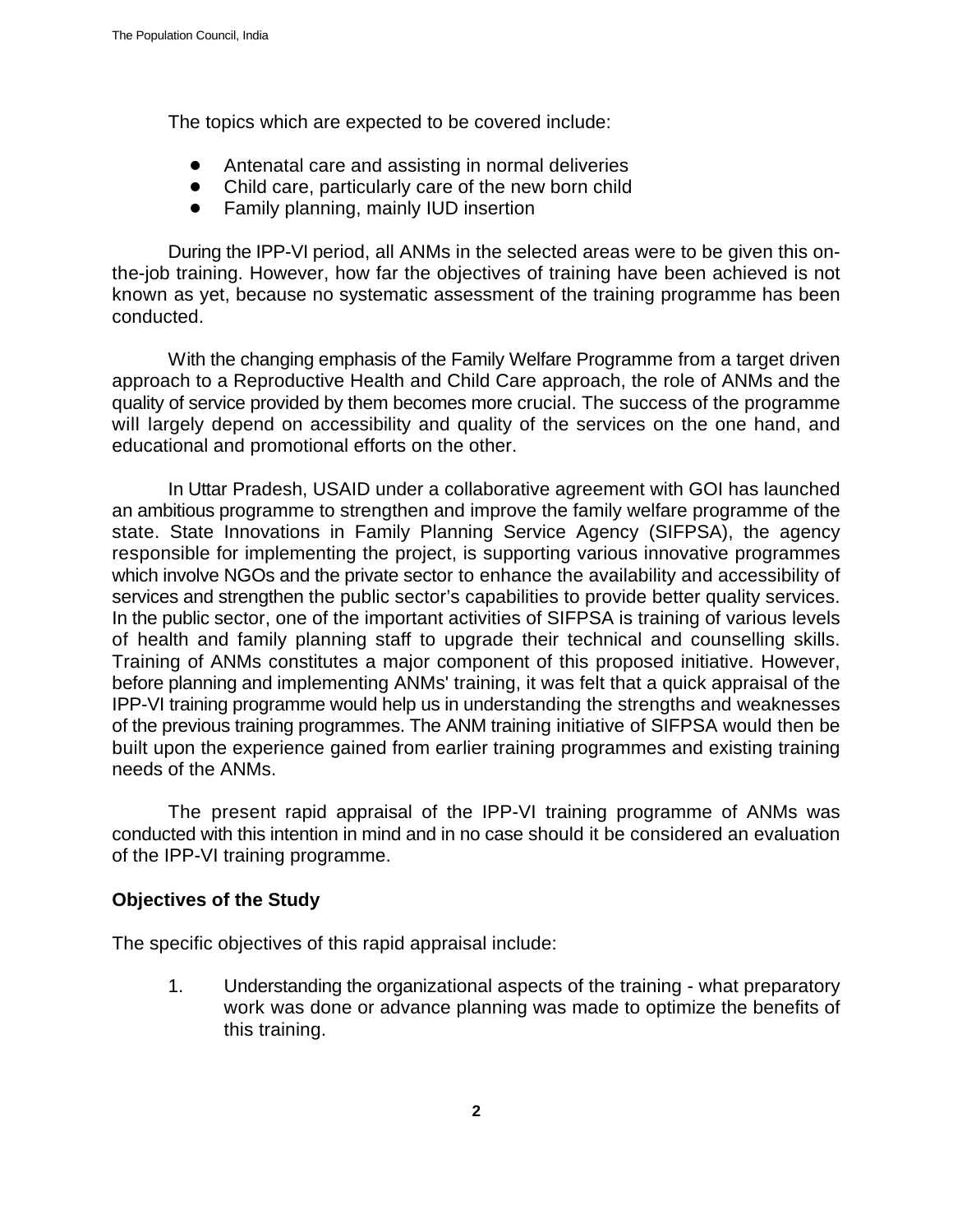- 2. Perception of trainees on the organizational aspects of the training, particularly the extent of pre-training briefing received on the curriculum and expectations of the training.
- 3. Implementation of the training- content of training, style of teaching and opportunities for skill development by demonstration and practice.
- 4. Competence and level of technical skill of the trained ANMs as compared to those ANMs who had not undergone the IPP-VI training.
- 5. Perception of the trainers and Medical Officers of Primary Health Centres on the usefulness of the training programme.

# **Methodology**

To collect the relevant information required for answering the above questions, both qualitative and quantitative approaches were used. These included:

- 1. Structured interviews of selected ANMs who had received IPP-VI training as well as those who had not.
- 2. Focus group discussions with ANMs who had undergone IPP-VI training to assess their perceptions about the training they received.
- 3. Informal discussions with trainers and Medical Officers supervising the trained ANM's work, to get their views on the training, both on the organizational aspects and its benefits.

# **Study Sites**

The study was carried out in three districts of Uttar Pradesh namely Sitapur, Agra and Jhansi. Nine Block PHCs were covered across the three districts. From each of the selected PHCs a list of IPP-VI trained ANMs and those who were not trained under the IPP-VI programme was prepared. In each group, 5-10 ANMs were interviewed depending on their availability.

Before conducting the interviews, a focus group discussion (FGD) of the trained ANMs was organized. The focus group discussion (FGD) dealt with organizational aspects of the training and ANMs' perceptions of the usefulness of the training programme. A guideline for conducting the FGD was prepared to ensure coverage of all relevant topics. For the most part, between 7-12 ANMs participated in each FGD. Extensive notes were taken by the moderator and wherever possible the discussion was also taped. Each FGD lasted between 60-80 minutes. Privacy was maintained so that the participating ANMs felt comfortable in voicing their opinion.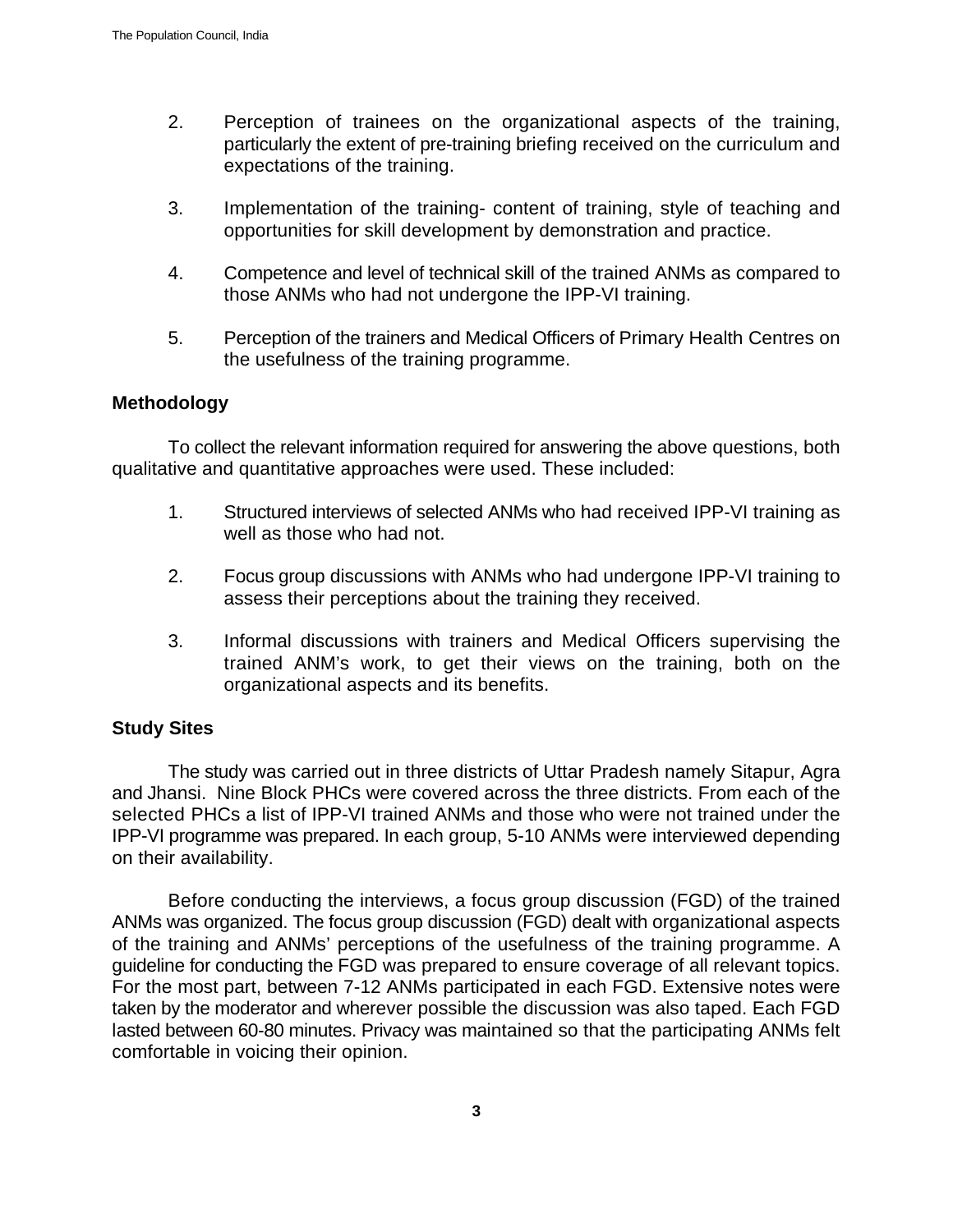The interviews of ANMs, both trained and untrained, were conducted using a structured questionnaire. The survey assessed the ANMs' competence in the area of ante-natal care, child care and family planning. These topics were also the focus of IPP-VI training. It is assumed that the ANMs who have been trained under the IPP-VI programme will have better technical knowledge on all these aspects than those ANMs who have not received this training.

# **Sampling**

The following table gives details about the total number of ANMs interviewed, focus group discussion organized and informal discussion with trainers and or Medical Officers of the PHCs selected.

| Site            |         | Interview of ANMs |       | Focus groups | Officials                         |
|-----------------|---------|-------------------|-------|--------------|-----------------------------------|
| <b>District</b> | Trained | Untrained         | Total | organized    | <i>involved in</i><br>discussions |
| Sitapur         | 26      | 25                | 51    | $4(32)^{*}$  |                                   |
| Agra            | 12      | 10                | 22    | 2(15)        |                                   |
| Jhansi          | 10      | 10                | 20    | 1 (10)       |                                   |

\* Figure in parentheses show the total number of ANMs who participated in the Focus Group Discussions.

Apart from this, an informal discussion was also held with a senior staff member at SIHFW, Lucknow who was responsible for planning and supporting the IPP-VI training programme. This discussion was particularly useful as it helped in identifying some of the organizational problems in planning and implementing such training programmes.

# **Research Team**

The present appraisal was jointly undertaken by The Population Council and SIFPSA staff. From the Population Council, Dr. M.E. Khan, Dr. R.B. Gupta, Dr. Saumya RamaRao, Dr. Leila Caleb, Dr. Anoop K. Saxena\* and Mr. Anil Mishra\* actively participated at all stages of the study. They were responsible for covering Agra and Sitapur districts. Appraisal of the training in Jhansi district was undertaken by Dr. Sulbha Swaroop, a senior professional of SIFPSA. Data analysis and the final report was prepared by The Population Council staff with active participation of Dr.Swaroop from SIFPSA.

\_\_\_\_\_\_\_\_\_\_\_\_\_\_\_\_\_\_\_\_\_\_\_\_\_\_\_\_\_\_\_\_\_\_\_\_\_\_\_\_\_\_\_\_\_\_\_\_\_\_\_\_\_\_\_\_\_\_\_\_\_\_\_\_\_\_\_\_\_

\_\_\_\_\_\_\_\_\_\_ \* Research staff of State Institute of Health and Family Welfare, Lucknow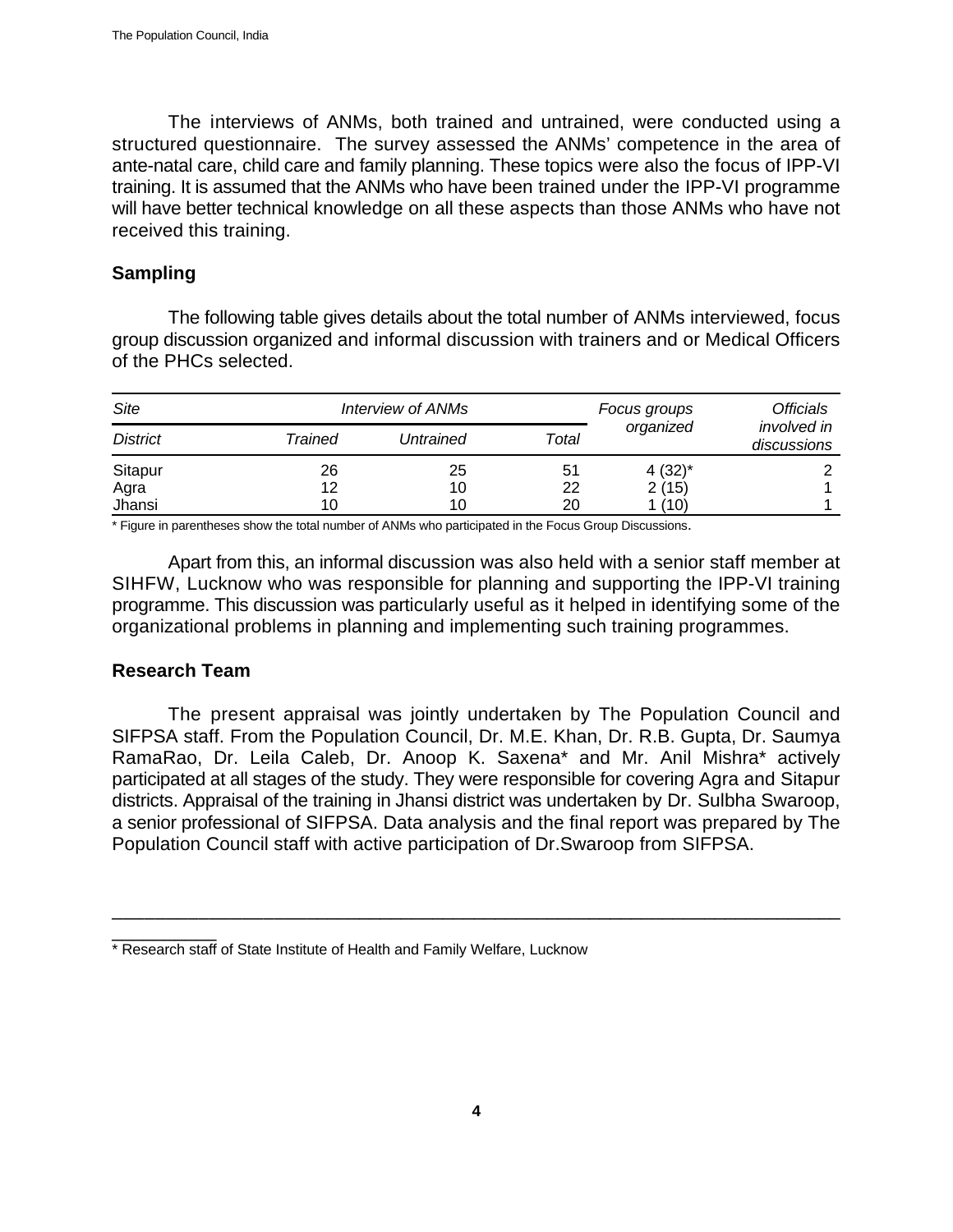# **Table 3.3: Knowledge about**

The report has been divided into four chapters. The first chapter gives the background of the study. The second chapter presents the organizational aspects of the IPP-VI training which is largely based on qualitative data. Some information on organizational aspects which were collected during the interviews of ANMs have also been incorporated in this section. The third chapter of the report, based on quantitative data, assesses the technical competence of the ANMs. A comparison of the answers of trained and untrained ANMs helps in assessing the impact of the IPP-VI training on technical knowledge of the workers. The fourth chapter gives the summary and conclusions.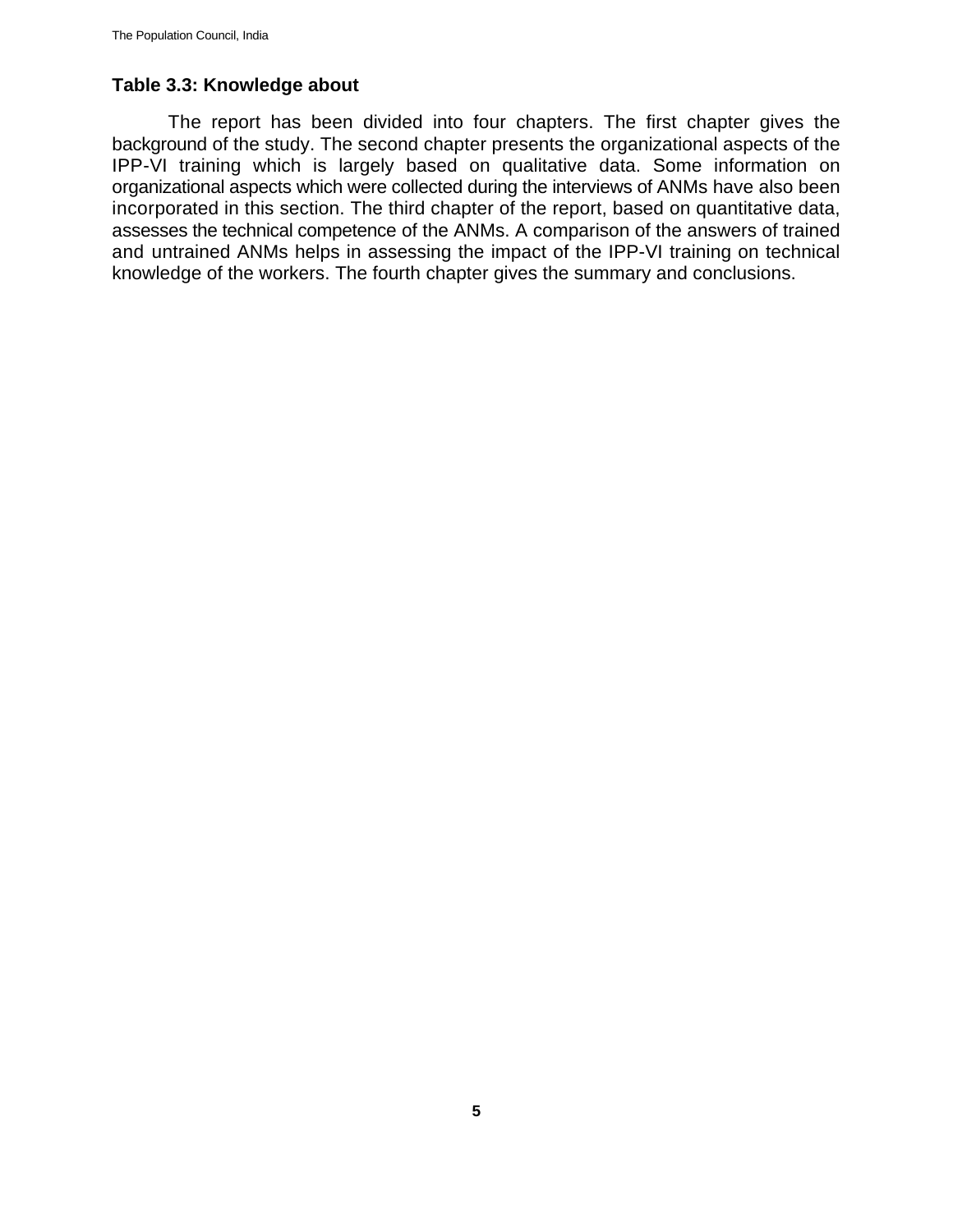# **CHAPTER II**

# **ORGANIZATIONAL ASPECTS OF IPP-VI TRAINING**

# **Overview**

**"We learnt new things. The training was good. We were asked to do practical things"**

**"We did not learn as much from theory. But we learnt many thing from practical training"**

**"We learnt many good things but people (client) do not like new ways of doing things. Now we say just wipe the body and do not bathe the baby immediately after delivery. Women do not like it. Same is the case with breast feeding."**

**"We were asked to wash surgical instruments, do dusting, prepare patients and watch what they do, no explanation no practical training."**

**"Only the formality of training was completed. We spent our time in filling forms and the TCR."**

**"I myself as a trainer did not know what should be taught to the trainees daily for 21 days."**

**"Nothing was told about the training. We got 12 hours notice. I got the** *aadesh* **today and tomorrow I join there."**

**"No arrangement for staying. We were not given any food during training; Not even water"**

**"No teaching aid, no paper, nothing was given to us"**

**"Doctor gave us her own book for consultation"**

**"Doctor encouraged us to ask questions"**

**"They treated us like Dais"**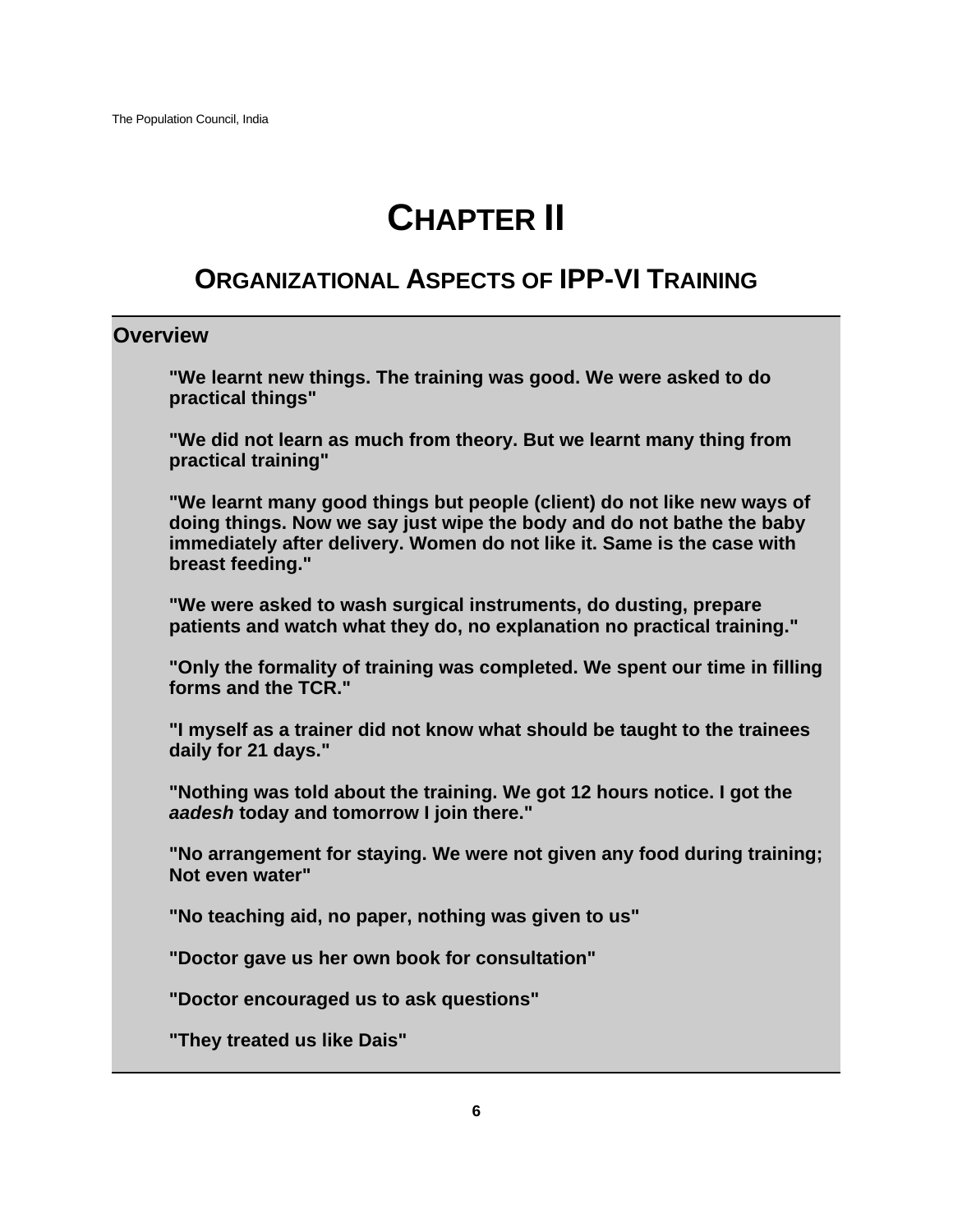The present chapter is largely based on the qualitative information which presents the organizational aspect of the training programme. Wherever possible, quantitative data obtained from the interviews of ANMs has also been incorporated.

#### **Preparatory Work**

To implement the training programme, several preparatory stages were envisaged. It included:

- 1. Development of a training manual indicating the topics to be covered during training of different family welfare staff--Medical Officers, Block Education Officers, and Multipurpose Workers (Male and Female). Female MPWs are the ANMs or Auxiliary Nurse Mid-wives.
- 2. A five day training of the master trainers, generally the lady doctors posted at the district women's hospitals.
- 3. A three day training of the trainers by the master trainers.

Instructions were also provided on financial issues and the budget allocated for the training. According to the information gathered during the course of this study, the following amounts were made available to the nodal officer of the district to meet the expenses of ANMs' training:

| <b>Travel Allowance</b> | Actual                           |
|-------------------------|----------------------------------|
| Dearness Allowance      | One-quarter of the official rate |
| Food during training    | Rs. 40 per day per ANM           |
| Stationery              | Rs. 35 per ANM                   |

The State Institute of Health and Family Welfare (SIHFW), Lucknow co-ordinated the project activities. At the district level a Deputy Chief Medical Officer (Dy. CMO) was designated as the nodal officer of the project.

Our informal discussions with some of the state level officials associated with the project and the trainers at the district level revealed that there were several gaps between planning and implementation of the project. These are discussed below.

1. The training manual developed by SIHFW provides detailed information for each level of staff and the topics to be covered. The information gathered indicates that the manual was widely distributed and copies were provided to all nodal officers and tutors-in-charge of ANM Teaching Centres (ANMTC). However, discussions with the medical officers incharge of the Post Partum Centres and Community Health Centres, and others incharge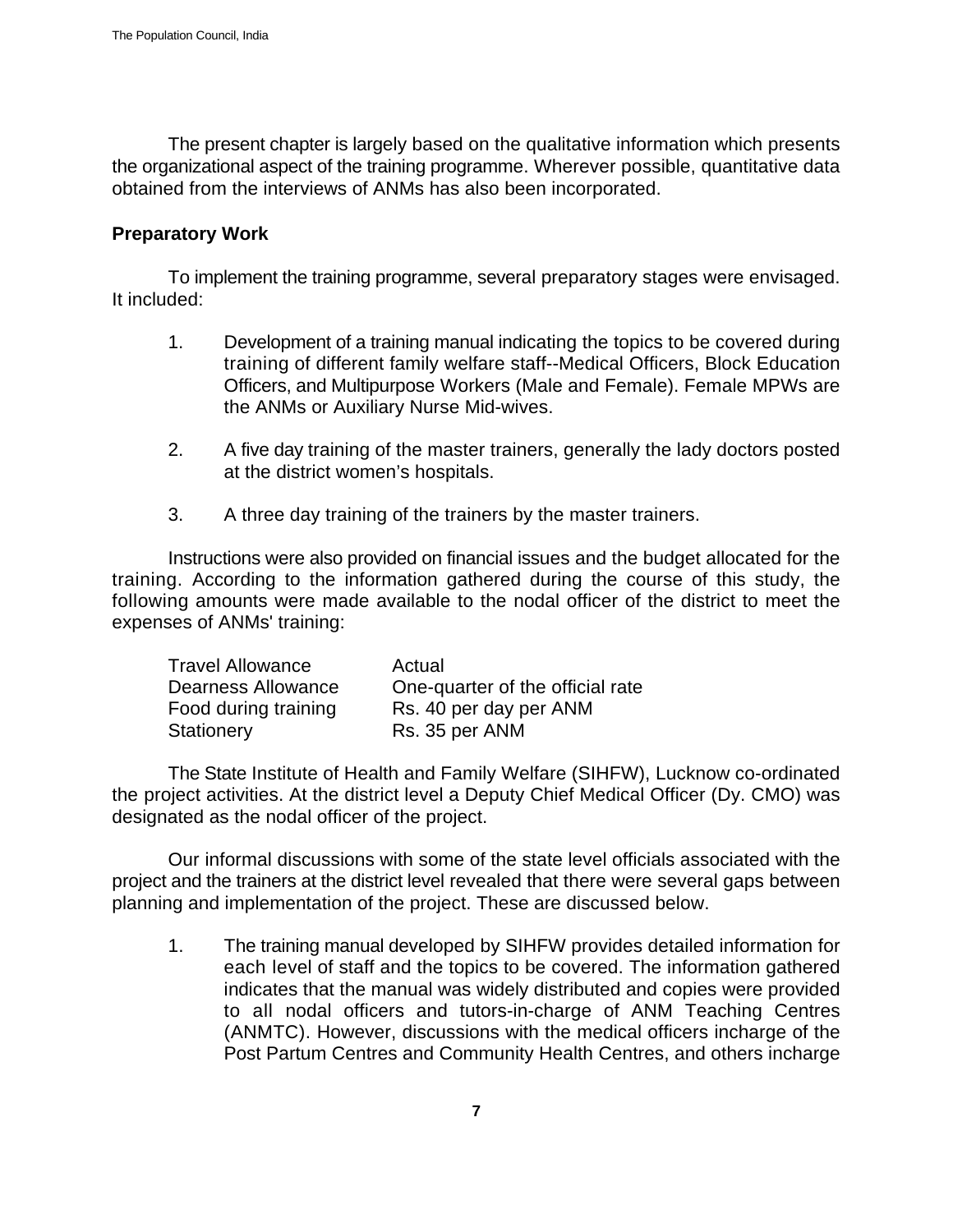of the training revealed that none of them had received the manual. Some of them however had received a letter from the Chief Medical Officer (CMO) informing them that they would be responsible for organizing the ANMs' training and listing the topics which they were expected to cover during the training period.

2. Advance planning and mapping out the operational details to ensure that the objectives of the training are achieved was lacking and is reflected from the following facts.

Trainees were sent in small batches and at random. All ANMs were required to undergo training.

- (a) Most of the trainers did not receive the training manual. Only some of them received a list of the topics which were envisaged to be covered during the training.
- (b) The proposed five day training of master trainers (two lady doctors from each district hospital) was not conducted. However, many of them had participated in another five day training workshop organized by the National Institute of Health and Family Welfare (NIHFW) on the new Reproductive Health and Child Care approach. According to the state authorities this training was similar to the proposed training of master trainers. Hence the programme of organizing a training of master trainers was dropped.
- (c) At the district level the master trainers were supposed to organize a three day training of trainers. In all the three districts covered under the present study, no training of trainers was organized. In one district it was reported that a one day training was planned. Seventeen lady doctors from different PP Centres turned up for the training but the master trainer arrived only at 4 p.m. On arrival, she just distributed a list of topics that the trainers were to cover during the training of the ANMs.
- (d) In the absence of proper guidance and instruction on the topics to be covered, some trainers in one district reported that they were at a loss as to how the ANMs were to be managed and kept occupied during the 21 day training.
- (e) ANMs at one training centre spent ten days of their training without a trainer as the trainer was on leave. They spent their time in filling out different types of registers and doing other routine work.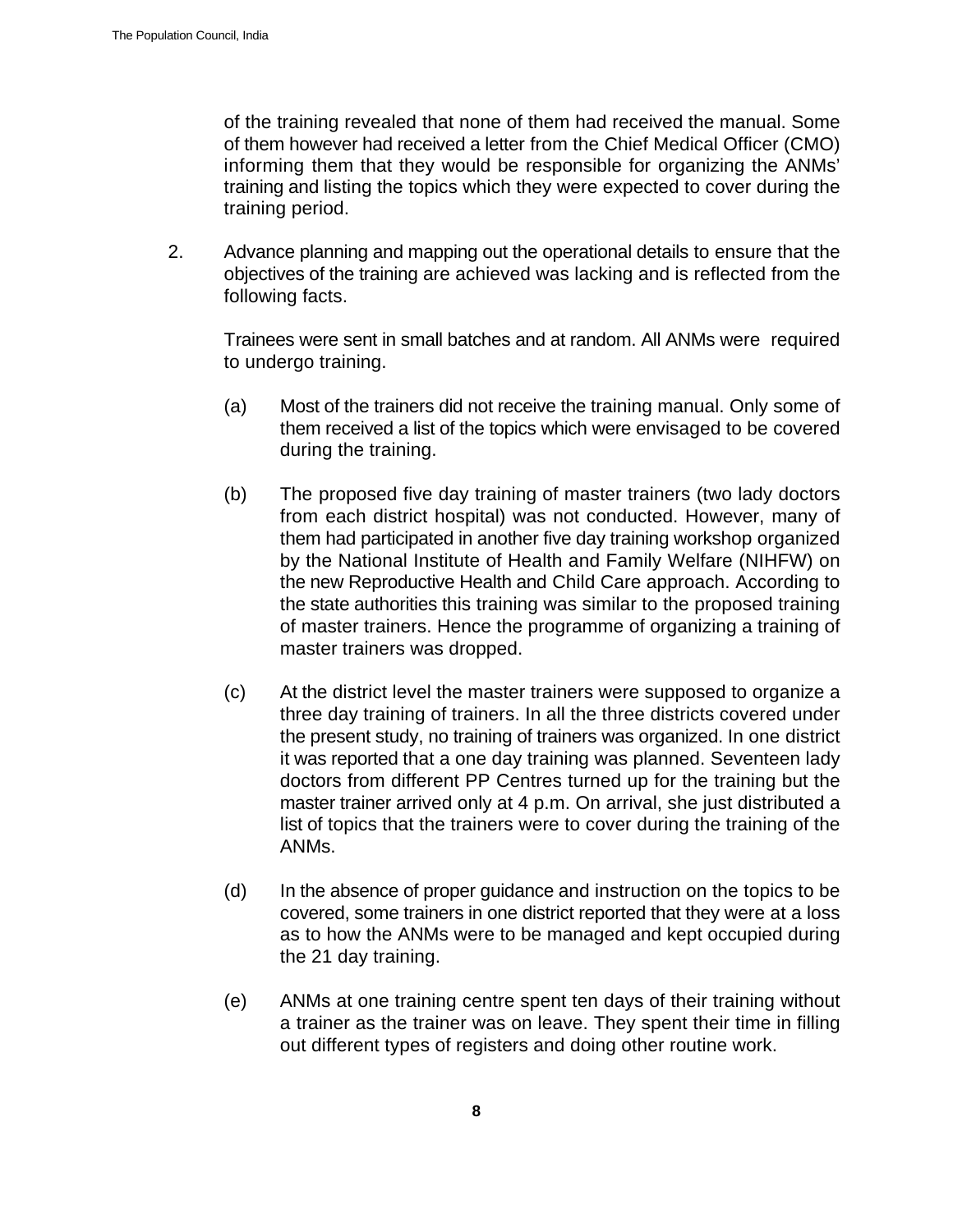- (f) Despite the allocation of Rs. 35 per ANM for stationery items, no ANM covered in this study received any stationery. Similarly, although Rs. 40 per ANM per day was provided for food during the training period, most ANMs did not receive food or even tea during the training period. However, the ANMs were provided with food and lodging when they attended the six day IEC classes at the ANMTC and stayed there.
- (g) Many ANMs expressed their unhappiness over the payment of TA/DA, which according to them was partial and less than what was due to them.

Thus in the absence of proper planning, the quality of training provided varied widely from good to extremely poor. To a great extent, the quality of training depended on the initiative taken by the individual trainers and not so much as part of institutionalized process as planned or envisaged by the programme. Many of the observations made above were substantiated by ANMs in the focus group discussions. During the training, no monitoring was done to ensure adherence to training standards.

The sections which follow provide other operational details about the implementation of the project. They are largely based on the qualitative information gathered from ANMs by conducting focus group discussions of ANMs and/or informal discussions with trainers and Medical Officers of the PHCs.

#### **Selection Procedure of Trainees**

There is no selection procedure and all ANMs are sent in turn for the training. Not more than 4 ANMs are sent in one batch from one PHC. The MOIC passes on the names of ANMs who need to be trained to the CMO's office. The CMO's office then sends an *order* or *aadesh* letter to the ANM to undergo training. The *order* letter specifies dates and place of training, and person whom the ANM should report to. However, out of the fortyeight trained ANMs interviewed, only seventy-one per cent reported written instructions on where they had to go and to whom they had to report. A further nineteen per cent were given verbal instructions while ten per cent had not received any instructions except the site of the training. Such lapses occurred more frequently in Agra district, where about fifty per cent of the ANMs had not received any written instructions.

On receiving the order they immediately proceed for training. This letter was usually given about a day in advance, though some ANMs did get the order 2-3 days in advance. As reported by the ANMs:

*"We get 2-3 days notice for the training."* 

*"We received 12 hours notice. I get the aadesh today and tomorrow I join there."*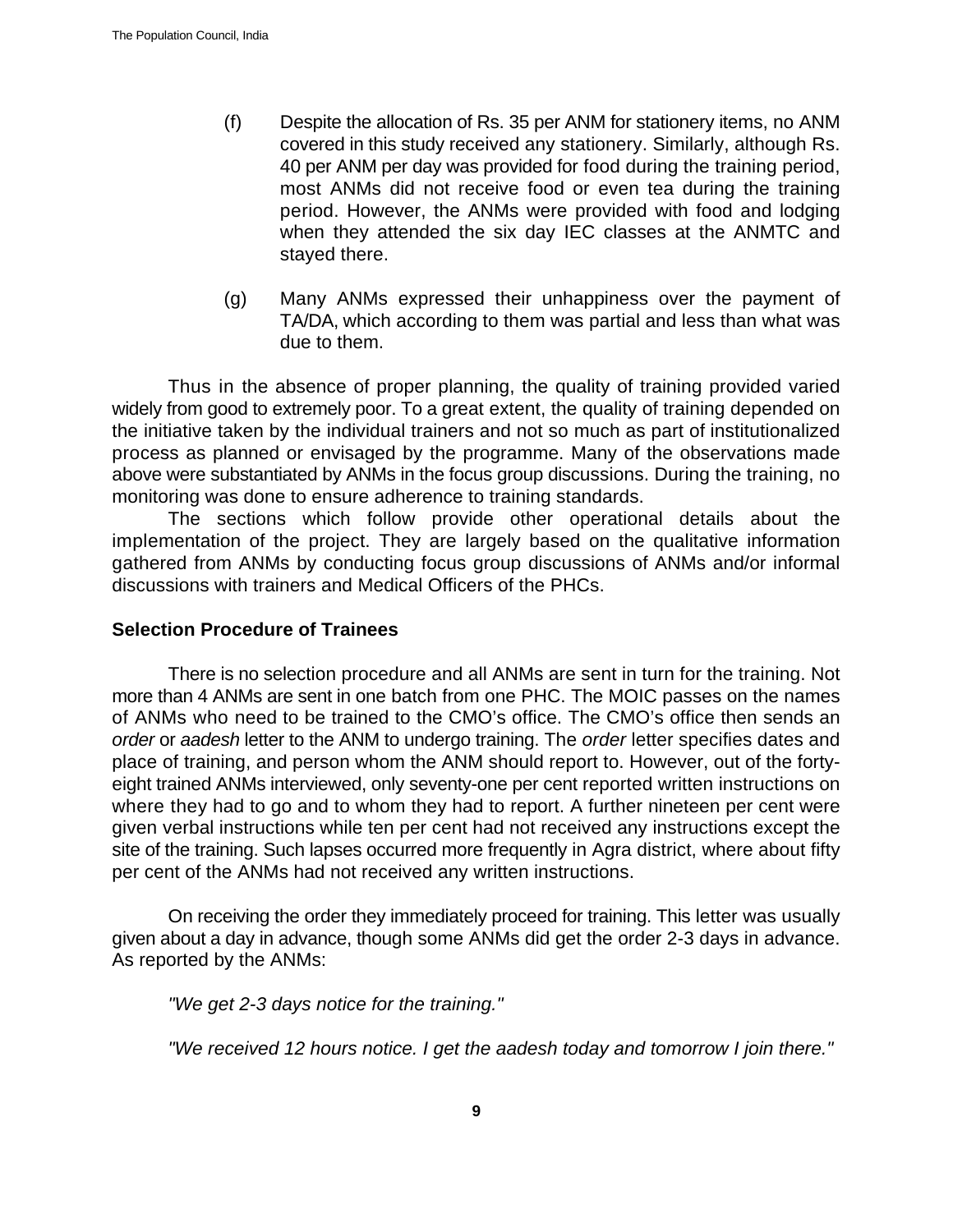One ANM reported that she was informed three days after the training had started. She however made up the lost days by extending her stay at the training centre by three days. According to many ANMs, such last moment instructions to go for training was quite disruptive for their family life and suggested adequate advance information so that they could get time to make alternate arrangements at home, if required.

#### **Briefing on Purpose of Training**

The ANMs were just informed that they have to proceed to the training site for IPP-VI *prashikshan* (training), but were not told of the training contents. The process is summarized in their words:

*"Nothing was told to us about the training. We received the order and that is it."* 

*"We did not even know what is in the training. On reaching the training site the doctor informed us details about the training."*

The survey results, however, indicate that about forty per cent of ANMs from Sitapur and Jhansi districts did receive letters with a sentence on the purpose of the training. In the case of Agra district, only two ANMs could recall receiving such an instruction. However while the first batch of trainees were unaware of the contents of the training, subsequent batches were aware of it by talking to other ANMs who had already undergone the training.

Before leaving their headquarters no instructions were given about any material they should take with them; a few (4) ANMs in one FGD reported that *of their own accord they had taken a notebook and a pen.* During training no ANM was provided any stationery (paper or pen) to note down observations or information provided during the theoretical orientation.

Similarly, the ANMs were neither provided with training materials nor a work plan for the training duration at the training site. ANMs reported that the trainer (lady doctor) told them about the topics that they would learn during training. Also, there was no fixed programme for the 21 days and training depended on the flow of clients to the centre.

# **Batch Size**

The size of the batch that underwent training was variable. At one block PHC, one ANM reported that she was one of thirty-three trainees, while another said that she was part of a batch of twenty. Smaller sized batches of 2 and 8 trainees were also reported. In one group discussion, the ANMs reported that though 8 trainees took part in the 21 day skill based training, there were 35-40 ANMs in the IEC training at the ANMTC. It appears that the one week IEC training at the ANMTC was held only for big groups. Two trainees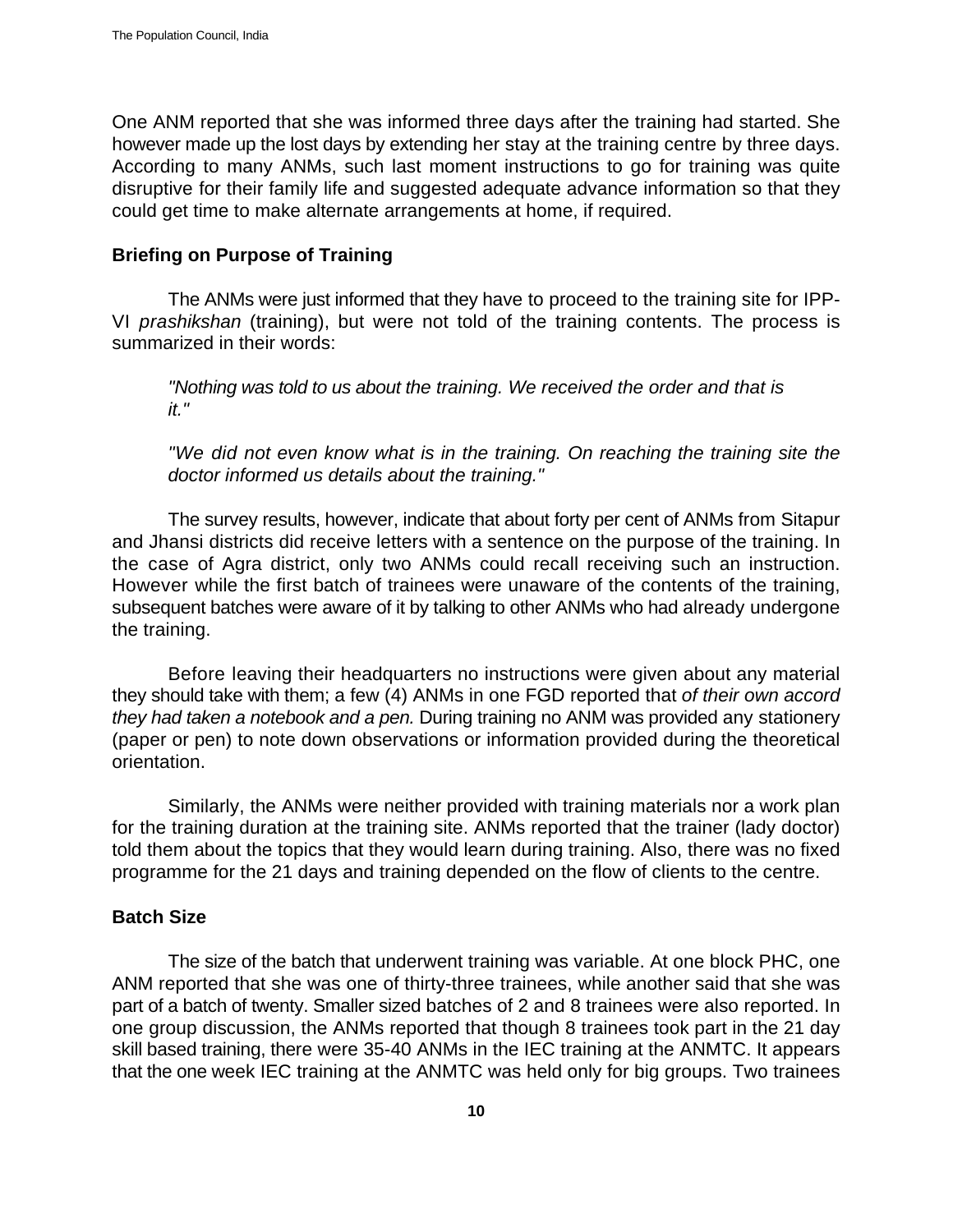reported that they had received the three week training but were turned back from an ANMTC since they were the only two for such training. Having missed the opportunity they reported "*We have still not had the one week training".* 

### **Facilities for Stay**

ANMs were provided accommodation only during the orientation in IEC at the ANMTCs. They were not provided accommodation while they were on the 21 day training at the district hospital or PPC or CHC. In one group discussion, half the ANMs (5-6) present resided at the training site village, while others resided within a 25 km radius. Thus for the local residents, the 21 day training duration was no problem. For the others it was problematic as they had to commute **every day**. As a result the commuters had to spend money for travel and food, "*we were not given any food but we were also not given any money to come and go*". Commuter ANMs spend between Rs. 10 and Rs. 40 on travel per day. They travel by a combination of bus, tempo and rickshaw. About one quarter of the ANMs interviewed cited commuting as a major problem. The ANMs suggested that arrangements for stay should be made at the location of training so that they did not have to travel every day. On being asked if they could stay away from their families for such an extended period of time, some ANMs responded that they could visit their homes over the weekend and stay the week at the training site.

The hostel facilities are available only at the ANMTCs when the trainees go there for the 6 day IEC training. Many participants (three-quarters) of the three group discussions mentioned that accommodation and food were provided free of cost at the ANMTC. All ANMs of one group discussion (12) reported that they found the hostel very safe and comfortable to stay. In another group discussion ANMs reported *"there was no problem there"*, compared to the situation when they had to travel daily from home to the training site.

In all three districts, while ANMs reported that food was provided during their training at ANMTC, no ANM was provided food during their training at the PPC or CHC or district hospital. According to one ANM: *"We did not get even water"*. This is surprising as under the project, an allowance of Rs. 40 per day per trainee was budgeted for food. Discussions with the trainers about the non-provision of food revealed that they were unaware of the food allowance.

# **Training Procedure**

The training format during the 21 day posting determined the opportunities for skill development. Overall, about 69 per cent of ANMs were exposed to a format of demonstration, explanation and practice (Figure 2.1).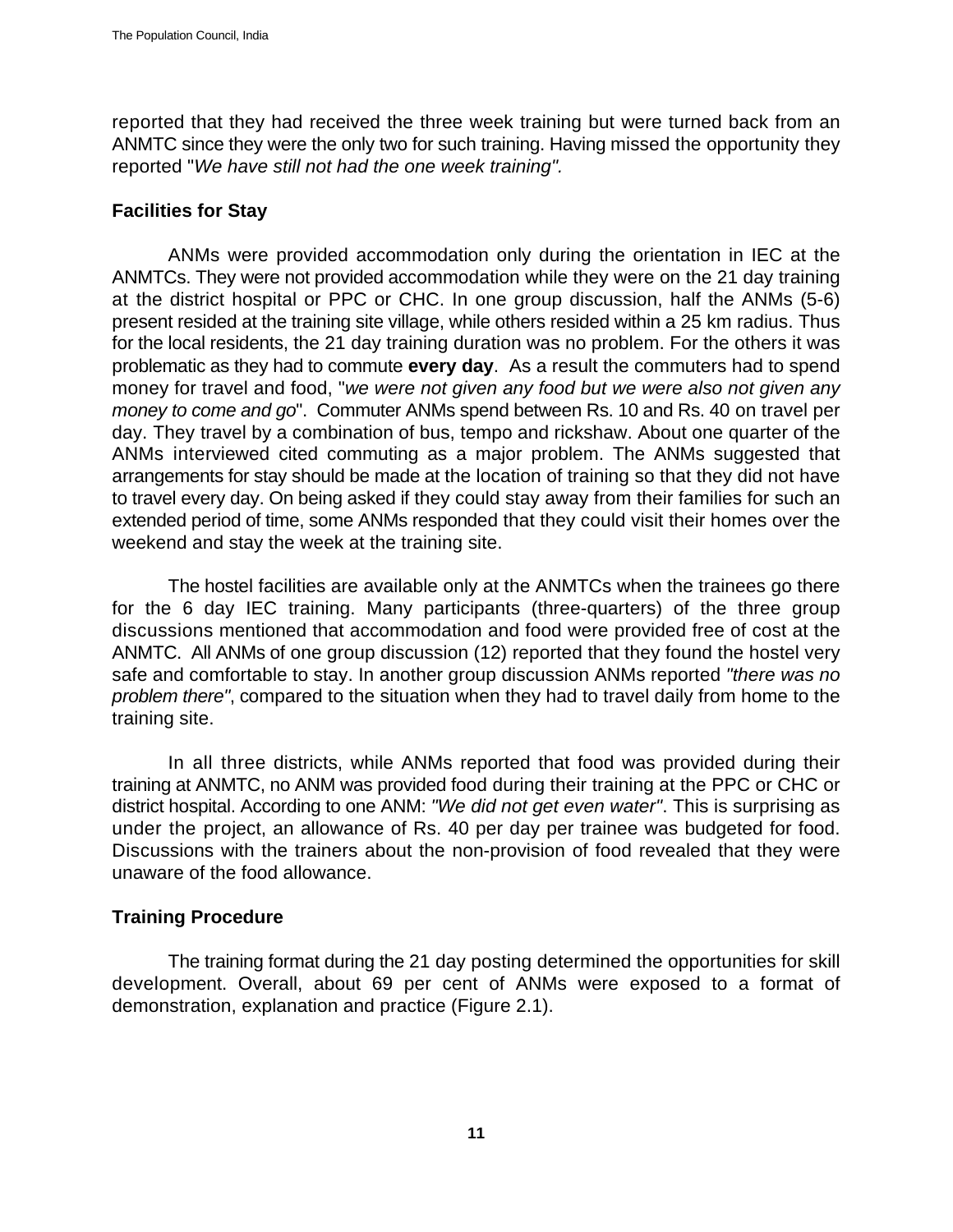However, it appears that different formats were used in the three districts. Over ninety per cent of ANMs trained in Sitapur district were trained by a combination of demonstration, explanation and practice. On the other hand, just a third of ANMs had this opportunity in Agra district, as over eighty per cent from there reported that they had been assigned only routine duties such as cleaning of instruments, dusting of tables, preparing for operation and filling registers. The experience



of ANMs trained in Jhansi district was a little better than those in Agra, with half the ANMs reporting that they had been exposed to demonstrations, explanations and practice. In addition, a greater focus seems to have been given to formal lecture sessions in this district.

The qualitative information highlights the variations in training format used. For example, in two of the training sites in Sitapur district, the training was hands-on and is well reflected in the following verbatim of an ANM:

*"The doctor first demonstrated how to measure a pregnant woman's BP. Then she told us to measure. After we had all measured the BP, the doctor remeasured and checked our readings and then told us that we had done it correctly."*

The ANMS also informed the study team that they preferred this type of training:

*"We do not learn much from theory. We learn more from such practical training and guidance*."

It is also clear that ANMs trained at Agra were assigned more routine work with only three of the twelve ANMs interviewed reported having received demonstrations and/or explanations. The qualitative data substantiated the above observations.

*"We are not taught anything, just told what to do, they just give us orders and we spend our time helping them. For example, we help the nurses go on rounds with the doctors, help in stitch removals, in preparing patients for operations and help the staff nurses give out medications."*

*"In the operation theatre we did the cleaning and washing instruments. We did not even know the names of the instruments."*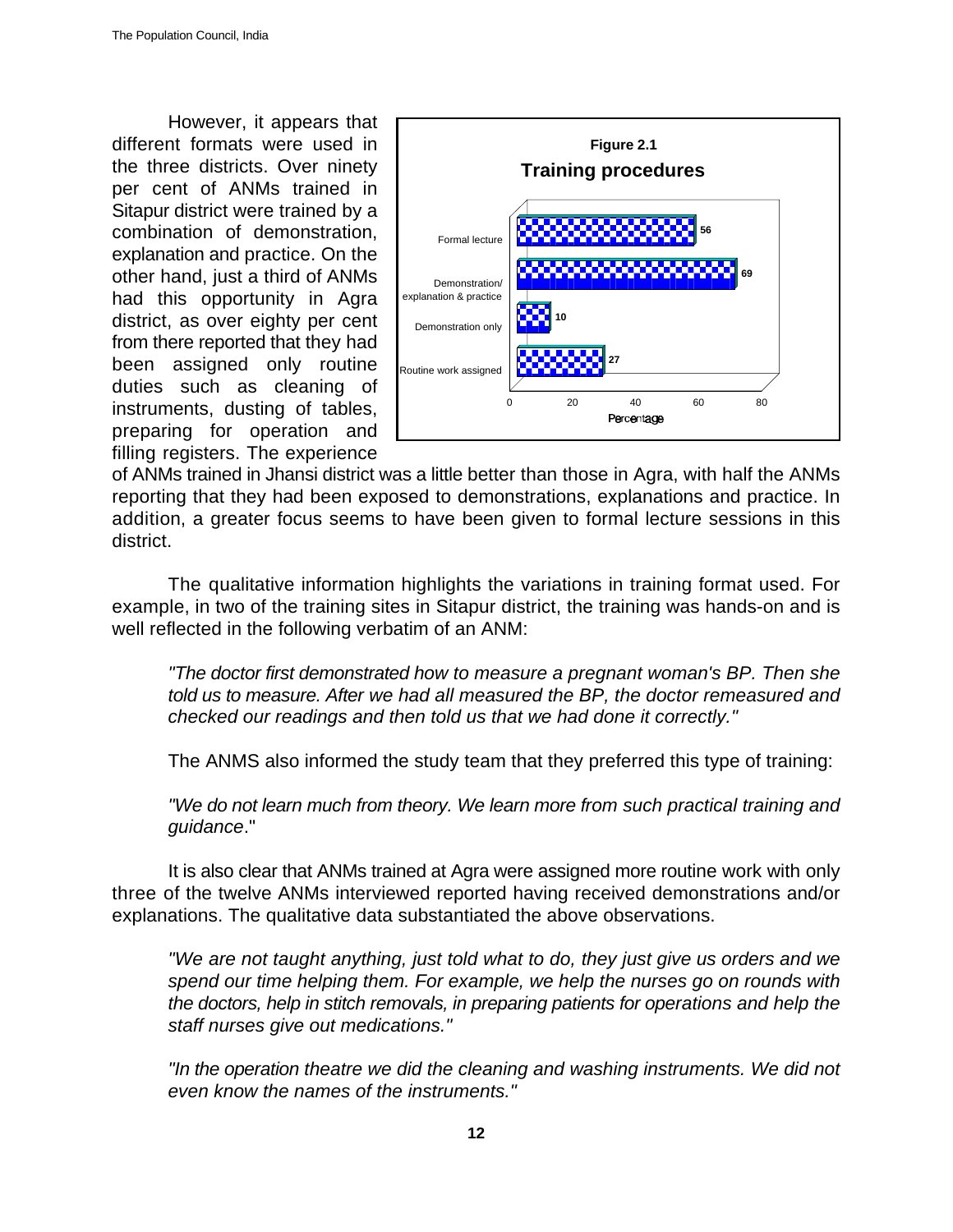*"They told us to clean the gloves; wash them with vim, clean the MTP instruments in a chemical and then wash them. We packed and powdered gloves."*

In Jhansi, the interviews of the ANMs revealed that, about half of them got the opportunity of some practical training.

Thus there is a wide range in the types of training formats used with some being didactic, some concentrating on routine activities and, others providing a more comprehensive package with demonstrations and explanations.

We next look at the specific wards and clinics the ANMs were attached to during the training. The interviews with ANMs indicate that during the training period, threequarters of the ANMs were placed on duties at the operation theatre and in MCH and FP clinics, while sixty-nine per cent were also attached to labour rooms. Once again there are variations by training site. Ninety per cent of the ANMs trained at the big hospital sites, as in case of Agra and Jhansi districts, were posted at operation theatres. On the other hand, fewer trainees (62 per cent) at PHC or CHC in Sitapur district were attached to operation theatres. This is due to the fact that district hospitals tend to use operation theatres much more than smaller facilities such as postpartum centres and community health centres. Due to a greater load of operations, the opportunities and possibilities of working in operation theatres is high. However, posting at operation theatre does not necessarily mean better learning or more practical training. Many ANMs had reported that their job in operation theatres was mainly assisting the nurses, arranging and cleaning equipment without any orientation.

In terms of the opportunities for working in the labour rooms, Sitapur (73 per cent) and Jhansi (90 per cent) districts were considerably better than Agra (42 per cent). On the other hand, ANMs posted in Sitapur (69 per cent) had fewer opportunities for working in MCH and FP clinics than those posted in Agra (75 per cent) and Jhansi (90 per cent).

#### **Grouping of ANMs**

An analysis of the grouping of ANMs for training did not show any fixed pattern. However, in 60 per cent of the cases, ANMs reported that all were kept together (Figure2.2). A wide variation was observed across the districts (25-100 per cent). It is difficult to assess which approach was more efficient. However, apparently the training centres which were large and less prepared to receive the trainees, tried to disperse the ANMs in various

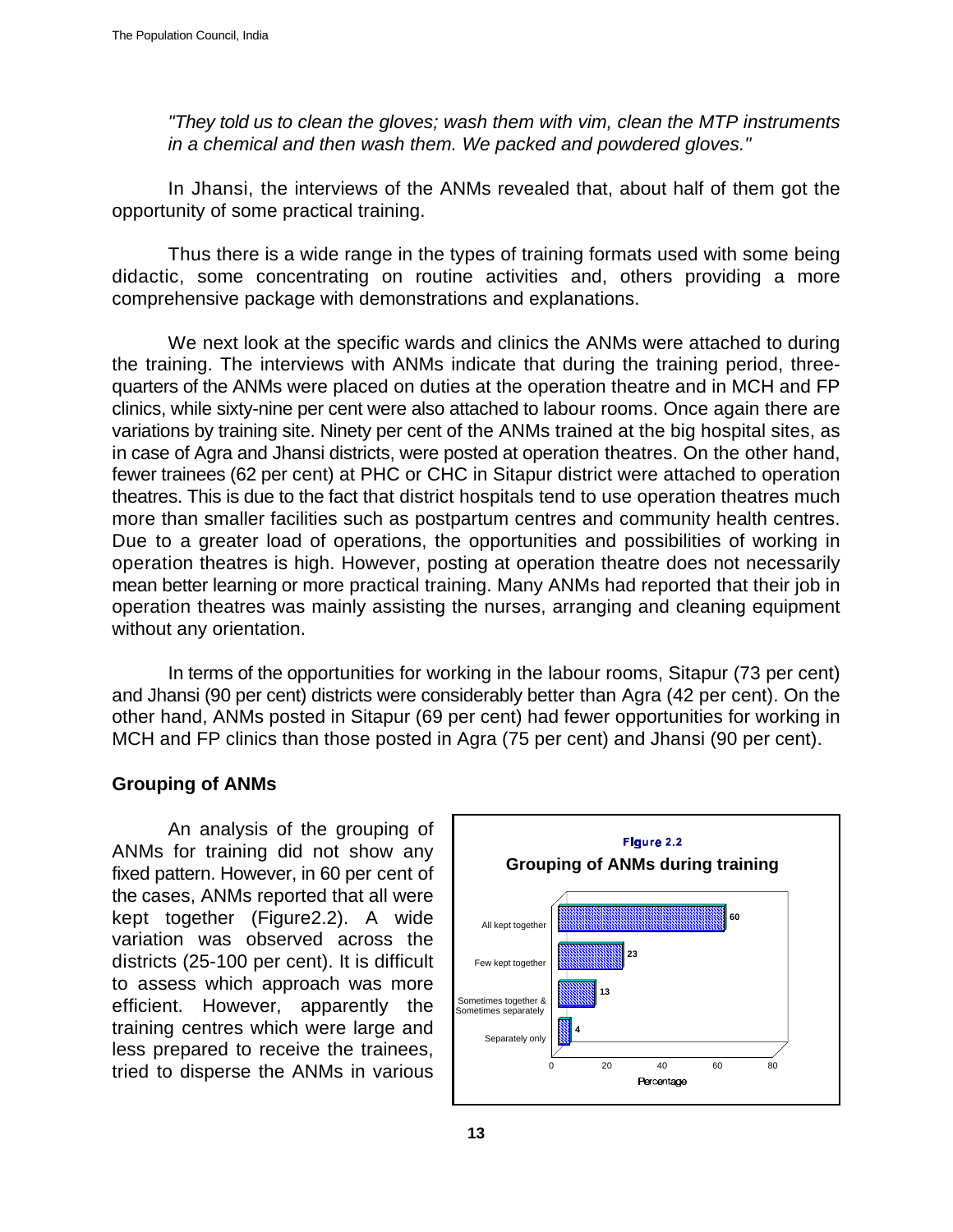units or simply posted the ANMs where the training centres had less manpower.

# **Behaviour of Trainers**

ANMs were asked about the attitudes and behaviour of the trainers. In particular they were asked whether the trainers encouraged them to ask questions for an interactive training session, remained passive and impersonal or discouraged trainees to ask questions. About 75 per cent of all ANMs felt that the trainers were supportive and encouraging (Figure 2.3). However,

wide variation was reported across the districts. For instance, over 96 per cent of the trainees at Sitapur reported that their trainers had been encouraging. Whereas a considerable proportion of ANMs trained in Jhansi (30 per cent) and Agra (68 per cent) districts did report that the trainers were either passive and impersonal at best or rude and discouraging at worst.

Similar responses are available from the group discussions as well. Most of the ANMs from Sitapur district



were happy with their trainers--the method of training, their behaviour, and patience. These trainers did not raise their voice, scold the ANMs or treat them ill. They used simple language which was easy to understand. Two of the trainers in particular were mentioned as patient teachers who willingly answered the ANMs' questions and doubts. As one of the ANMs' reported:

*"The doctors were always available to answer our questions even beyond the training period."*

*"If you want to learn anything you can go to them straight."*

In contrast with this type of interaction between trainers and trainees, ANMs from Agra district reported that:

*"They treated us very badly, as if we were their servants and they would order us around."*

Part of the reason for this poor interaction was that the trainees worked for the greater part with nurses and *ayahs* and not with the doctors. Within the hospital hierarchy, the ANMs were considered "field persons" and thus fitted in the lowest grade. They were considered less as trainees but more as additional hands. It indicates that in future training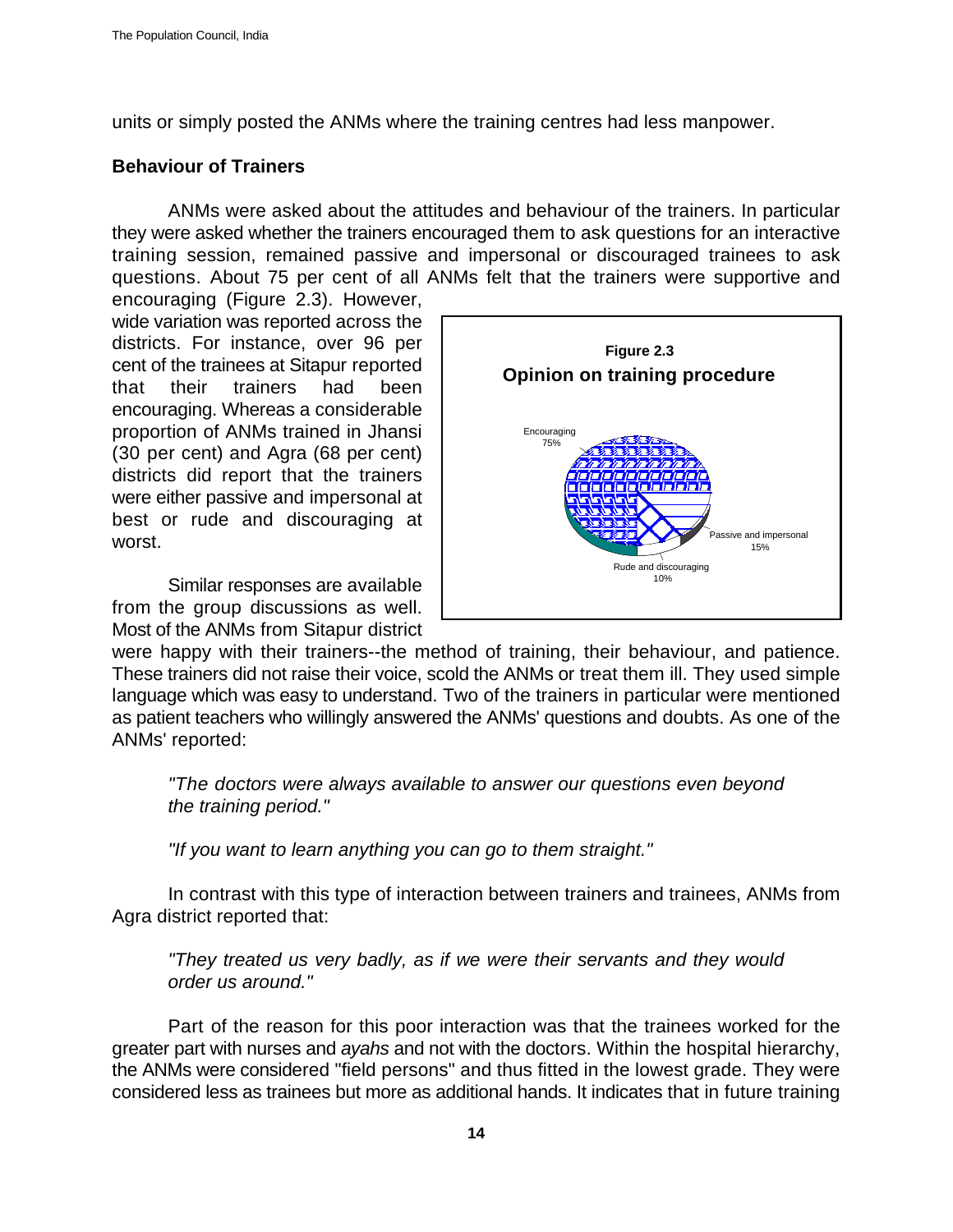programmes, trainers must be trained and sensitized about the need of being polite and encouraging to get the best out of the ANM training.

### **Training Content**

Table 2.1 presents the terms of the topics covered under the training programme. Over fifty per cent of ANMs reported that they had learnt about antenatal (69 per cent) and postnatal (52 per cent) care. Other topics such as family planning in general, sterilization and IUD insertions in particular, immunization and other aspects of MCH care were mentioned to a lesser degree. For example, less than fifty per cent of ANMs reported that they had been taught about family planning (46 per cent) or IUD insertion (44 per cent). Similarly, between a fifth to a third mentioned measurement of blood pressure of pregnant women (23 per cent), identification of high risk antenatal cases (21 per cent), and immunization (27 per cent). It should be mentioned that some of the aspects such as BP measurement and high risk identification are subsumed under the general head of antenatal care and thus may not appear as separate topics (Table 2.1).

The survey data also indicate that some topics were stressed more than others in different training centres. Greater stress seems to have been placed on antenatal and postnatal care in Sitapur and Jhansi, as between sixty to eighty per cent of ANMs spontaneously mentioned these two topics. In addition, in Jhansi district training seems to have focused on the identification of high risk cases, while in Sitapur district training focused on immunization, especially of children. In both these districts, over fifty per cent of ANMs mentioned family planning also. In contrast, in Agra, just two of the twelve ANMs were able to mention any of the above mentioned topics indicating slackness in implementing the training.

| Topics covered                      | Percentage |
|-------------------------------------|------------|
| <b>ANC</b>                          | 69         |
| <b>IPNC</b>                         | 52         |
| B.P. Exam,                          | 23         |
| Diarrhoea management                | 10         |
| MCH                                 | 15         |
| Care of new born                    | 10         |
| Blood & Urine Test (Pregnant Women) | 6          |
| Childhood infections                | 8          |
| <b>Breast feeding</b>               | 6          |
| Identification of high risk cases   | 21         |
| F.P./Sterilization                  | 46         |
| <b>IUD</b> insertion                | 44         |
| Ilmmunization                       | 27         |
| About instruments                   | 6          |
| Others                              | 23         |
| Total N                             | 48         |

**Table 2.1: Coverage of topics/subjects during training**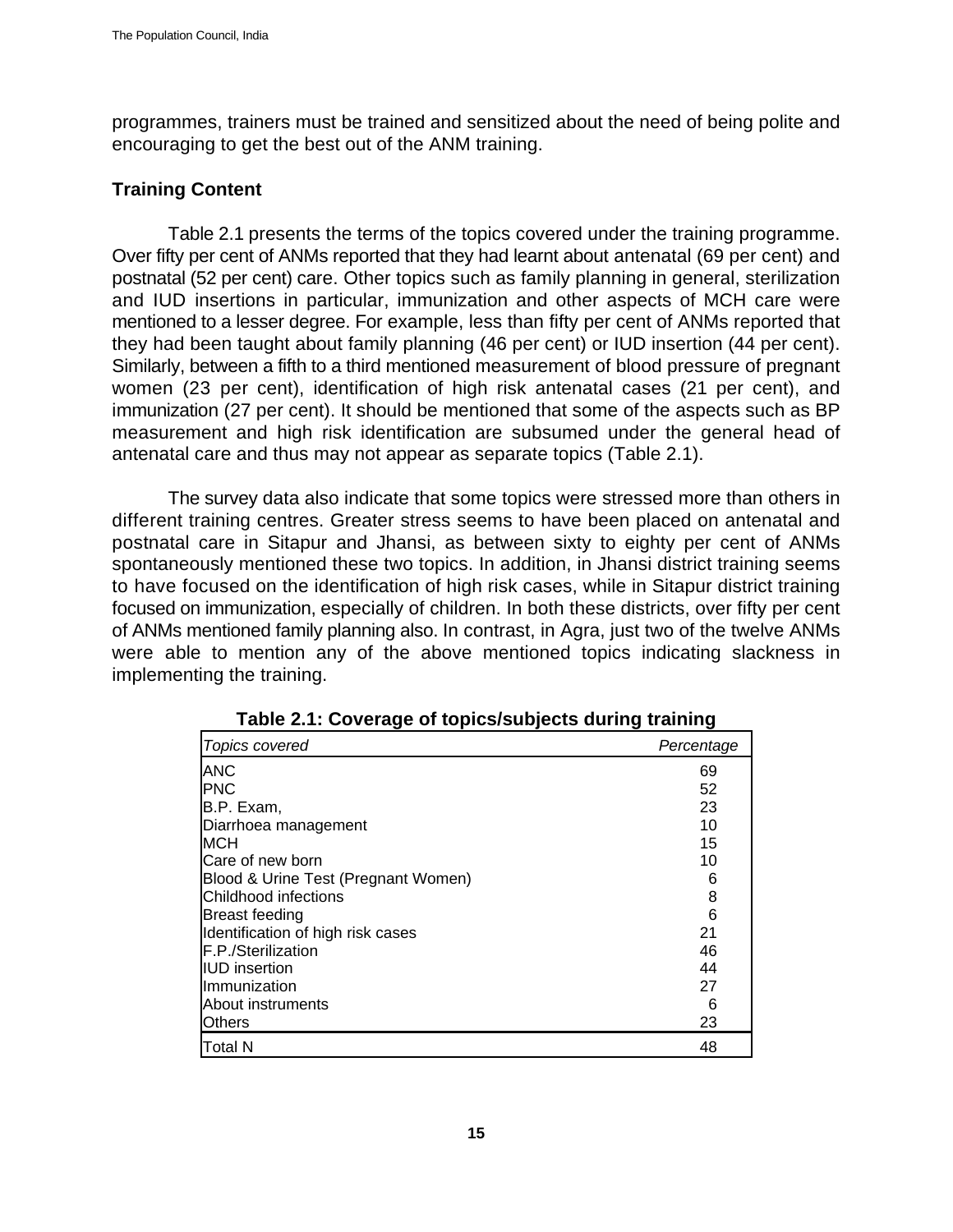The following comments from ANMs mentioned during FGD provide a better sense of the content and focus of the training:

*"We were taught how to measure blood pressure, examine ANC cases...*".

*"Estimate the gestation of the child...*".

*"We looked at antenatal women with different types of foetal presentation....sometimes we got a patient who had a lot of swelling, and doctor told us such cases have to be referred".*

*"She told us how we should approach the patient, what we should do, how we should sit, what we should ask, what we should say. She used to tell us all these by demonstration."*

*"We were also taught how to put a Copper-T and I also practiced putting one or two. Depending on the volume of patients the doctor showed us how to do (insert Copper-T) and also how to remove them*."

*"The doctor first shows us how to insert Copper-Ts. Then she tells us "Now insert the Copper-T in my presence" and we then insert Copper-Ts."*

*"The trainer told us that each one of us would insert upto 6 Copper-Ts."*

Apart from antenatal checkups and IUD insertions, ANMs also learnt about new born care, though this topic was mentioned less often. Specifically, the following were mentioned:

*"We learn about the colour of the new born, its weight and how to care for it."* 

However not all training sites covered all these topics, nor gave opportunities for practical training. In Sitapur district where the situation was relatively better, the 20 ANMs were divided into four groups and assigned duties in four different clinics or wards: immunization clinic, Out Patient Department (OPD), labour room, and night duty. Each group spent four days of the training at each of these places. During the course of the training the ANMs reported that each was able to insert 4-5 IUDs and assist in 2-3 deliveries.

On the other hand, the qualitative data from Agra district indicate that the content of the training here was sketchy and poor. During the group discussion, information was sought on whether there was any training on antenatal care, delivery or family planning services. Despite being posted at the labour room, OPD, OT and the ward, the scope for training was limited. For example, in the OPD the trainees usually were outside the examination area. Their task was to make outpatient forms, keep the patients in line and maintain order, and give tetanus toxoid injections. The task of those ANMs who were able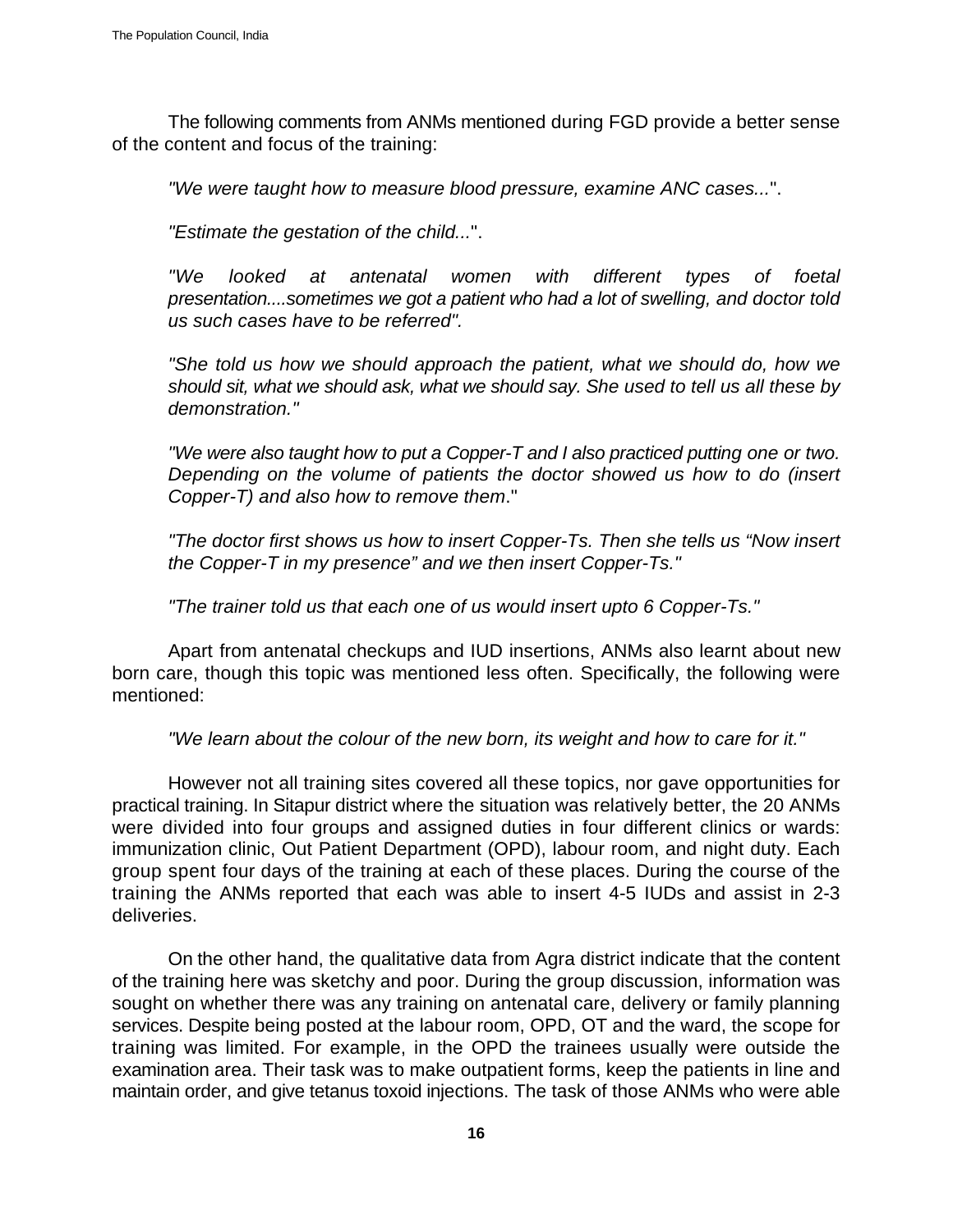to enter the examination area was to help the women on to the examination table for an abdominal and P/V check-up. All of the ANMs were unanimous that they did not get an opportunity to conduct any antenatal examination, nor were they taught anything about antenatal examinations. They said that the antenatal check-ups were done by doctors and they did not let them touch the women.

Neither was anything taught in the area of family planning. The trainees also did not ask questions to their trainers. In words of an ANM:

*"No we did not go to them or ask questions. If we say we want to know, they will think that we are looking for cases or we may encroach on their practice."*

No demonstration, explanations or instructions were given for Copper-T insertions. The one aspect that some of the ANMs were satisfied about was that some of the trainees had the opportunity to observe tubal ligations. Those trainees who helped in the OT had this opportunity.

*"We saw the three stitches type of sterilization, that was something new. At the PHC only laproscopic are done.*"

The ANMs were also asked whether they had received training in oral pills, Lactational Amenorrhoea Method (LAM) and infection prevention techniques. While ANMs of one FGD remembered being trained on the oral pill, participants of other group discussions were unable to recall. It is clear, however, that the ANMs did not had detailed information on OCP. Only one could answer, what should be advised if a woman misses one pill.

Information on LAM was also not provided during training. All they had been told about breastfeeding was that it should start immediately after delivery. They were also taught on how to teach women to keep their breasts clean for nursing. Information seems to have been provided on good breastfeeding practices as suggested by the following verbatim:

*"No, we were only told that it is good to start breastfeeding as soon as possible and to breastfeed in day as well as at night. We were also told that it is important for mother to give her milk 6-7 times and not less."*

Another topic not covered under the training was infection prevention. Apart from the need to wash hands, ANMs were not clear about infection prevention. While one ANM was able to say that before IUD insertion, it was necessary to wash hands and wear gloves, another reported that they were told to boil their instruments for 10-20 minutes for sterilizing them. Apart from this, they did not seem to have been told anything else.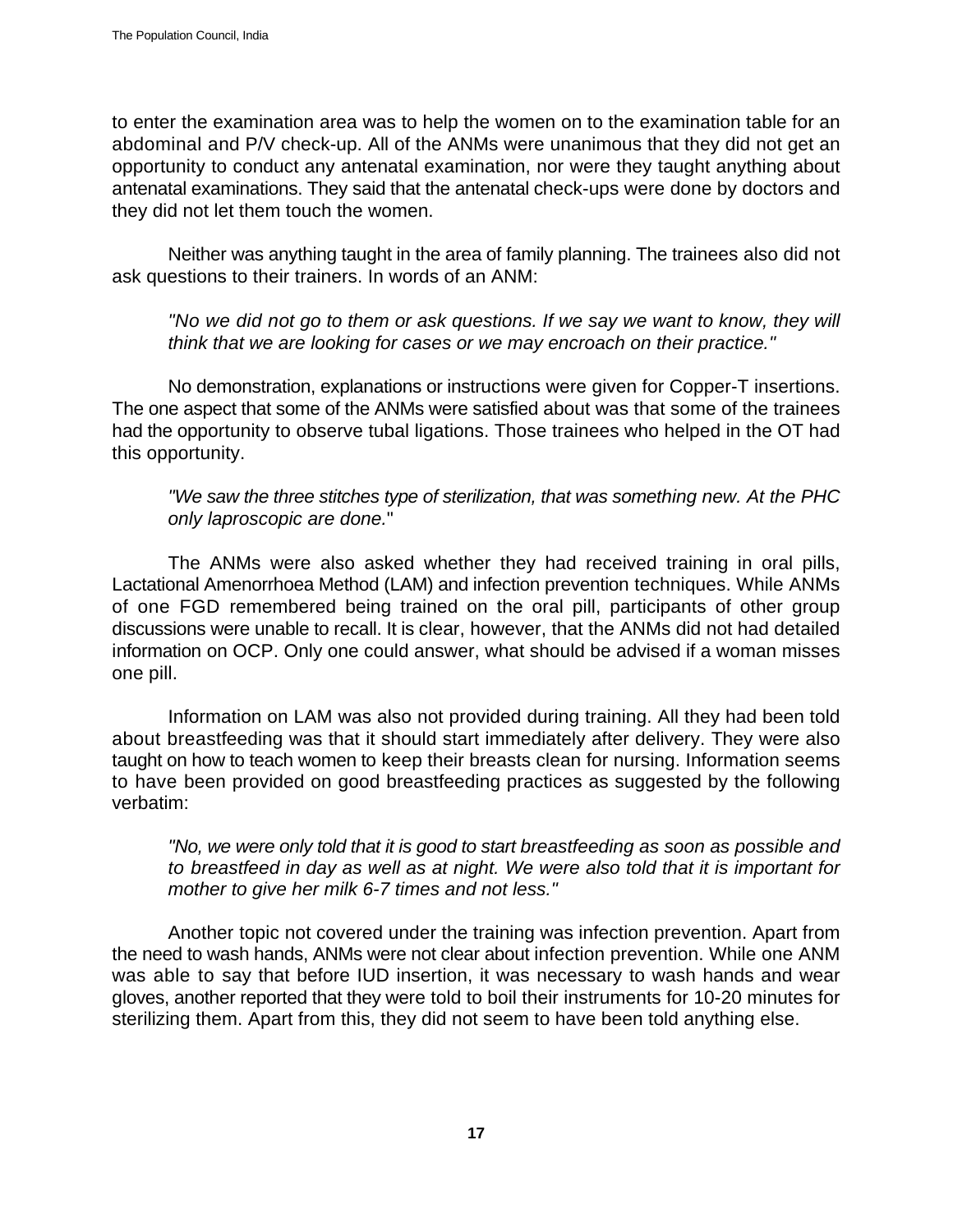# **Topics Learnt the Most**

In the survey, ANMs were also asked to mention those topics about which they had learnt the most. The responses on this question are consistent with the information elicited on the topics covered during the training. Figure 2.4 shows that about a third of the ANMs reported that they had learnt the most in antenatal care (38 per cent), and IUD insertion (31 per cent); a quarter reported post natal care; less than a fifth reported about family planning (17 per cent), general maternal and child health care (15 per cent), and new born care (13 per cent).



The data also indicate that BP measurement, monitoring of foetal heart sounds and identification of high risk antenatal cases are topics reported by less than ten per cent of ANMs. It could be that these topics are already well known and understood by most ANMs, and thus only those trainees who were weak in these topics may have gained the most.

# **Opportunities for Practical Training**

The information on topics during the training is related to the opportunities that the trainees had to practise their skills. Opportunities for practical training in blood pressure measurement, examination of pregnant women, assistance at deliveries and IUD insertion are critical components of the skill based training.

Figure 2.5 indicates that twothirds of the ANMs interviewed reported that they had the opportunity to examine pregnant women and a nearly three-fifths were able to measure BP (58 per cent) and insert IUDs (56 per cent). However, the opportunities to assist in deliveries was considerably less, as just 17 per cent of ANMs were able to assist or conduct deliveries which occurred at the training sites during the training period. Once again wide variations were reported across the three study districts. Nearly ninety per cent of ANMs in Sitapur district



reported that they had the opportunity to measure blood pressure and examine pregnant women (89 per cent). In contrast, in Jhansi only about 30 per cent of the ANMs reported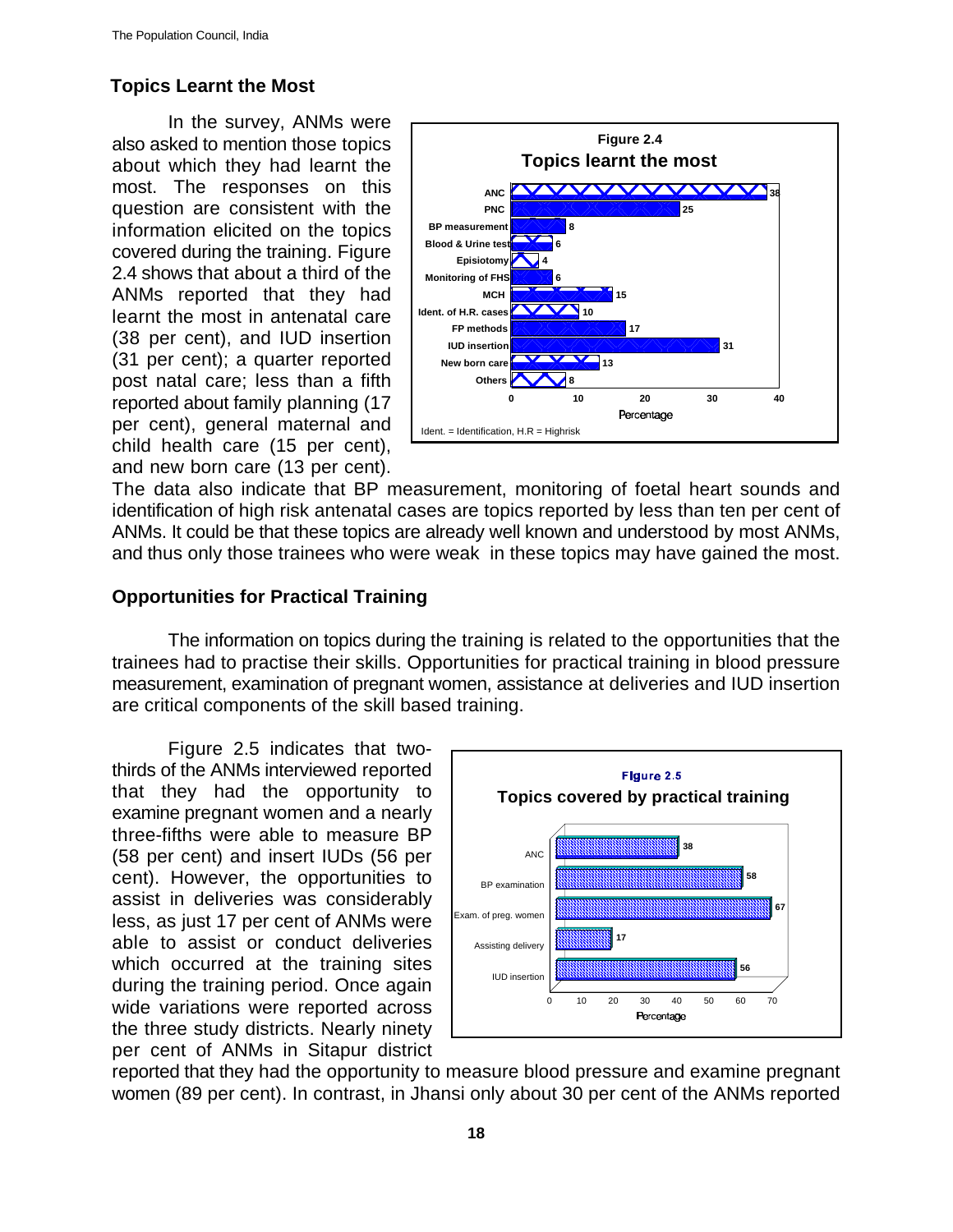that they had the opportunity to measure blood pressure, though seventy per cent reported that they did examine pregnant women. Opportunities for measuring blood pressure and examining pregnant women were least in Agra as less than twenty per cent of the ANMs reported being able to do so. In terms of IUD insertion, no IUD insertion practice was given in Agra, whereas over seventy per cent of the ANMs in Sitapur and Jhansi districts did insert IUDs during their training. In all the three districts, opportunities to assist during deliveries were limited, with the Jhansi trainees having had the most opportunity.

The number of cases for demonstration and practical training depends upon the number of patients who come to each of the training sites. Some of the sites were hospitals with a high case load of deliveries and operations, while smaller training sites such as PPCs and CHCs provided greater opportunities for antenatal checkups, and in some cases for IUD insertions. The opportunity for training also depended on the trainers. Trainers who took an interest, such as in the PPC/CHC in Sitapur, created opportunities for practical training, despite the protest of clients. As on ANM of one of the groups said:

*"The patient tells the doctor that she wants only the doctor to insert the Copper-T. But the doctor stands to one side and makes us insert."*

During the interview it was also clear that if the ANM had observed IUD insertion and practiced it, she had better knowledge. For example, one ANM was able to give a step-by-step description of the IUD insertion procedure: *"wash hands, wear gloves, insert the speculum, put in the retractor, measure using the uterine sound, adjust the blue gauge on the inserter for the correct size, set the Copper-T and load it, insert the Copper-T, after insertion tuck the thread in, and tell the woman to avoid intercourse for a week".*

On the other hand, where trainers showed less interest in training, which often happened more at district hospitals, opportunities for practical training were limited. In such situations, ANMs could merely watch case management without any explanation or teaching. Comments from some of the ANMs who attended the weak training sites revealed their disappointment with the training offered.

*"You know how these training are. We were told about blood pressure on just one day."*

*"What used to happen here? We used to go to the field for immunization. We did our own work. We only did what was normally done."*

*"Only the formality of the training was completed. And then we used to type, and fill in forms and the TCR."*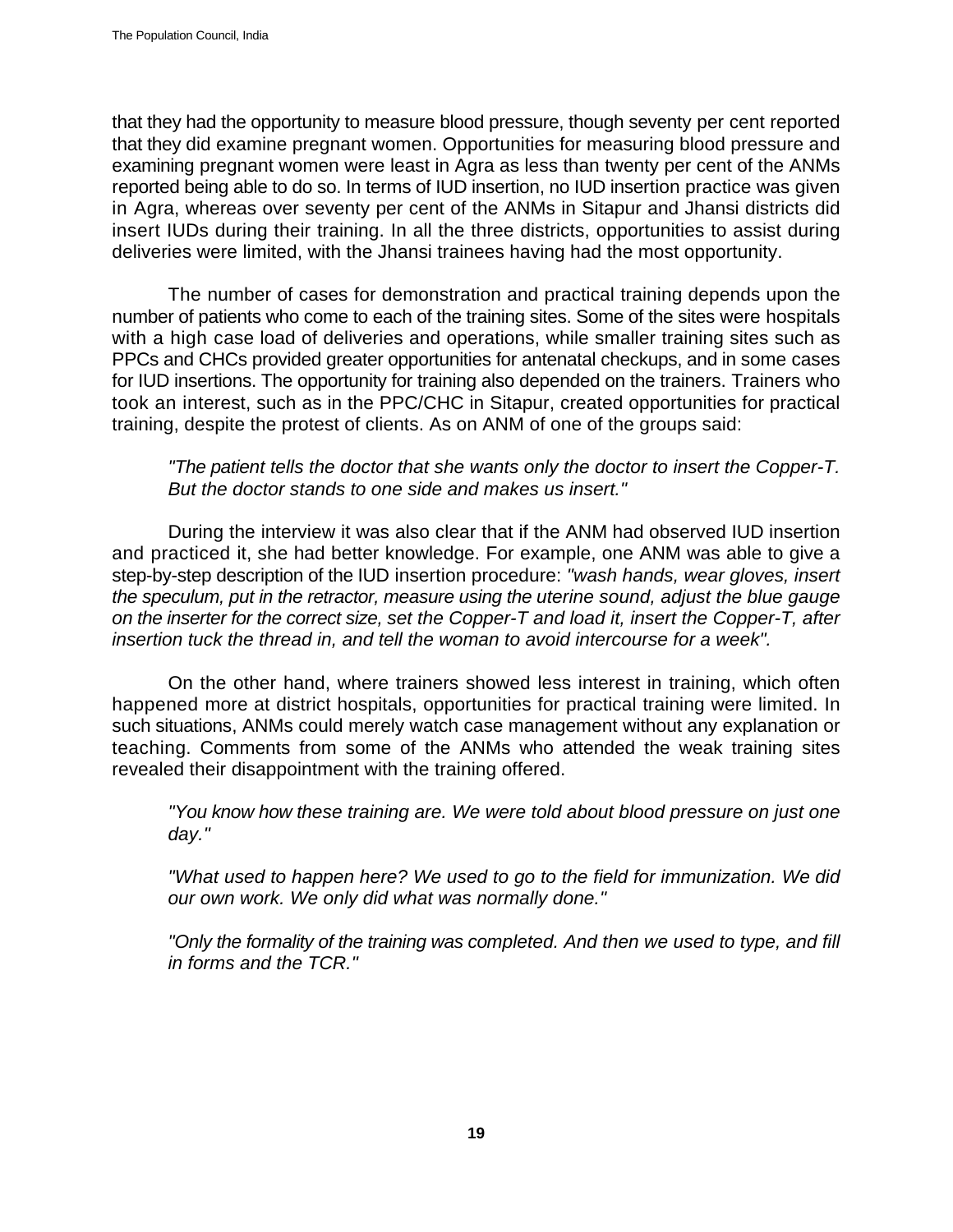# **CHAPTER III**

# **IMPACT OF TRAINING ON TECHNICAL SKILL AND COMPETENCE OF TRAINED ANMS**

This chapter compares the technical skill and competence of the ANMs who had received IPP-VI training with those who had not. To obtain this data, 48 trained ANMs and 45 untrained ANMs were interviewed using a structured questionnaire. It is expected that technical knowledge recall of the trained ANMs would be better than untrained ANMs.

The present chapter is divided into three sections. The first section deals with antenatal care, the second analyses responses on child care while the last section deals with family planning.

#### **ANTENATAL CARE**

Several questions were asked to assess the knowledge of ANMs about various aspects of antenatal care. These included the ability to recognize complications during pregnancy and delivery, management of the complications, awareness of the requisite services and actions required for a safe delivery.

#### **PROBLEMS DURING PREGNANCY**

Anaemia and pre-eclampsia are conditions which should be addressed during prenatal care to avoid complications. Table 3.1 presents the results of ANMs' knowledge of these conditions and their management.

#### **Anaemia**

In general, there is no discernible difference in the knowledge of trained and untrained ANMs. For example, about two-thirds of both trained and untrained ANMs reported that they would prescribe 200 IFA tablets for severely anaemic women. A similar picture emerges in the advice provided to pregnant women suffering from high blood pressure. 300 IFA tablets is the recommended regimen for severely anaemic women, however, because of field conditions medical opinion is that 200 IFA tablets can be prescribed.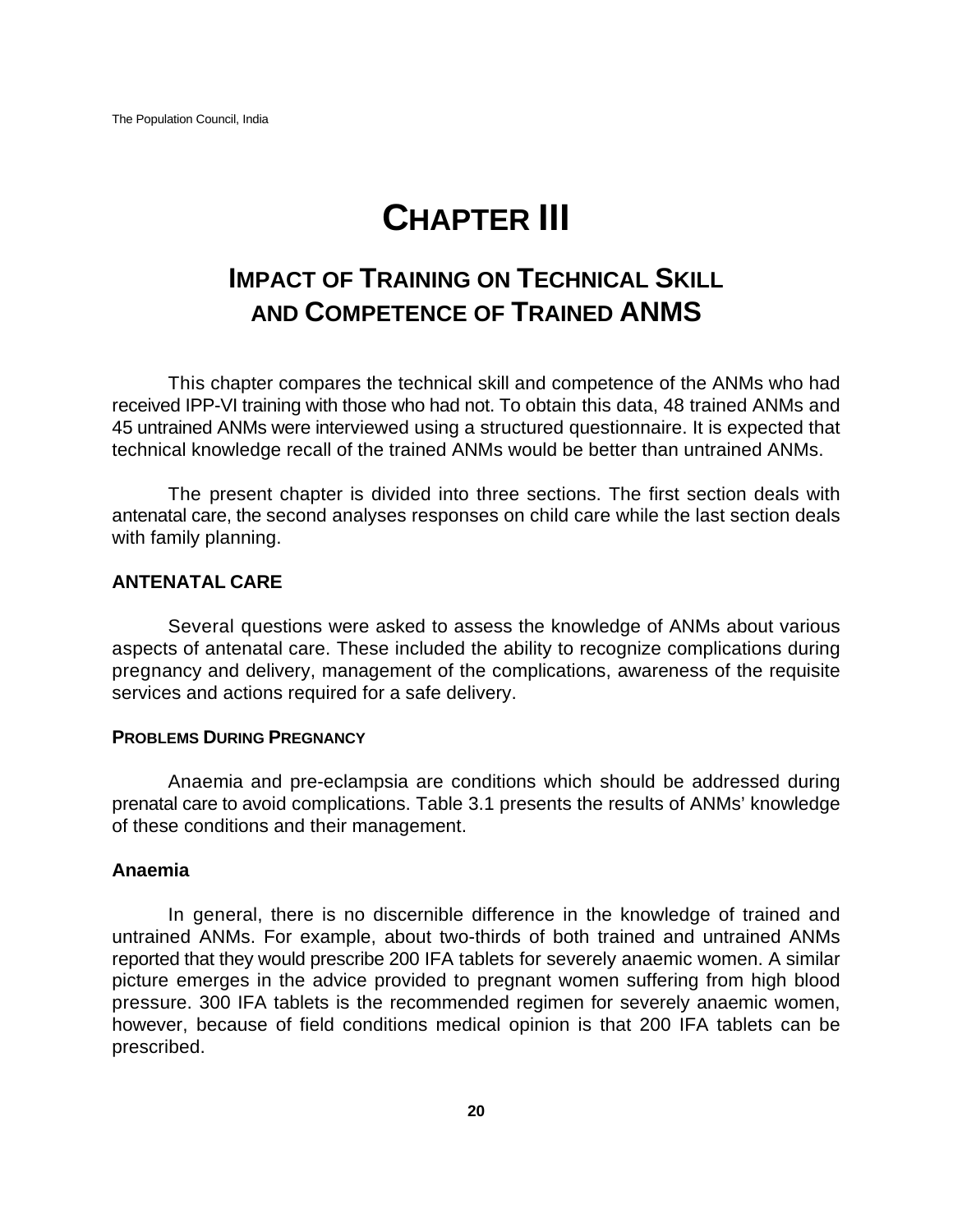#### **Pre-eclampsia**

ANMs clearly understood the implications of pre-eclampsia. Here, half the trained and untrained ANMs said that they would advise reducing salt intake; over sixty percent would refer the woman to the PHC or CHC (60 per cent of trained ANMs compared to 71 per cent of untrained ANMs); while less than 30 percent would advise taking rest (29 per cent trained and 20 per cent untrained).

|                                                                                                                                                       |                                           | u vrvomago                         |  |
|-------------------------------------------------------------------------------------------------------------------------------------------------------|-------------------------------------------|------------------------------------|--|
| Knowledge of Anaemia and Pre-eclampsia                                                                                                                |                                           | ANM                                |  |
|                                                                                                                                                       | <b>Trained</b>                            | Untrained                          |  |
| Dose of IFA tablets to severely anaemic women<br>200 tablets                                                                                          | 67                                        | 62                                 |  |
| Advice if systolic BP is more than 140<br>Refer to PHC/CHC<br>Reduce salt intake<br>Take rest                                                         | 60<br>54<br>29                            | 71<br>56<br>20                     |  |
| Symptoms of toxaemia (pre-eclampsia)*<br>High systolic BP(140+)<br>Weight gain of more than 5 kg per month in 3rd trimester<br>is not good (Yes)      | 50<br>90                                  | 38<br>84                           |  |
| Reasons for abnormal weight gain *<br>Water in uterus<br>Swelling in body<br>Anaemic<br>Pregnancy complication<br>Pre-eclampsia<br>Twin births<br>DK. | 48<br>31<br>8<br>23<br>$\frac{2}{2}$<br>8 | 49<br>36<br>2<br>24<br>2<br>4<br>9 |  |
| Total N<br>.                                                                                                                                          | 48                                        | 45                                 |  |

#### **Table 3.1: Knowledge about antenatal care**

**(Percentage)**

Multiple answers

It is also clear that high systolic blood pressure is not well recognized as a symptom of pre-eclampsia. However, a slightly larger proportion (50 per cent) of the trained ANMs were able to cite this as a sign of pre-eclampsia as compared to the untrained ANMs (38 per cent). Over eighty percent of ANMs recognized that weight gain of over 5 kgs in one month during the third trimester is a problem with no significant difference between trained and untrained ANMs. However, it is important to note that ANMs did not recognize that such weight gain was related to pre-eclampsia. Just two percent of ANMs related weight gain to pre-eclampsia, while less than a quarter attributed it to some other complication during pregnancy. On probing, the complication was reported as difficulty in delivering big babies. Some other causes attributed by ANMs (trained and untrained) to the sudden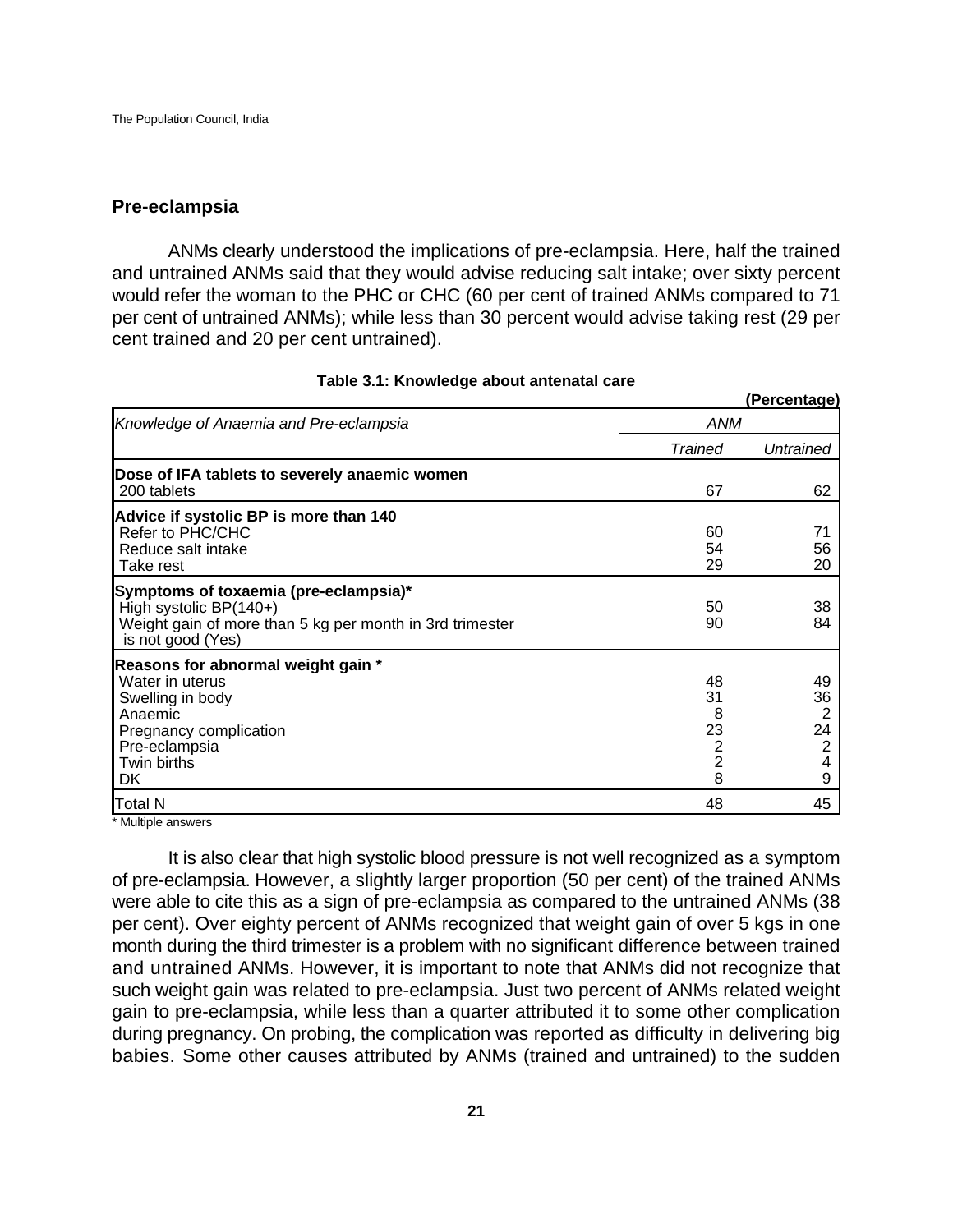increase in weight include water in the uterus (48 and 49 per cent), swelling in body (31 and 36 per cent), anaemia ( 8 and 2 per cent), pregnancy complication (23 and 24 per cent) and twins (2 and 4 per cent). No difference was observed across the districts, except in the case of Jhansi district where more trained ANMs (50 per cent) as compared to untrained ANMs (20 per cent) could recognize high systolic BP as a symptom of toxemia.

#### **Management of Labour and Delivery at Home**

The five cleans of safe delivery--clean hands, clean surface, clean blade, clean cord tie and clean cord are well known among all the ANMs irrespective of training status. While about ninety percent of ANMs were able to report the first four cleans, about one-third were unable to cite keeping the cord stump clean. Finally, the pattern of reporting was similar across all the three districts.

### **Problems During Labour and Delivery**

Table 3.2 presents data on knowledge of the complications just prior to and during the delivery.

Some symptoms of eclampsia are well recognized by both trained and untrained ANMs such as convulsions (73 per cent) while others such as blurred vision (42 and 40 per cent), vomiting (33 and 24 per cent), headaches (21 and 24 per cent) and stomach burns (6 and 13 per cent) less so. There is also some variation in the reporting of these symptoms by district. In general, a greater proportion of the ANMs interviewed in Sitapur and Jhansi districts were able to report symptoms correctly than those in Agra. For example, over eighty percent of the ANMs interviewed in Sitapur and Jhansi districts were able to cite convulsions as a symptom of eclampsia, while less than forty percent of ANMs in Agra were able to do so. While no significant difference was observed between trained and untrained ANMs in all the three districts, overall performance of the ANMs from Sitapur district (irrespective of training) was better than in the remaining two districts. The performance of ANMs from Agra was poorest.

# **Management of Complications**

ANMs were asked to state their opinion on the management of some complications of labour and delivery such as antenatal and postpartum haemorrhage and prolonged labour. The responses of both trained and untrained ANMs was similar and indicated high levels of knowledge (80-100 per cent gave correct answers). Around ninety percent of both trained (92 per cent) and untrained (89 per cent) ANMs agreed that antepartum and post partum haemorrhage are serious complications which have to be referred and cannot be managed at home by the ANM. They also agreed that multipara women having labour over 18 hours was not a good sign with a minor difference between trained (90 per cent) and untrained ANMs (87 per cent). Finally, post partum bleeding of 500 ml or more was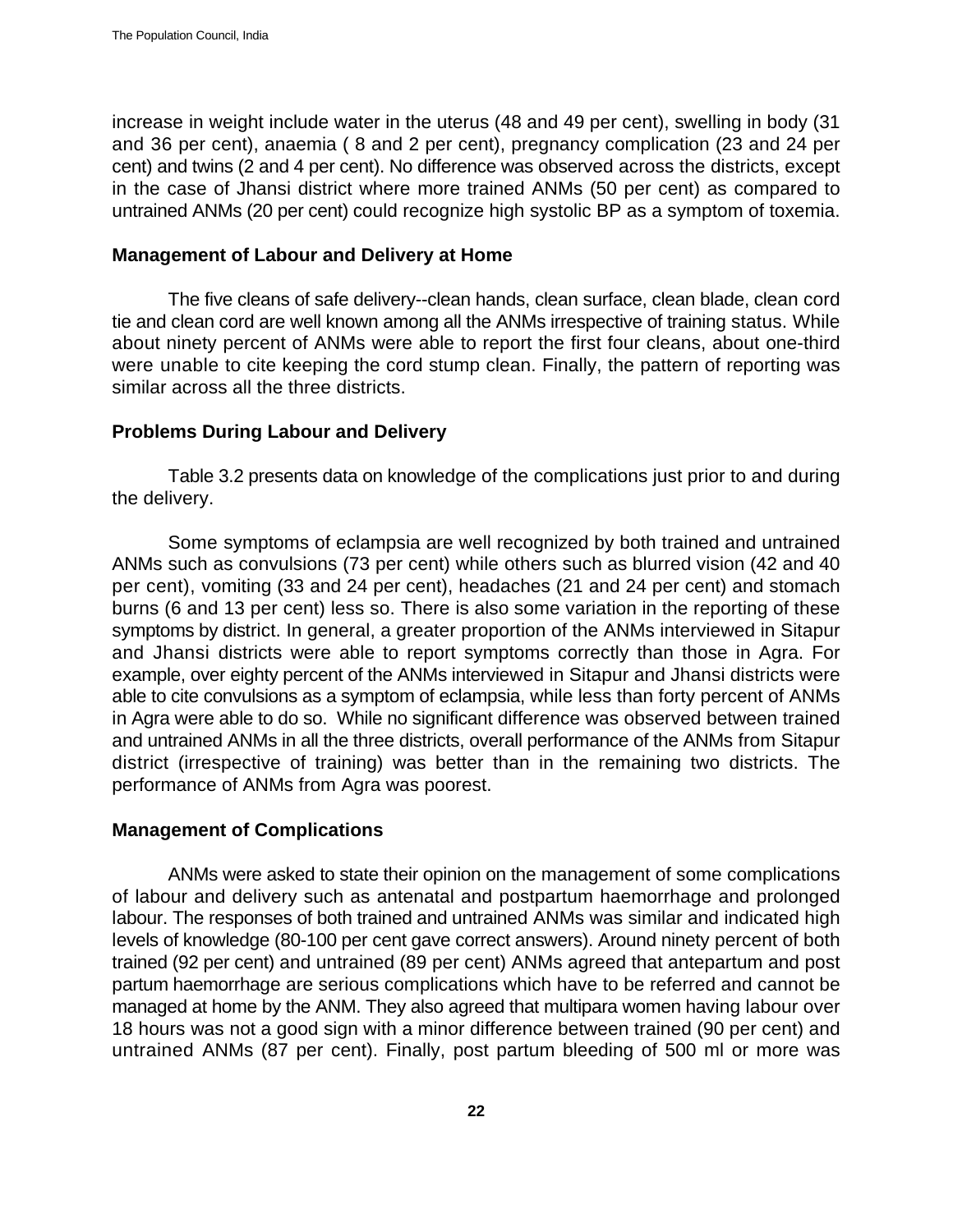considered a danger sign by eighty-eight percent of trained ANMs and eighty-two percent of untrained ANMs (Table 3.2).

|                                                                 |                | (Percentage) |
|-----------------------------------------------------------------|----------------|--------------|
| Knowledge of High Risk Pregnancy and Delivery Management        | ANM            |              |
|                                                                 | <b>Trained</b> | Untrained    |
| Symptoms of Eclampsia *                                         |                |              |
| <b>Blurred vision</b>                                           | 42             | 40           |
| Convulsions                                                     | 73             | 73           |
| Vomiting                                                        | 33             | 24           |
| Severe headache                                                 | 21             | 24           |
| Stomach burning                                                 | 6              | 13           |
| <b>Others</b>                                                   | 38             | 51           |
| DK                                                              | 15             | 22           |
| Complications which require immediate referral to FRU*          |                |              |
| Bleeding before and during labour                               | 92             | 89           |
| Prolonged labour (18 hrs+) in multipara women                   | 90             | 87           |
| 500 ml. or more bleeding after birth                            | 88             | 82           |
| Whether following should be done *                              |                |              |
| Vaginal exam, in case of ante-partum haemorrhage (No)           | 68             | 82           |
| Ergometrine injection in post-partum haemorrhage (Yes)          | 48             | 42           |
| Oxytocin injection in case of prolonged labour/suspected uterus |                |              |
| rupture (No)                                                    | 77             | 76           |
| Total N                                                         | 48             | 45           |

#### **Table 3.2: Knowledge of management of high risk cases before and after delivery**

\* Multiple answers

Despite these high levels of knowledge on complications, considerably smaller proportions of ANMs were able to indicate the correct management of these complications with little difference between trained and untrained ANMs. For example, less than fifty percent of ANMs agreed that ergometrine injection had to be administered to control post partum haemorrhage; trained ANMs (48 per cent) were marginally better than untrained ANMs (42 per cent) in responding correctly that ergometrine controls post partum haemorrhage. Similarly, over three-quarters of trained ANMs (77 per cent) and untrained ANMs (76 per cent) were able to report correctly that oxytocin injection should not be administered to women suffering from prolonged labour or a suspected ruptured uterus. It is also important to note that considerable numbers of ANMs (20-30 per cent) were not aware that a vaginal examination is not done to investigate ante-partum haemorrhage. In fact, 68 percent of the trained ANMs correctly indicated that a vaginal examination was not to be done in cases of ante partum haemorrhage, compared to eighty-two percent of untrained ANMs . In terms of district variation, ANMs from Agra seem to be more illinformed than those of Sitapur and Jhansi districts.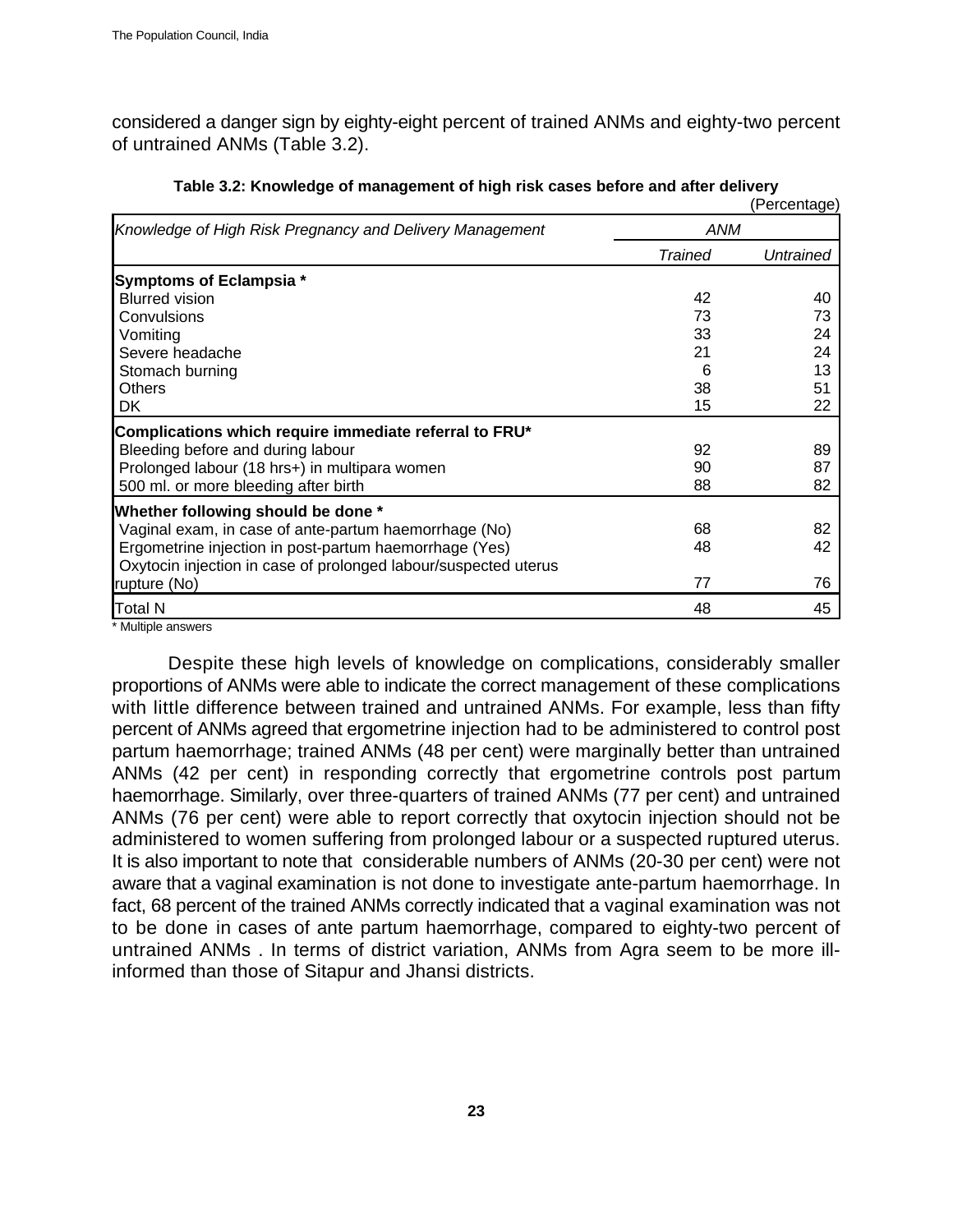# **Severity of Complications**

In order to gauge the depth of knowledge on pregnancy and delivery complications, questions were included on the average time from onset of complications to possible maternal death. Figure 3.1 presents these results.

On all the seven complications, except postpartum haemorrhage (PPH) and severe anaemia, only around one fourth of the ANMs were able to respond correctly. A second point to



observe is that the difference in knowledge between the trained and untrained ANMs was small and the ANMs responding correctly were not necessarily always trained (Figure 3.1). For instance, about two-fifths of ANMs were able to respond that women could die within two hours in cases of post partum haemorrhage, with modest differences between trained (46 per cent) and untrained (40 per cent) ANMs. Similarly compared to untrained ANMs (2 per cent) considerably more trained ANMs (17 per cent) indicated that the a woman with a ruptured uterus could die within one day; forty-four percent of trained ANMs reported that severely anaemic women could die during delivery of congestive heart failure (CHF) compared to 27 percent of untrained ANMs who did so. That training may have made little difference is evident from the fact that just thirteen percent of trained ANMs could respond that women suffering from sepsis could die within six days compared to twenty-seven percent of untrained ANMs. Again while no significant difference was observed between trained and untrained ANMs in the three districts, overall ANMs from Sitapur, irrespective of their training status, performed better in answering these questions.

# **Facilities required at First Referral Unit (FRU)**

The knowledge of ANMs on the types of facilities required at a First Referral Unit (FRU) to handle complications was also limited (Table 3.3).

While over three-quarters of ANMs were able to report that a surgeon needed to be present (77 per cent of trained and untrained ANMs), and over three-fifths cited blood transfusion facilities (67 per cent of trained and 59 per cent of untrained), other items such as anaesthesia equipment and emergency drugs were mentioned by less than half the ANMs. The knowledge of trained ANMs was slightly better than the untrained ANMs. No consistent pattern was observable across the three districts.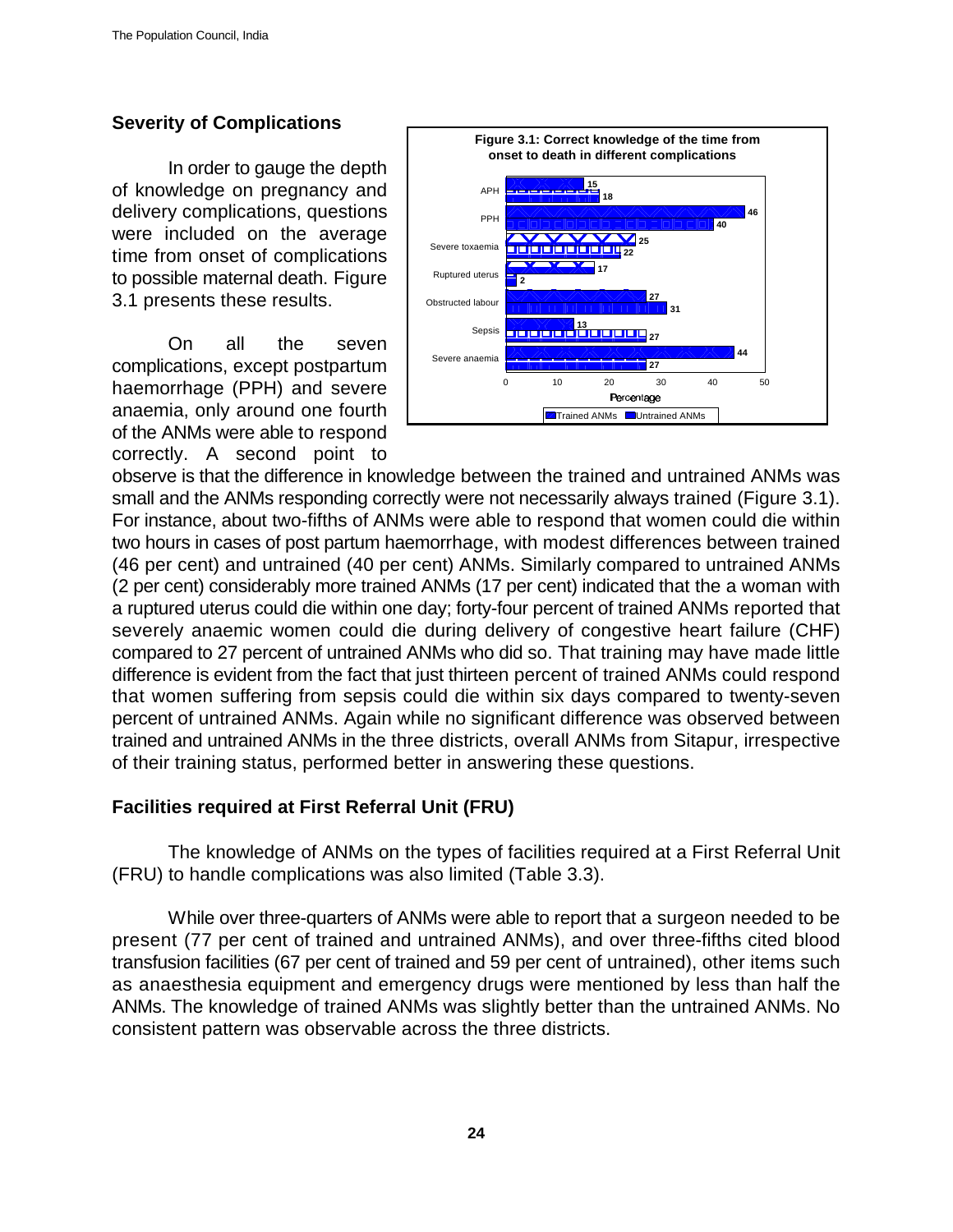| Table 3.3: Knowledge about required facilities at First Referral Unit (FRU) |  |
|-----------------------------------------------------------------------------|--|
|-----------------------------------------------------------------------------|--|

|                                   |                | u vivoniago <i>j</i> |
|-----------------------------------|----------------|----------------------|
| Required facilities at FRU*       | ANM            |                      |
|                                   | <b>Trained</b> | <b>Untrained</b>     |
| Surgeon (OB/GYN)                  | 77             |                      |
| Anaesthetist                      | 46             | 48                   |
| Anaesthesia equipment             | 38             | 31                   |
| <b>Blood transfusion facility</b> | 67             | 58                   |
| <b>Emergency drugs</b>            | 15             | 8                    |
| <b>Others</b>                     | 40             | 29                   |
| DK                                | 10             | 10                   |
| Total                             | 48             | 45                   |
|                                   |                |                      |

Multiple answers

### **Puerperal Pyrexia**

Surprisingly less than half of the trained ANMs (48 per cent) knew that puerperal fever was an indication of puerperal sepsis, while over three-fifths (64 per cent) of untrained ANMs knew it. As noted earlier in other aspects of knowledge, reasons for pyrexia or puerperal sepsis are largely unknown. General weakness was commonly cited as a possible cause of pyrexia (Figure 3.2). Between forty and fifty percent of ANMs were able to report that a retained piece of placenta or



(Percentage)

membranes (46 per cent of trained and 40 per cent of untrained ANMs) or infection of the birth canal (50 per cent of trained and 44 per cent of untrained ANMs) as possible causes of pyrexia. These data also indicate that ANMs trained at Sitapur and Jhansi were considerably more knowledgeable than those trained at Agra. Overall, however, ANMs of Jhansi district, irrespective of their training status, performed better than the other two districts on these items.

#### **CHILD CARE**

Besides the provision of antenatal care and delivery assistance to women, the ANM is also responsible for providing care to children from birth to the first five years of life. These child care services include management of new born, examination and provision of referral services, immunization against six infectious diseases, and management of acute respiratory infections (ARI) and diarrhoea. To assess the extent of ANMs' knowledge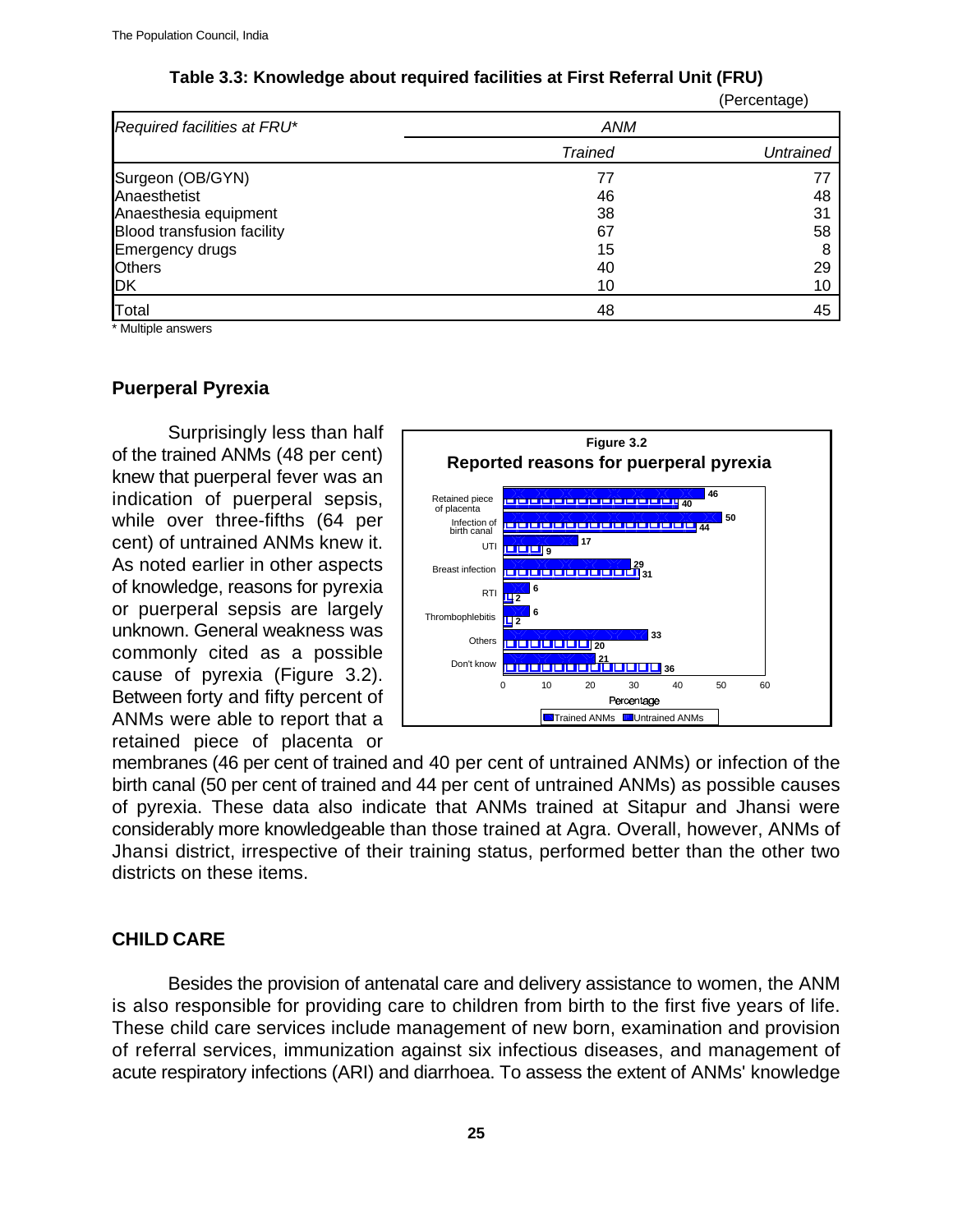of infant and child care, they were questioned on a few selected subjects. The results of these are presented in the following sections.

#### **Treatment of Blue Babies**

The study revealed that only about one-third of the trained and two-fifths (42 per cent) of untrained ANMs were aware of the correct procedure: removal of mucous from the air passage and provision of gentle mouth to mouth resuscitation (Figure 3.3). About half had some but vague knowledge of treating a blue baby. Surprisingly, the proportion of ANMs having no knowledge was much higher among the trained ANMs (19 per cent) than the untrained (5 per cent). The level of knowledge was similar across all the training sites.



### **Complications of the New Born**

The ANMs were further probed about the conditions of new borns which require immediate referral. Table 3.4 indicates that in general, the untrained ANMs were more knowledgeable about when referral was required than trained ANMs. The only exception was in the case of "blue babies", which was mentioned by a significantly higher proportion of trained ANMs (63 per cent) than untrained ANMs (31 per cent). Other frequently mentioned conditions of the new born requiring referral included: low birth weight babies, i.e. birth weights of less than 2000 gms (mentioned by 63 per cent of trained and 73 per cent untrained ANMs), and babies with breathing difficulties (67 per cent of trained and 80 per cent of untrained). Other conditions such as congenital abnormalities, or abnormal head size (too big or too small) were mentioned by only a few ANMs irrespective of their training status. Overall, ANM of Jhansi demonstrated better knowledge than ANMs of the remaining two districts on these items.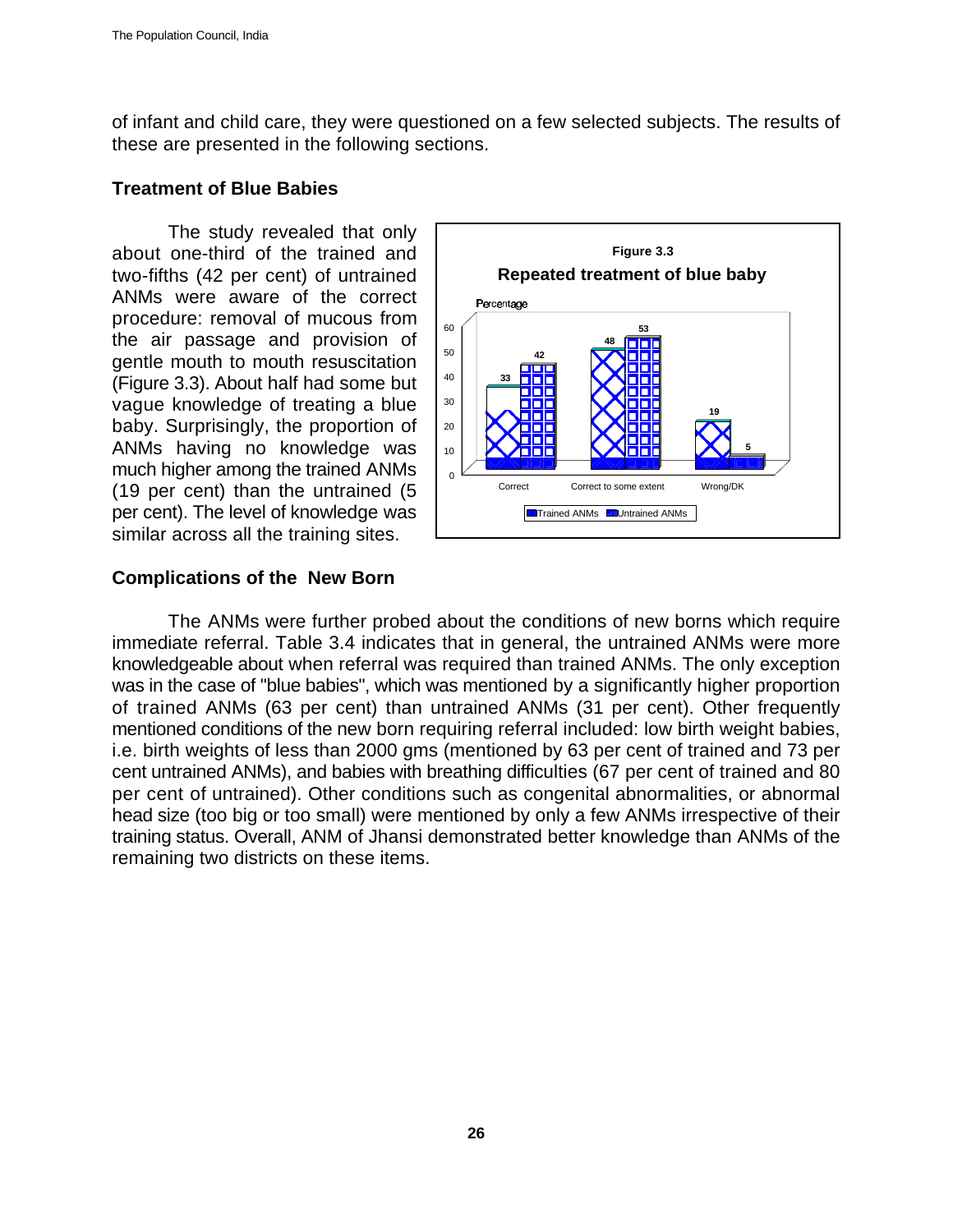|                                     |                | (Percentage) |
|-------------------------------------|----------------|--------------|
| Condition *                         | ANM            |              |
|                                     | <b>Trained</b> | Untrained    |
| Birth weight less than 2000 gms     | 63             | 73           |
| Baby's head is too big or too small | 10             | 22           |
| Congenital abnormality              | 27             | 18           |
| <b>Breathing difficulty</b>         | 67             | 80           |
| Blue baby                           | 63             | 31           |
| Other reasons                       | 35             | 20           |
| <b>Total N</b>                      | 48             | 45           |

#### **Table 3.4: Knowledge of identification of high risk newborns**

\* Multiple answers

#### **Breastfeeding Practices**

A question on when a new born baby should be put to the breast revealed that about sixty percent of trained and seventy percent of untrained ANMs had correct knowledge, i.e. immediately or within two hours of birth. A comparison across the districts showed that while in Sitapur a higher proportion of trained ANMs (85 per cent) as compared to untrained ANMs (76 per cent) gave a correct response, in Agra and Jhansi the untrained workers were better informed. In general, the study reveals that majority of the ANMs had poor knowledge about care of new born and management of complications. The trained ANMs in general were not better than the untrained ones--except in Sitapur district where the trained ANMs performed marginally better than untrained ANMs.

#### **Immunization of Children**

A question on immunization revealed that while about 85-90 percent of ANMs knew the correct dose of DPT, only around forty percent knew the correct quantity of BCG to be given (Table 3.5). Discussions with the ANMs, however, later revealed that they did have correct knowledge about the BCG dosage as well and could point it out correctly on a syringe which is used for giving BCG vaccine but did not know the correct quantity (0.1 ml). However, they were confused while reporting during the interview. They often mentioned 0.01 ml instead of 0.1 ml. No significant variation was observed either between trained and untrained ANMs or across the three districts. It is also surprising to note that only a small proportion of trained (15 per cent) and untrained (26 per cent) ANMs knew that children suffering from mild fever or diarrhoea could be immunized (Table 3.5).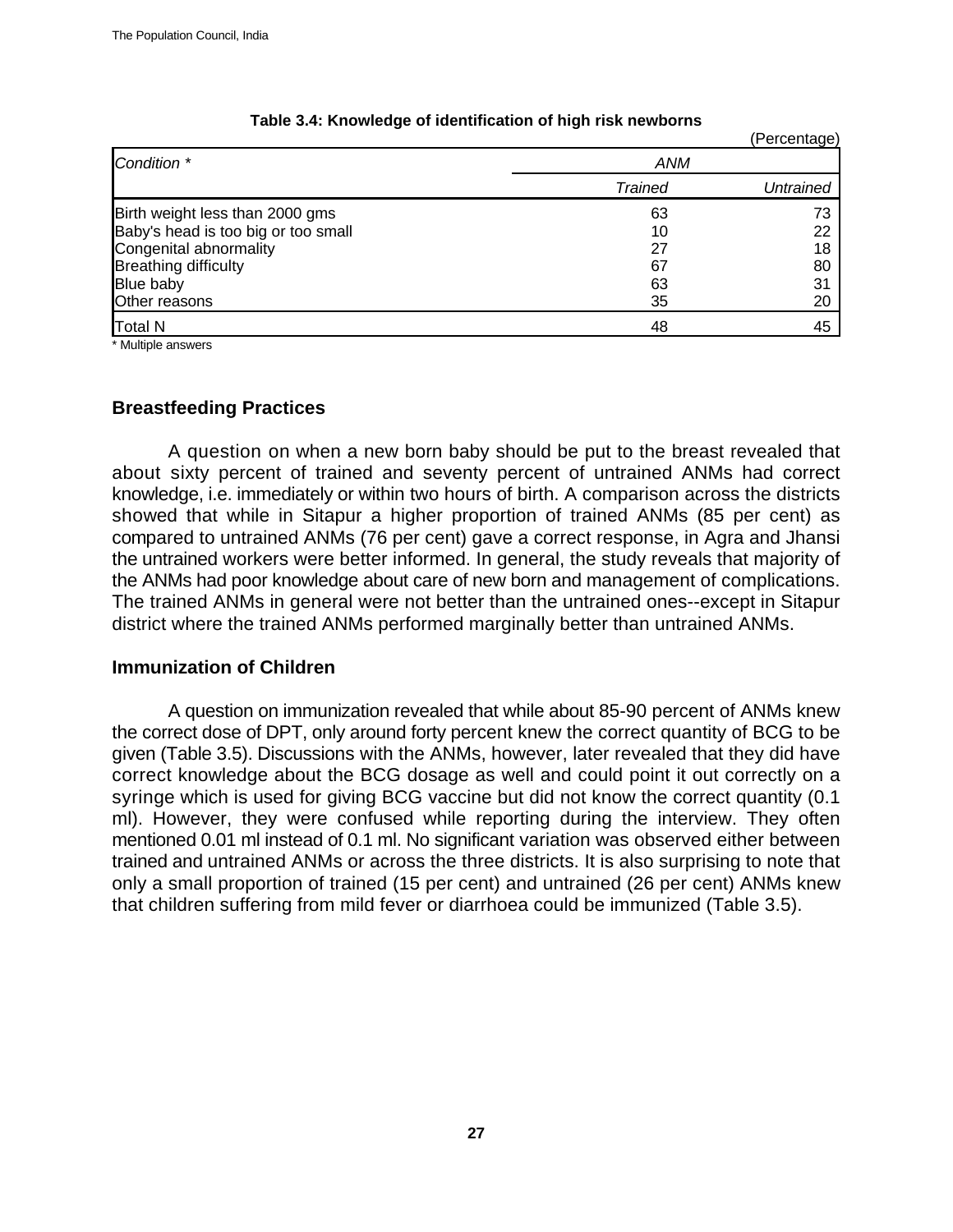|                                              |         | (Percentage) |
|----------------------------------------------|---------|--------------|
|                                              | ANM     |              |
|                                              | Trained | Untrained    |
| Quantity of*                                 |         |              |
| DPT doses (0.5cc)                            | 85      | 93           |
| BCG doses (0.1 ml.)                          | 38      | 35           |
| Can Vaccine be administrated, if child has:* |         |              |
| Mild fever (Yes)                             | 15      | 29           |
| Mild diarrhoea (Yes)                         | 13      | 24           |
| In which layer of skin is BCG administered?  |         |              |
| Intra-dermal                                 | 77      | 100          |
| Symptom of wrong administration of BCG*      |         |              |
| - vaccine goes in easily                     | 33      | 9            |
| - skin does not swell                        | 79      | 91           |
| Effect of wrong administration of BCG*       |         |              |
| Abscess                                      | 79      | 67           |
| Enlarged glands                              | 25      | 27           |
| DK                                           | 6       | 16           |
| Total N                                      | 48      | 45           |
| $*$ <b>N</b> Association 1 is                |         |              |

#### **Table 3.5: Knowledge about vaccine dosage and administration**

Multiple answers

ANMs knowledge of administration of BCG vaccine was gauged through several questions. While all the untrained ANMs in the three districts knew correctly as to which layer of the skin the BCG vaccine had to be administered, only about three quarters of the trained ANMs answered correctly. Similarly, a larger proportion of untrained ANMs (91 per cent) as compared to trained ones (79 per cent) mentioned the absence of swelling at the site of the injection as a sign of wrong administration of BCG. However, the other sign of wrong administration of the BCG vaccine, i.e. the smooth passage into the skin was mentioned more by trained ANMs (33 per cent), in particular those trained at Sitapur (50 per cent) than the untrained ANMs (9 per cent).

Generally both trained (79 per cent) and untrained (67 per cent) ANMs were aware that the wrong administration of BCG could lead to abscess. However, only about a quarter of both trained and untrained ANMs mentioned enlarged glands as a side effect.

#### **Maintenance of Cold Chain**

While most ANMs are aware that the polio vaccine should be kept in ice packs, it was observed that they are not sure about the temperature at which the DPT and TT vaccines should be stored. On being questioned whether these vaccines could be stored in the freezer, 50 percent of the trained ANMs as against 69 percent of the untrained correctly answered that the vaccines should not be stored in the freezer. Most of them believed that "vaccine will get spoilt" if kept in freezer but they could not give a precise reason as to why or what will happen to the vaccine if kept in a freezing chamber.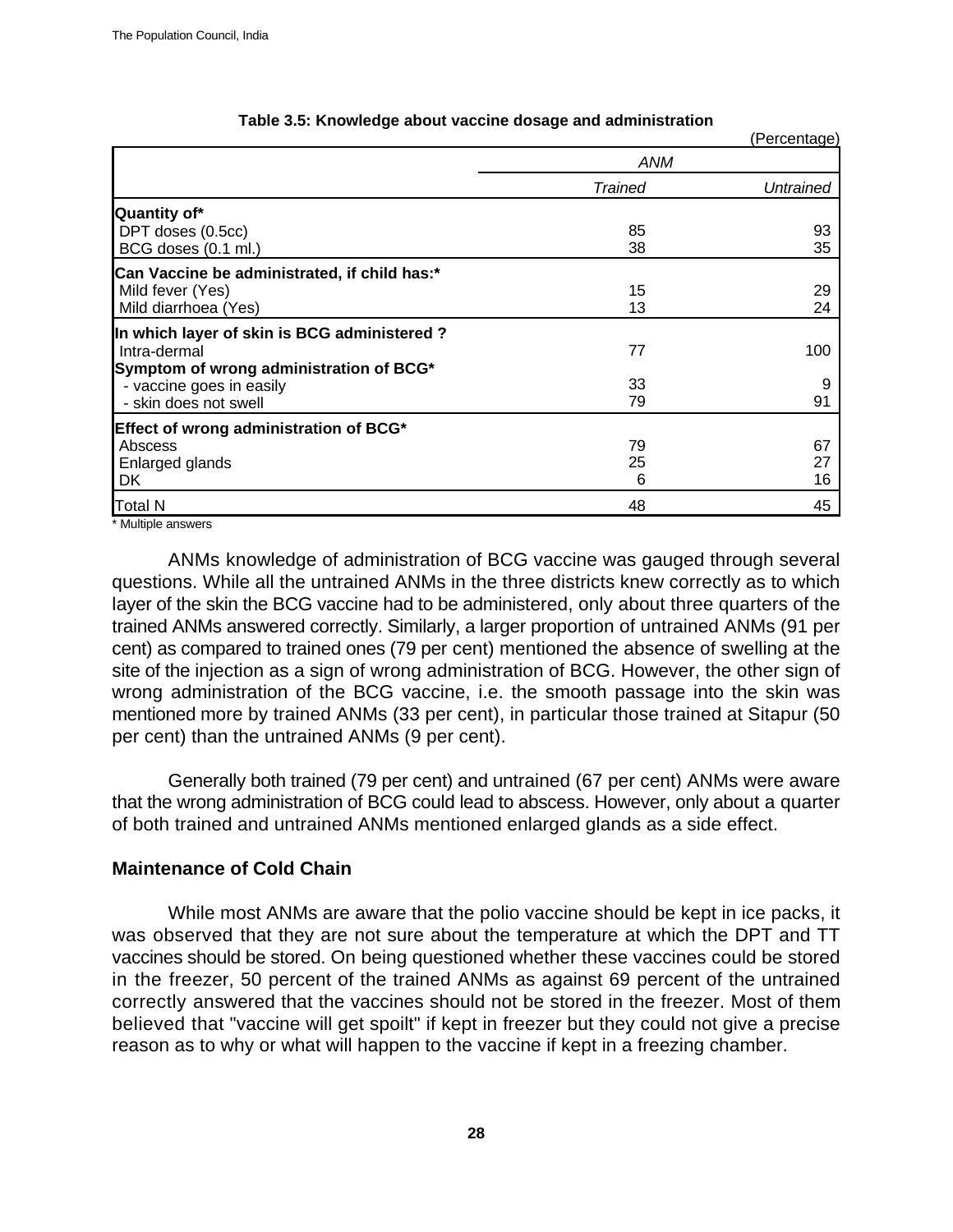Similarly, only about fifteen percent of trained and seven percent of untrained ANMs were able to respond correctly that the measles vaccine had to be used within two hours of opening. There is some variation in responses by training site with ANMs trained in Sitapur (27 per cent) doing relatively better than those from Agra and Jhansi (none in both districts).

#### **Acute Respiratory Infection (ARI)**

ARI is one of two most frequent diseases from which infants and children under three years



commonly suffer. Identification and management of ARI is an important function of ANMs. Questioning on the signs and symptoms of pneumonia and ARI revealed that breathing difficulty (75-84 per cent) and abnormal respiratory count per minute (65-78 per cent) were the most frequently known symptoms of ARI (Figure 3.4). A smaller proportion of ANMs (24-40 per cent) mentioned the inability of the baby to drink milk also as yet another

symptom of ARI. Further probing on the number of respiratory counts per minute for children of different ages suffering from pneumonia revealed that only between 20-37 percent of the ANMs had correct knowledge. Further, in the case of ARI, it is expected that ANMs, after identifying the disease, give medicine and refer the case to a doctor immediately. However, only 56 per cent of the trained ANMs as against 91 per cent of the untrained ones mentioned the correct care management procedures (Figure 3.5). It clearly appears that overall trained ANMs were less knowledgeable in the



management of ARI than the untrained ones.

#### **Diet for Children with Diarrhoea**

Management of diarrhoea is a critical function of ANMs. Probing on food items that a child suffering from diarrhoea could consume reveals that most ANMs were fairly knowledgeable about the diet (Figure 3.6). For instance, significant proportions of both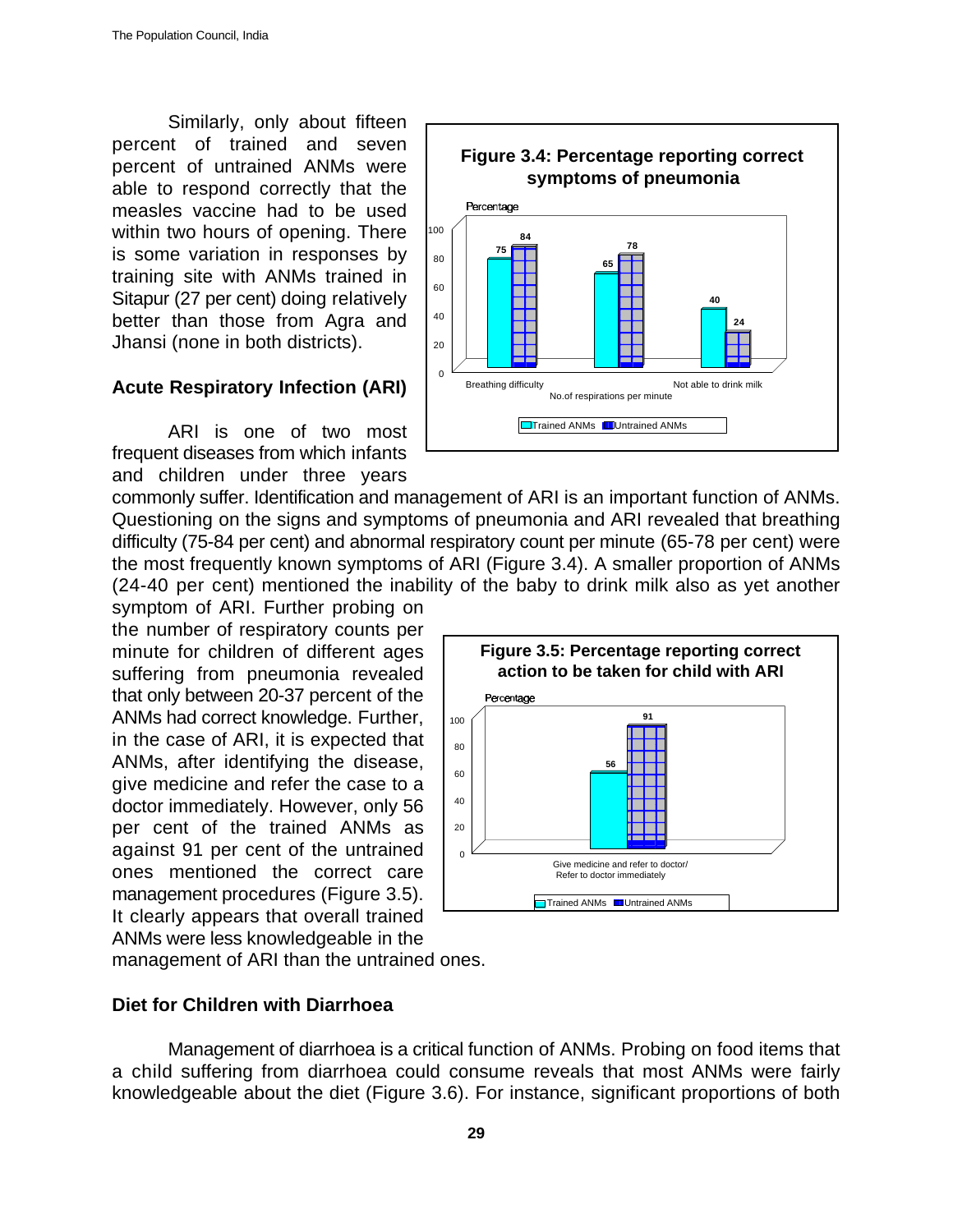trained and untrained ANMs knew that a child suffering from diarrhoea, could be fed mother's milk (84-90 per cent), cow's milk (56-62 per cent), curd (69-76 per cent), and rice and dal (71-75 per cent). The knowledge of trained ANMs in this regard was slightly better than the untrained ANMs.

# **FAMILY PLANNING**

The training curriculum included IUD insertion and development of family planning counselling skills. The training envisaged that ANMs, during their



stay at the training institutions, would be able to observe the screening process to assess whether the client is suffering from an RTI, how the counselling is done, the information to be provided to a prospective client, and the process of IUD insertion. Finally, the ANMs were expected to get practical training in insertion of IUD under the supervision of their trainers. Several questions were asked on these aspects during ANM interviews. Their answers are presented in the following sections.

# **Information for IUD Clients**

The analysis shows that overall, the trained ANMs were marginally better oriented in counselling of prospective IUD clients than the untrained ANMs (Figure 3.7). For instance, a greater proportions of trained ANMs (54 per cent) as compared to untrained ones (31 per cent) mentioned that they would show IUD to their prospective clients while explaining about the method.



Similarly, a higher proportion of the trained ANMs reported that they would inform the women about the benefits (60 per cent) and side effects (63 per cent) of the method. However, it is important to note that there was no observable difference between trained and untrained ANMs on explaining "how the method works" or "how the IUD would be inserted", two crucial points of counselling. A comparison of the answers of the ANMs from the three districts shows a much better performance of trained ANMs in Sitapur, followed by Agra. In Jhansi, no difference was observed between trained and untrained ANMs.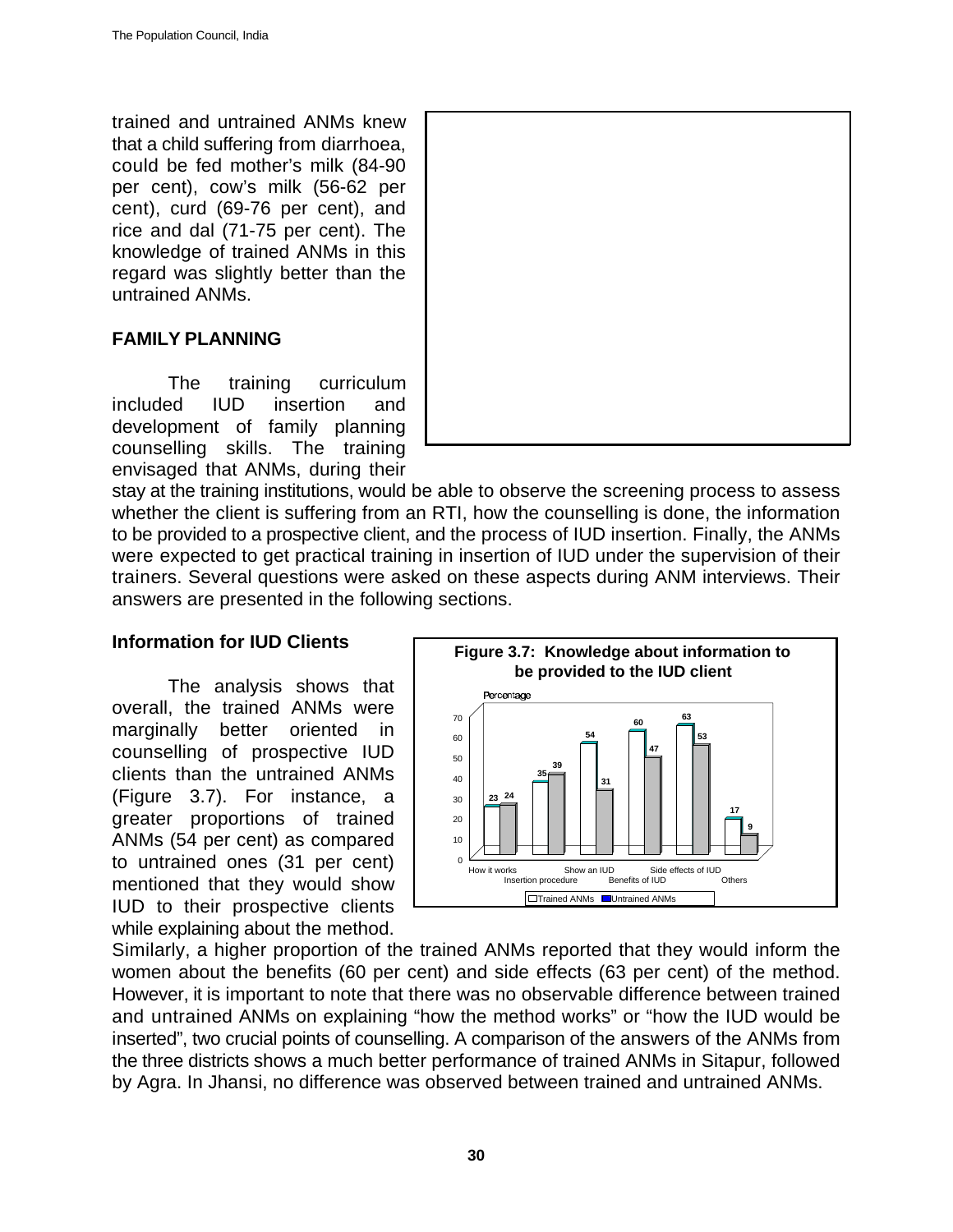# **Medical and reproductive history taking of IUD clients**

Probing on what medical and reproductive history they would collect from a prospective client, demonstrated poor knowledge of the ANMs on the subject, with no significant difference between trained and untrained ANMs observed (Table 3.6). For instance, less than half of the ANMs were able to mention one or two contraindications which could help in assessing if the woman is suffering from an RTI. As Table 3.6 shows, only 36-44 percent mentioned pain in lower abdomen, 15-16 percent heavy and abnormal bleeding and 44-53 percent mentioned excessive foul smelling vaginal discharge as a contraindication needing management before IUD insertion.

|  |  |  | Table 3.6: Knowledge about the medical and reproductive history of clients for IUD insertion |
|--|--|--|----------------------------------------------------------------------------------------------|
|  |  |  | (Dorcont                                                                                     |

|                                             |                | (Percentage) |  |
|---------------------------------------------|----------------|--------------|--|
| Questions asked                             | ANM            |              |  |
|                                             | <b>Trained</b> | Untrained    |  |
| <b>Diabetes</b>                             | 8              | 16           |  |
| History of heart disease                    | 33             | 22           |  |
| Last full term pregnancy                    | 19             | 16           |  |
| Pain in lower abdomen                       | 44             | 36           |  |
| Date of last menstrual period               | 67             | 69           |  |
| Excessive foul smelling vaginal discharge   | 44             | 53           |  |
| Heavy/abnormal bleeding for past few months | 15             | 16           |  |
| Total N                                     | 48             | 45           |  |

\* Multiple answers

The same pattern was observed across all three districts. However, the ANMs of Jhansi and Sitapur districts, irrespective of their training status, were more knowledgeable than those from Agra.

# **Assessment of Pelvic Infection and IUD contraindications**

Questioning on how to assess a pelvic infection reveals that in general ANMs had poor knowledge and only about half of the ANMs were able to mention one or more symptoms. It is also important to note that only about half the ANMs mentioned the need for pelvic examination to ascertain whether the woman is suffering from PID (Figure 3.8). This proportion however varied widely

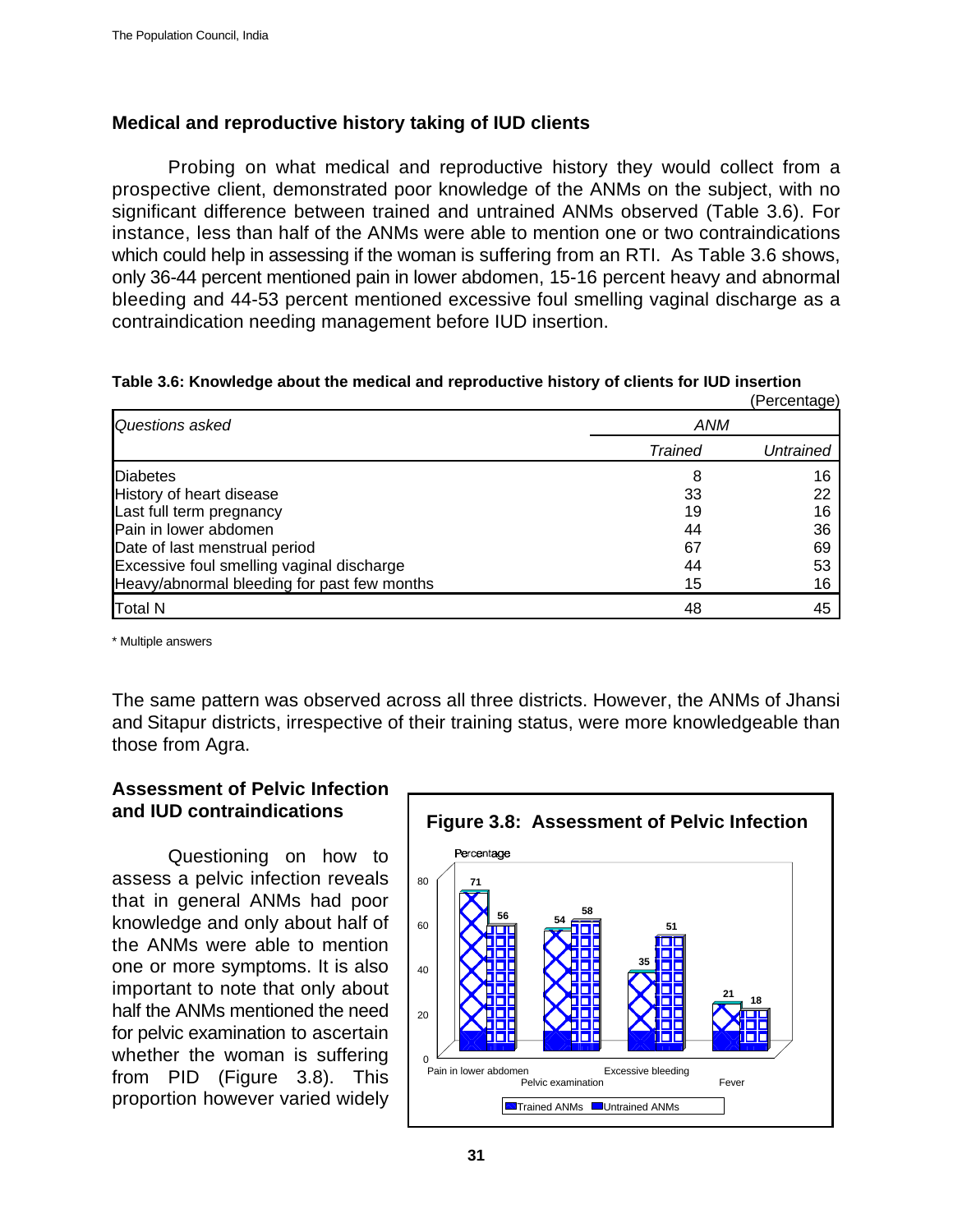across the districts from about 18 percent in Agra district to 65 per cent in Sitapur district and 75 percent in Jhansi district.

Further probing on what contraindications of IUDs they would look for while conducting pelvic examinations reveals that trained ANMs were slightly more knowledgeable than untrained ANMs. For instance, discharge from the cervix (65 per cent), swollen vaginal walls (56 per cent), enlarged uterus indicating pregnancy or fibroid (38 per cent), ulcers on the external genitalia (33 per cent), and enlarged glands in the groin area (22 per cent) were some of the frequently mentioned contraindications by trained ANMs. A lower proportion of untrained ANMs mentioned these contraindications (Table 3.7). Comparison across districts shows that the performance of ANMs from Jhansi district was relatively better than those interviewed in the other two districts. The performance of ANMs from Agra district was poorest.

|                                                |                | (Percentage)     |
|------------------------------------------------|----------------|------------------|
| Contra-indication for IUD insertion*           | <b>ANM</b>     |                  |
|                                                | <b>Trained</b> | <b>Untrained</b> |
| Discharge from cervix                          | 65             | 58               |
| Ulcer on external genitals                     | 33             | 18               |
| Enlarged glands in groin area                  | 23             | 13               |
| Swollen vaginal walls                          | 56             | 49               |
| Pain in lower abdomen                          | 38             | 53               |
| Tenderness of cervix, uterus                   | 8              | 18               |
| Uterus enlarged (pregnancy)                    | 38             | 18               |
| Palpable mass in adnexal area                  | 6              |                  |
| Mass, ulcer or bleeding on contact with cervix | 17             | 20               |
| <b>Total N</b>                                 | 48             | 45               |

\*Multiple answers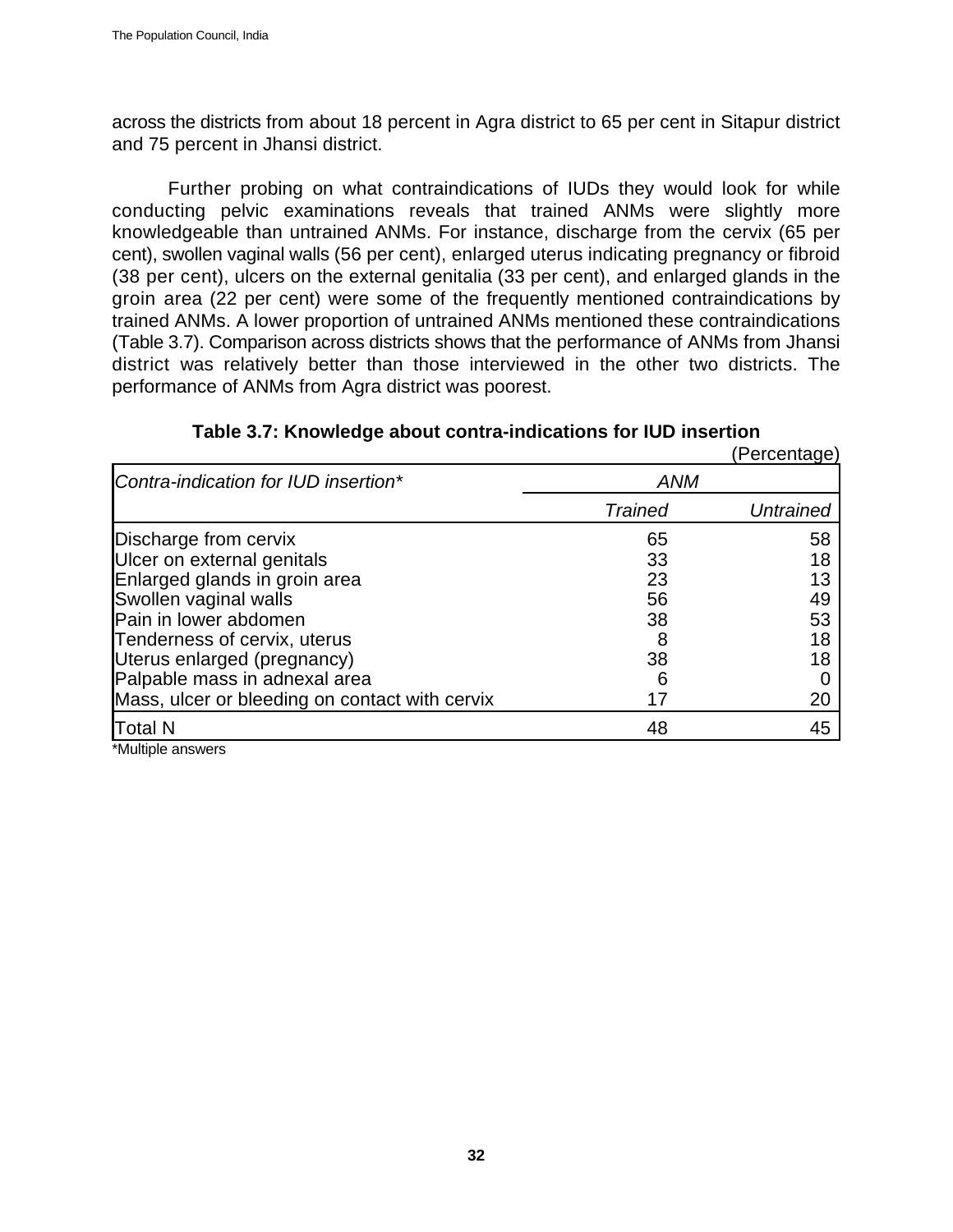### **Post-insertion Instructions**

Probing on the instructions to be given to clients after IUD insertion revealed that overall the trained ANMs were relatively better informed than untrained ANMs as a higher proportion of them could spontaneously mention checking of strings (67 per cent versus 60 per cent), action to be taken in case of side effects (67 per cent versus 54 per cent), and assurance that the device would be taken out on the client's request (38 per cent versus 35 per cent) (Figure 3.9).

Further probing on



problems after insertion of IUD, which require a return visit by women to the clinic, however, showed an overall poor knowledge of ANMs with no significant difference between trained and untrained ANMs. For instance, between half and two-third ANMs mentioned heavy discharge, abnormal spotting/bleeding and abnormal pain after insertion of IUD as symptoms which need medical attention. However, less than 20 per cent of the ANMs could list other symptoms like pain during intercourse, PID, fever with chills and shorter or longer thread as a condition when the client should contact the ANM or return to clinic (Table 3.8).

|                                                           |         | (Percentage) |
|-----------------------------------------------------------|---------|--------------|
| Complication for which client should come back to clinic* | ANM     |              |
|                                                           | Trained | Untrained    |
| Heavy discharge                                           | 67      | 48           |
| Abnormal spotting/bleeding                                | 58      | 67           |
| Abnormal pain/cramps                                      | 54      | 60           |
| Pain during intercourse                                   | 15      | 25           |
| Infection/PID                                             | 10      |              |
| Fever/chills                                              | 10      |              |
| Shorter or longer thread                                  |         | 6            |
| <b>IUD</b> expulsion                                      | 10      |              |

Multiple answers

No significant difference was observed in the response pattern of the ANMs across the three districts.

Total N 48 45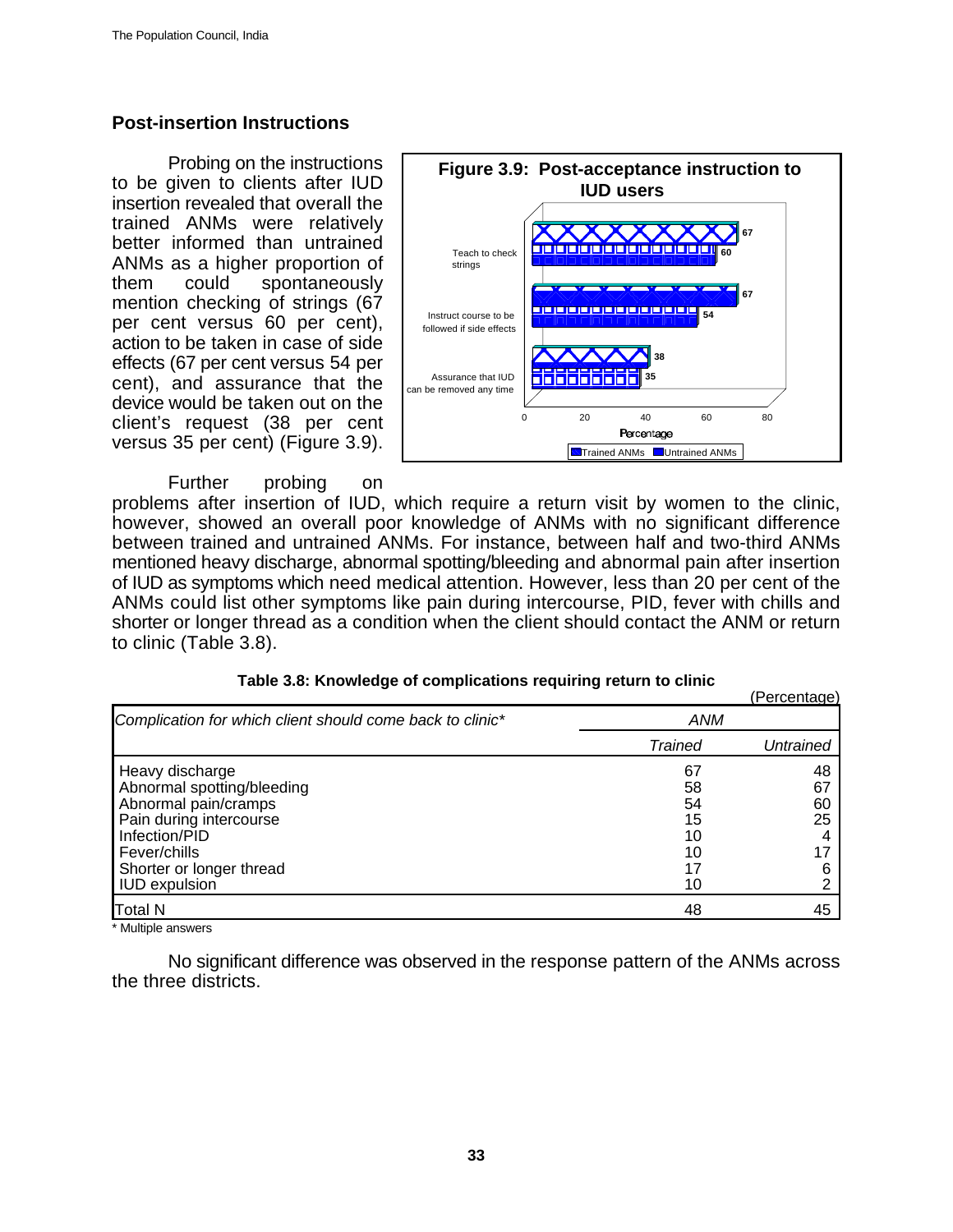# **CHAPTER IV**

# **SUMMARY AND CONCLUSIONS**

A rapid appraisal of the IPP-VI training program of ANMs in Uttar Pradesh was undertaken by the Population Council and the State Innovations in Family Planning Services Agency (SIFPSA). The purpose was to learn about previous training efforts as SIFPSA is planning a training programme to strengthen the knowledge, technical skills and competence of ANMs. The study covered 9 block PHCs in Agra, Sitapur and Jhansi districts. Individual interviews and focus group discussions with ANMs and informal discussion with medical officers will held to collect the relevant information. The specific findings are provided in the executive summary of the report.

The study provided several insights in the development and execution of training programmes. It highlighted that a well designed training programme may fail in its objectives, if it is not properly executed. Four critical factors were identified for the success of a training programme.

- $\blacksquare$  It is crucial to undertake preparatory work such as detailed descriptions of the roles and responsibilities of various participants, development and distribution of manuals, and provision of full information on the administrative procedures to all levels of participants.
- $\blacksquare$  The second critical step is to inform the trainers of the objectives of the training so that they are clear about the desired end product. Efforts should be made that the conditions at the training sites as far as possible closely resemble the actual service sites. This ensures that the trainees are able to practise their new skills after the training.
- $\blacksquare$  Continuous monitoring of the training is required to ensure adherence to training standards. This also ensures standardization of the training provided.
- **EXECT** Finally a supportive environment for the trainees post training is essential for the retention of knowledge and skills. Supportive environment ranges from the availability of requisite equipment and supplies, regular monitoring of service delivery, to refresher programmes.

It is hoped that this rapid appraisal will be useful for planning future training programmes.